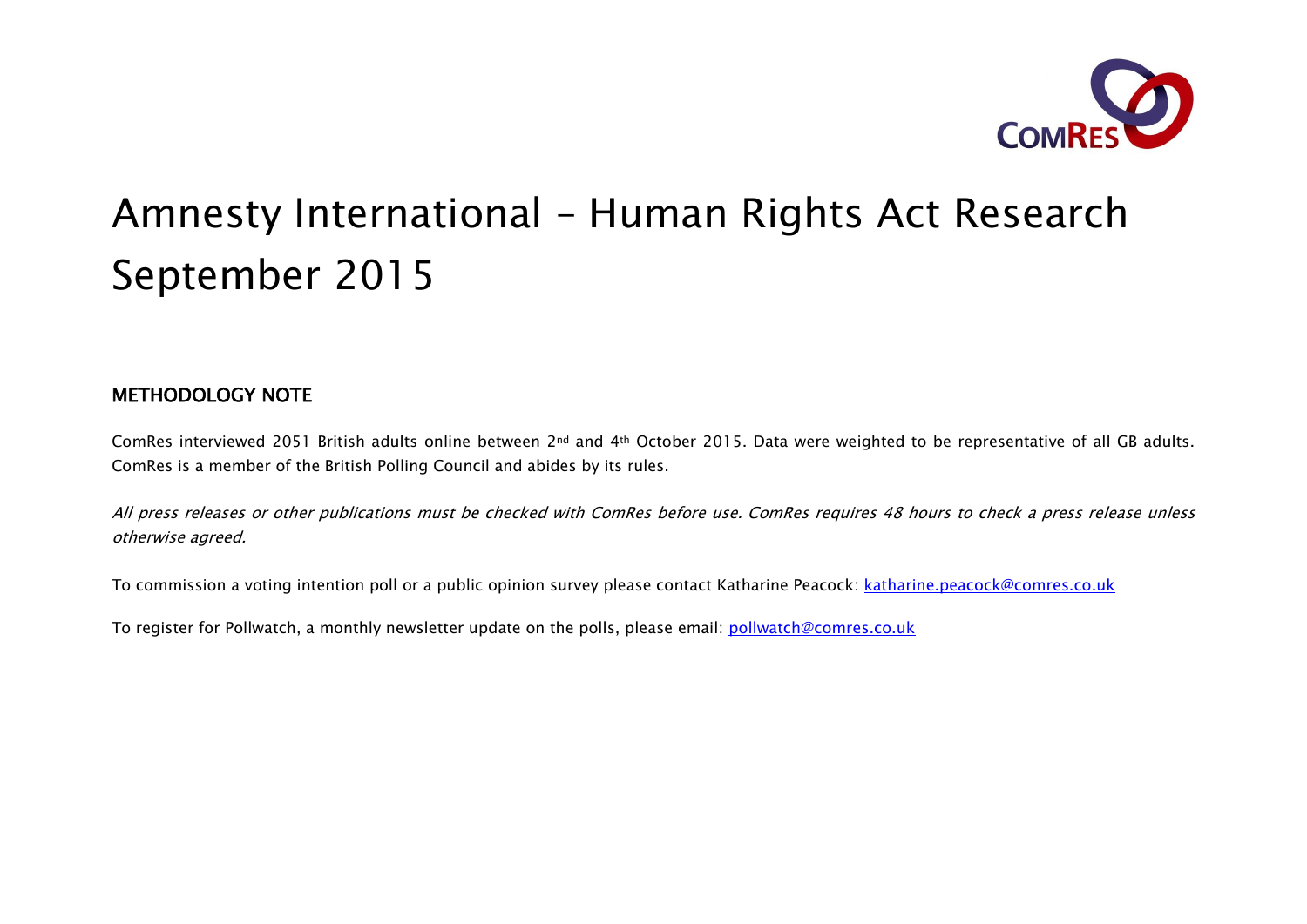Absolutes/col percents

Page 1

Table 1 **Q1a-c. Which, if any, of the following issues do you think the UK government should prioritise over the next few years? Base: All respondents Summary table**

|                                                       | Top priority | 2nd priority | 3rd priority | Top 3<br>priorities |
|-------------------------------------------------------|--------------|--------------|--------------|---------------------|
| Unweighted base                                       | 2051         | 2051         | 2051         | 2051                |
| Weighted base                                         | 2051         | 2051         | 2051         | 2051                |
| The referendum on the<br>UK's membership of the<br>EU | 164<br>8%    | 206<br>10%   | 175<br>9%    | 545<br>27%          |
| Tackling the refugee                                  | 182          | 188          | 169          | 539                 |
| crisis in Europe                                      | 9%           | 9%           | 8%           | 26%                 |
| Addressing concerns<br>over immigration in the<br>UK  | 490<br>24%   | 303<br>15%   | 233<br>11%   | 1026<br>50%         |
| Repealing the Human                                   | 52           | 77           | 99           | 229                 |
| <b>Rights Act</b>                                     | 3%           | 4%           | 5%           | 11%                 |
| Tackling the deficit                                  | 157          | 180          | 227          | 565                 |
|                                                       | 8%           | 9%           | 11%          | 28%                 |
| Managing the NHS                                      | 452          | 408          | 322          | 1182                |
|                                                       | 22%          | 20%          | 16%          | 58%                 |
| Raising standards in                                  | 73           | 144          | 201          | 418                 |
| schools                                               | 4%           | 7%           | 10%          | 20%                 |
| Increasing the number<br>of new homes being<br>built  | 155<br>8%    | 191<br>9%    | 179<br>9%    | 525<br>26%          |
| HS2, the high-speed                                   | 13           | 11           | 25           | 48                  |
| rail link                                             | 1%           | 1%           | 1%           | 2%                  |
| Making welfare fairer                                 | 159          | 192          | 253          | 603                 |
|                                                       | 8%           | 9%           | 12%          | 29%                 |
| Other (please specify)                                | 46           | 26           | 28           | 74                  |
|                                                       | 2%           | 1%           | 1%           | 4%                  |
| None of the above                                     | 30           | 35           | 40           | 30                  |
|                                                       | 1%           | 2%           | 2%           | 1%                  |
| Don't know                                            | 79           | 91           | 101          | 79                  |
|                                                       | 4%           | 4%           | 5%           | 4%                  |

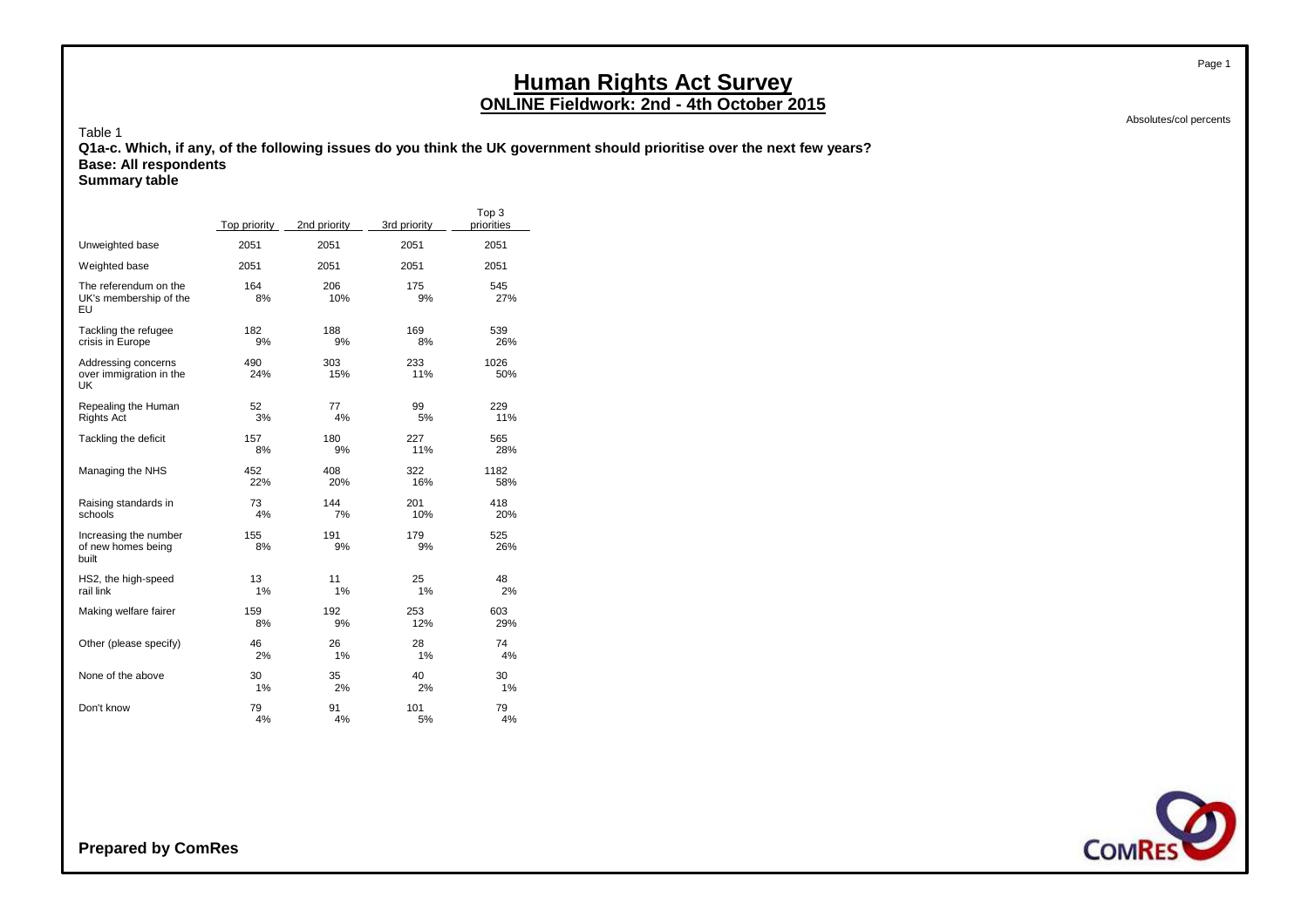Absolutes/col percents

#### Table 2

**Q1a. Which, if any, of the following issues do you think the UK government should prioritise over the next few years? Please select your top priority. Base: All respondents**

|                                                       |            | Gender         |            |                |                  | Age            |                          |                          |                          |           | Social Grade   |                |                 | <b>Employment Sector</b> |              |
|-------------------------------------------------------|------------|----------------|------------|----------------|------------------|----------------|--------------------------|--------------------------|--------------------------|-----------|----------------|----------------|-----------------|--------------------------|--------------|
|                                                       | Total      | Male           | Female     | 18-24          | 25-34            | 35-44          | 45-54                    | 55-64                    | $65+$                    | AB        | C <sub>1</sub> | C <sub>2</sub> | DE              | Public                   | Pri-<br>vate |
| Unweighted base                                       | 2051       | 1011           | 1040       | 196            | 318              | 354            | 385                      | 301                      | 497                      | 548       | 589            | 394            | 520             | 216                      | 760          |
| Weighted base                                         | 2051       | 999            | 1052       | 238            | 355              | 337            | 365                      | 296                      | 460                      | 552       | 552            | 447            | 501             | 259                      | 902          |
| Addressing concerns<br>over immigration in the<br>UK. | 490<br>24% | 248<br>25%     | 242<br>23% | 32<br>13%      | 50<br>14%        | 82<br>24%      | 107<br>29%               | 93<br>32%                | 126<br>27%               | 96<br>17% | 117<br>21%     | 119<br>27%     | 158<br>32%      | 56<br>22%                | 205<br>23%   |
| Managing the NHS                                      | 452        | 160            | 292        | 55             | 83               | 75             | 79                       | 58                       | 101                      | 147       | 101            | 102            | 102             | 57                       | 193          |
|                                                       | 22%        | 16%            | 28%        | 23%            | 23%              | 22%            | 22%                      | 20%                      | 22%                      | 27%       | 18%            | 23%            | 20%             | 22%                      | 21%          |
| Tackling the refugee                                  | 182        | 73             | 108        | 28             | 37               | 30             | 31                       | 28                       | 27                       | 42        | 63             | 41             | 36              | 27                       | 86           |
| crisis in Europe                                      | 9%         | 7%             | 10%        | 12%            | 10%              | 9%             | 9%                       | 9%                       | 6%                       | 8%        | 11%            | 9%             | 7%              | 10%                      | 10%          |
| The referendum on the<br>UK's membership of the<br>EU | 164<br>8%  | 115<br>12%     | 49<br>5%   | 12<br>5%       | 23<br>7%         | 13<br>4%       | 22<br>6%                 | 33<br>11%                | 61<br>13%                | 34<br>6%  | 40<br>7%       | 44<br>10%      | 48<br>10%       | 18<br>7%                 | 60<br>7%     |
| Making welfare fairer                                 | 159        | 54             | 105        | 31             | 32               | 29             | 28                       | 18                       | 21                       | 39        | 55             | 32             | 32              | 24                       | 77           |
|                                                       | 8%         | 5%             | 10%        | 13%            | 9%               | 9%             | 8%                       | 6%                       | 5%                       | 7%        | 10%            | 7%             | 6%              | 9%                       | 8%           |
| Tackling the deficit                                  | 157        | 114            | 43         | 13             | 37               | 23             | 29                       | 19                       | 37                       | 59        | 47             | 29             | 22              | 16                       | 84           |
|                                                       | 8%         | 11%            | 4%         | 6%             | 10%              | 7%             | 8%                       | 6%                       | 8%                       | 11%       | 9%             | 6%             | 4%              | 6%                       | 9%           |
| Increasing the number<br>of new homes being<br>built  | 155<br>8%  | 91<br>9%       | 63<br>6%   | 17<br>7%       | 35<br>10%        | 23<br>7%       | 23<br>6%                 | 21<br>7%                 | 36<br>8%                 | 46<br>8%  | 43<br>8%       | 29<br>6%       | 36<br>7%        | 19<br>7%                 | 66<br>7%     |
| Raising standards in                                  | 73         | 33             | 41         | 14             | 13               | 20             | 11                       | $\overline{7}$           | 9                        | 32        | 22             | $\overline{7}$ | 13              | 14                       | 31           |
| schools                                               | 4%         | 3%             | 4%         | 6%             | 4%               | 6%             | 3%                       | 2%                       | 2%                       | 6%        | 4%             | 2%             | 3%              | 6%                       | 3%           |
| Repealing the Human                                   | 52         | 24             | 28         | 2              | 8                | $\overline{2}$ | $\overline{7}$           | 5                        | 28                       | 19        | 15             | 9              | 9               | 4                        | 19           |
| <b>Rights Act</b>                                     | 3%         | 2%             | 3%         | $1\%$          | 2%               | 1%             | 2%                       | 2%                       | 6%                       | 4%        | 3%             | 2%             | 2%              | 1%                       | 2%           |
| HS2, the high-speed                                   | 13         | $\overline{7}$ | 6          | $\overline{1}$ | 8                | $\overline{2}$ | $\overline{\phantom{0}}$ | $\overline{\phantom{a}}$ | $\star$                  | 6         | 3              | $\overline{2}$ | $\overline{2}$  | 4                        | 6            |
| rail link                                             | 1%         | 1%             | 1%         | 1%             | 2%               | 1%             | ٠                        | $\overline{a}$           |                          | 1%        | 1%             | 1%             | $\star$         | 1%                       | 1%           |
| Other (please specify)                                | 46         | 29             | 17         | 12             | $\overline{7}$   | 8              | 8                        | $\overline{2}$           | 8                        | 12        | 17             | 6              | 10 <sup>°</sup> | 4                        | 20           |
|                                                       | 2%         | 3%             | 2%         | 5%             | 2%               | 2%             | 2%                       | 1%                       | 2%                       | 2%        | 3%             | 1%             | 2%              | 2%                       | 2%           |
| None of the above                                     | 30         | 20             | 11         | 6              | 8                | 3              | 9                        | $\overline{4}$           | $\overline{\phantom{a}}$ | 5         | 10             | 8              | $\overline{7}$  | $\overline{2}$           | 21           |
|                                                       | 1%         | 2%             | 1%         | 3%             | 2%               | 1%             | 2%                       | 1%                       | $\overline{\phantom{a}}$ | 1%        | 2%             | 2%             | 1%              | 1%                       | 2%           |
| Don't know                                            | 79         | 31             | 48         | 15             | 15 <sub>15</sub> | 27             | 11                       | 8                        | 3                        | 15        | 18             | 19             | 27              | 13                       | 34           |
|                                                       | 4%         | 3%             | 5%         | 6%             | 4%               | 8%             | 3%                       | 3%                       | 1%                       | 3%        | 3%             | 4%             | 5%              | 5%                       | 4%           |

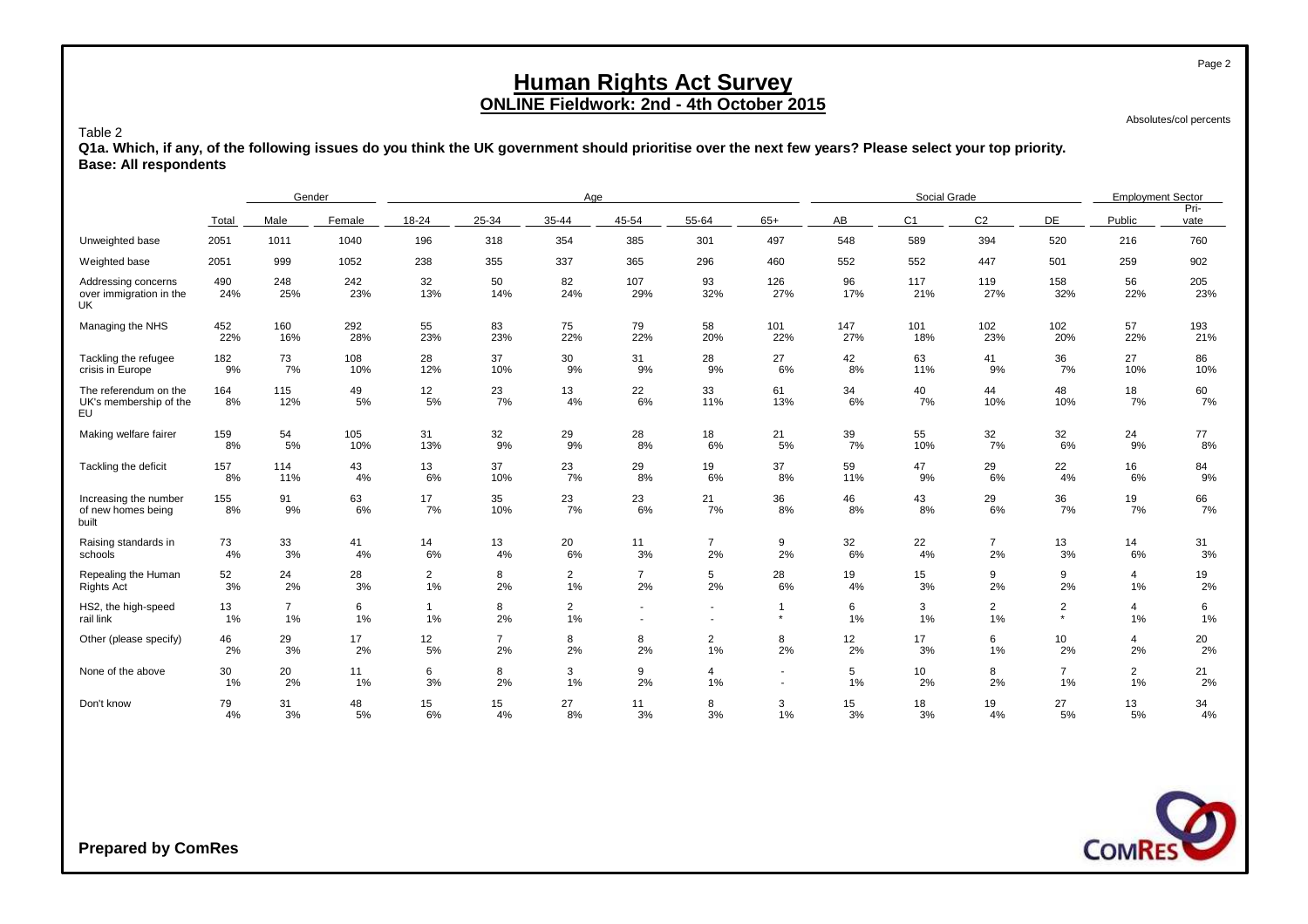Absolutes/col percents

#### Table 2

**Q1a. Which, if any, of the following issues do you think the UK government should prioritise over the next few years? Please select your top priority. Base: All respondents**

|                                                       |             |            |                                                                                                                                                                                                               |                      |                      |                      | Region               |                        |                      |           |                      |                      |                      |            |                              |                              |                             | Which of the following best describes your current working status? |                                              |                                             |                                         |                      |
|-------------------------------------------------------|-------------|------------|---------------------------------------------------------------------------------------------------------------------------------------------------------------------------------------------------------------|----------------------|----------------------|----------------------|----------------------|------------------------|----------------------|-----------|----------------------|----------------------|----------------------|------------|------------------------------|------------------------------|-----------------------------|--------------------------------------------------------------------|----------------------------------------------|---------------------------------------------|-----------------------------------------|----------------------|
|                                                       | Total       | England    | York-<br>shire &<br>West<br>East<br>Scot-<br>Mid-<br>Mid-<br>South<br>South<br>North<br>North<br>Humb-<br>East-<br>East<br>West<br>East<br>West<br>land<br>erside<br>lands<br>lands<br>Wales<br>London<br>ern |                      |                      |                      |                      |                        |                      |           |                      |                      |                      |            | Work-<br>ing<br>full<br>time | Work-<br>ing<br>part<br>time | NET:<br>Not<br>work-<br>ing | Not<br>working<br>seeking<br>work                                  | Not<br>working<br>and not<br>seeking<br>work | Retired<br>on a<br>state<br>pension<br>only | Retired<br>with a<br>private<br>pension | House<br>person      |
| Unweighted base                                       | 2051        | 1769       | 172                                                                                                                                                                                                           | 89                   | 229                  | 189                  | 181                  | 147                    | 110                  | 201       | 236                  | 298                  | 199                  | 976        | 687                          | 289                          | 1075                        | 120                                                                | 184                                          | 173                                         | 407                                     | 191                  |
| Weighted base                                         | 2051        | 1768       | 178                                                                                                                                                                                                           | 86                   | 236                  | 174                  | 184                  | 152                    | 104                  | 199       | 270                  | 287                  | 180                  | 1161       | 919                          | 242                          | 890                         | 89                                                                 | 150                                          | 173                                         | 334                                     | 144                  |
| Addressing concerns<br>over immigration in the<br>UK  | 490<br>24%  | 436<br>25% | 30<br>17%                                                                                                                                                                                                     | 23<br>27%            | 56<br>24%            | 43<br>25%            | 45<br>24%            | 46<br>31%              | 24<br>23%            | 54<br>27% | 47<br>17%            | 79<br>27%            | 42<br>23%            | 261<br>23% | 217<br>24%                   | 45<br>18%                    | 229<br>26%                  | 24<br>27%                                                          | 22<br>15%                                    | 54<br>31%                                   | 91<br>27%                               | 37<br>26%            |
| Managing the NHS                                      | 452<br>22%  | 383<br>22% | 41<br>23%                                                                                                                                                                                                     | 12<br>14%            | 58<br>24%            | 40<br>23%            | 44<br>24%            | 22<br>14%              | 27<br>26%            | 58<br>29% | 46<br>17%            | 66<br>23%            | 38<br>21%            | 250<br>22% | 180<br>20%                   | 70<br>29%                    | 201<br>23%                  | 14<br>16%                                                          | 34<br>23%                                    | 34<br>20%                                   | 76<br>23%                               | 43<br>30%            |
| Tackling the refugee<br>crisis in Europe              | 182<br>9%   | 156<br>9%  | 13<br>7%                                                                                                                                                                                                      | 3<br>4%              | 23<br>10%            | 14<br>8%             | 18<br>10%            | 13<br>8%               | 13<br>12%            | 15<br>8%  | 27<br>10%            | 32<br>11%            | 10<br>6%             | 113<br>10% | 93<br>10%                    | 19<br>8%                     | 69<br>8%                    | 8<br>9%                                                            | 15<br>10%                                    | 8<br>5%                                     | 24<br>7%                                | 14<br>9%             |
| The referendum on the<br>UK's membership of the<br>EU | 164<br>8%   | 142<br>8%  | 11<br>6%                                                                                                                                                                                                      | 15<br>18%            | 20<br>8%             | 17<br>10%            | 17<br>9%             | 10<br>7%               | 12<br>11%            | 12<br>6%  | 19<br>7%             | 14<br>5%             | 19<br>11%            | 77<br>7%   | 64<br>7%                     | 14<br>6%                     | 87<br>10%                   | 8<br>9%                                                            | $\overline{7}$<br>5%                         | 29<br>17%                                   | 38<br>11%                               | 5<br>4%              |
| Making welfare fairer                                 | 159<br>8%   | 132<br>7%  | 22<br>12%                                                                                                                                                                                                     | 12<br>14%            | 19<br>8%             | $\overline{7}$<br>4% | 12<br>6%             | 10 <sup>10</sup><br>6% | 5<br>5%              | 10<br>5%  | 20<br>7%             | 22<br>8%             | 20<br>11%            | 101<br>9%  | 75<br>8%                     | 25<br>10%                    | 58<br>7%                    | 11<br>13%                                                          | 10<br>7%                                     | 8<br>4%                                     | 14<br>4%                                | 15<br>10%            |
| Tackling the deficit                                  | 157<br>8%   | 135<br>8%  | 17<br>9%                                                                                                                                                                                                      | 6<br>6%              | 19<br>8%             | 19<br>11%            | $\overline{7}$<br>4% | 11<br>7%               | 6<br>5%              | 14<br>7%  | 26<br>10%            | 21<br>7%             | 12<br>7%             | 100<br>9%  | 82<br>9%                     | 18<br>8%                     | 57<br>6%                    | $\overline{2}$<br>2%                                               | 12<br>8%                                     | 8<br>5%                                     | 31<br>9%                                | 4<br>3%              |
| Increasing the number<br>of new homes being<br>built  | 155<br>8%   | 130<br>7%  | 17<br>10%                                                                                                                                                                                                     | $\overline{7}$<br>8% | 12<br>5%             | 8<br>5%              | 11<br>6%             | 8<br>5%                | $\overline{7}$<br>7% | 15<br>8%  | 41<br>15%            | 19<br>7%             | 9<br>5%              | 86<br>7%   | 74<br>8%                     | 11<br>5%                     | 69<br>8%                    | 4<br>5%                                                            | 19<br>13%                                    | 15<br>9%                                    | 25<br>7%                                | 6<br>4%              |
| Raising standards in<br>schools                       | 73<br>4%    | 66<br>4%   | 5<br>3%                                                                                                                                                                                                       | $\overline{2}$<br>2% | $\overline{7}$<br>3% | 5<br>3%              | $\overline{7}$<br>4% | 11<br>7%               | 3<br>2%              | 8<br>4%   | 12<br>4%             | 8<br>3%              | 8<br>4%              | 45<br>4%   | 34<br>4%                     | 11<br>4%                     | 28<br>3%                    | $\overline{4}$<br>5%                                               | 5<br>3%                                      | $\star$                                     | 11<br>3%                                | $\overline{7}$<br>5% |
| Repealing the Human<br>Rights Act                     | 52<br>3%    | 47<br>3%   | 5<br>3%                                                                                                                                                                                                       | 1<br>1%              | 6<br>3%              | 3<br>2%              | 8<br>4%              | 4<br>3%                | $\star$              | 4<br>2%   | $\overline{7}$<br>3% | 10<br>3%             | $\overline{2}$<br>1% | 23<br>2%   | 16<br>2%                     | $\overline{7}$<br>3%         | 30<br>3%                    | $\star$                                                            | 3<br>2%                                      | 6<br>3%                                     | 20<br>6%                                | 1<br>$\star$         |
| HS2, the high-speed<br>rail link                      | 13<br>$1\%$ | 11<br>1%   | $\mathbf{1}$<br>1%                                                                                                                                                                                            |                      | 3<br>1%              | -1<br>$\star$        | $\overline{2}$<br>1% | 4<br>2%                |                      |           | 2<br>1%              |                      | ٠                    | 10<br>1%   | 8<br>1%                      | $\overline{2}$<br>1%         | $\overline{2}$<br>$\star$   | 1<br>1%                                                            |                                              |                                             | $\star$                                 |                      |
| Other (please specify)                                | 46<br>2%    | 38<br>2%   | $\overline{7}$<br>4%                                                                                                                                                                                          | $\overline{2}$<br>2% | $\overline{2}$<br>1% | $\overline{2}$<br>1% | 6<br>3%              | 4<br>3%                | $\star$              | 2<br>1%   | 9<br>3%              | 6<br>2%              | 6<br>3%              | 25<br>2%   | 19<br>2%                     | 5<br>2%                      | 21<br>2%                    | 3<br>3%                                                            | 9<br>6%                                      | 5<br>3%                                     | 2<br>1%                                 | $\overline{c}$<br>2% |
| None of the above                                     | 30<br>$1\%$ | 22<br>1%   | 6<br>3%                                                                                                                                                                                                       | $\mathbf{1}$<br>1%   | 3<br>1%              | 8<br>4%              | $\overline{2}$<br>1% | -1<br>$\star$          | $\overline{2}$<br>2% | 2<br>1%   | $\overline{c}$<br>1% | $\overline{2}$<br>1% | $\overline{2}$<br>1% | 23<br>2%   | 20<br>2%                     | $\overline{4}$<br>2%         | $\overline{7}$<br>1%        | $\overline{a}$<br>2%                                               | 3<br>2%                                      |                                             |                                         | 1<br>1%              |
| Don't know                                            | 79<br>4%    | 70<br>4%   | 4<br>2%                                                                                                                                                                                                       | $\overline{2}$<br>2% | 9<br>4%              | 7<br>4%              | 7<br>4%              | 9<br>6%                | 6<br>5%              | 2%        | 12<br>4%             | 8<br>3%              | 12<br>7%             | 47<br>4%   | 36<br>4%                     | 11<br>5%                     | 32<br>4%                    | 7<br>8%                                                            | 11<br>7%                                     | 5<br>3%                                     | 1<br>$\star$                            | 8<br>5%              |

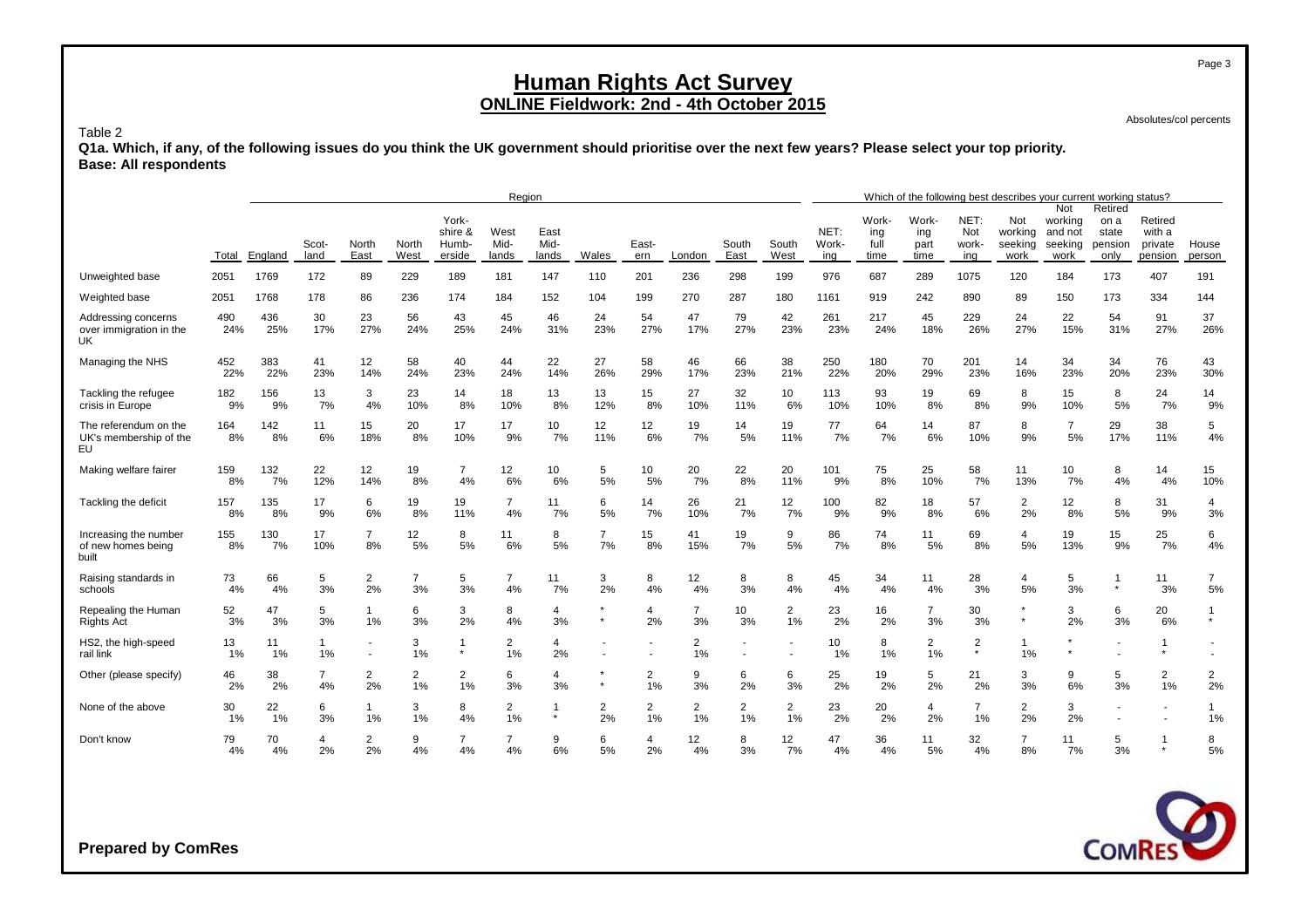Absolutes/col percents

#### Table 3

**Q1b. Which, if any, of the following issues do you think the UK government should prioritise over the next few years? Please select your second priority. Base: All respondents**

|                                                             |            | Gender     |                                  |                      |                           | Age                  |           |                |           |                      | Social Grade              |                |                      | <b>Employment Sector</b> |                       |
|-------------------------------------------------------------|------------|------------|----------------------------------|----------------------|---------------------------|----------------------|-----------|----------------|-----------|----------------------|---------------------------|----------------|----------------------|--------------------------|-----------------------|
|                                                             | Total      | Male       | Female                           | 18-24                | 25-34                     | 35-44                | 45-54     | 55-64          | $65+$     | AB                   | C <sub>1</sub>            | C <sub>2</sub> | DE                   | Public                   | Pri-<br>vate          |
| Unweighted base                                             | 2051       | 1011       | 1040                             | 196                  | 318                       | 354                  | 385       | 301            | 497       | 548                  | 589                       | 394            | 520                  | 216                      | 760                   |
| Weighted base                                               | 2051       | 999        | 1052                             | 238                  | 355                       | 337                  | 365       | 296            | 460       | 552                  | 552                       | 447            | 501                  | 259                      | 902                   |
| Managing the NHS                                            | 408<br>20% | 197<br>20% | 211<br>20%                       | 58<br>24%            | 73<br>20%                 | 46<br>14%            | 72<br>20% | 64<br>22%      | 95<br>21% | 102<br>18%           | 116<br>21%                | 82<br>18%      | 108<br>22%           | 56<br>22%                | 149<br>17%            |
| Addressing concerns<br>over immigration in the<br><b>UK</b> | 303<br>15% | 141<br>14% | 163<br>15%                       | 26<br>11%            | 43<br>12%                 | 42<br>13%            | 59<br>16% | 45<br>15%      | 88<br>19% | 77<br>14%            | 76<br>14%                 | 80<br>18%      | 70<br>14%            | 27<br>11%                | 143<br>16%            |
| The referendum on the<br>UK's membership of the<br>EU       | 206<br>10% | 121<br>12% | 85<br>8%                         | 6<br>2%              | 30<br>8%                  | 31<br>9%             | 35<br>10% | 38<br>13%      | 67<br>14% | 54<br>10%            | 55<br>10%                 | 37<br>8%       | 61<br>12%            | 19<br>7%                 | 94<br>10%             |
| Making welfare fairer                                       | 192<br>9%  | 91<br>9%   | 101<br>10%                       | 24<br>10%            | 28<br>8%                  | 37<br>11%            | 34<br>9%  | 35<br>12%      | 35<br>8%  | 50<br>9%             | 55<br>10%                 | 33<br>7%       | 55<br>11%            | 16<br>6%                 | 83<br>9%              |
| Increasing the number<br>of new homes being<br>built        | 191<br>9%  | 96<br>10%  | 94<br>9%                         | 22<br>9%             | 30<br>9%                  | 30<br>9%             | 38<br>10% | 22<br>7%       | 49<br>11% | 47<br>8%             | 56<br>10%                 | 38<br>8%       | 50<br>10%            | 30<br>11%                | 76<br>8%              |
| Tackling the refugee<br>crisis in Europe                    | 188<br>9%  | 89<br>9%   | 99<br>9%                         | 23<br>10%            | 32<br>9%                  | 31<br>9%             | 41<br>11% | 21<br>7%       | 39<br>8%  | 56<br>10%            | 54<br>10%                 | 45<br>10%      | 32<br>6%             | 38<br>14%                | 76<br>8%              |
| Tackling the deficit                                        | 180<br>9%  | 85<br>9%   | 95<br>9%                         | 26<br>11%            | 34<br>10%                 | 37<br>11%            | 23<br>6%  | 30<br>10%      | 30<br>7%  | 55<br>10%            | 53<br>10%                 | 45<br>10%      | 27<br>5%             | 31<br>12%                | 90<br>10%             |
| Raising standards in<br>schools                             | 144<br>7%  | 40<br>4%   | 103<br>10%                       | 16<br>7%             | 40<br>11%                 | 31<br>9%             | 20<br>5%  | 13<br>4%       | 23<br>5%  | 53<br>10%            | 29<br>5%                  | 32<br>7%       | 29<br>6%             | 18<br>7%                 | 64<br>7%              |
| Repealing the Human<br><b>Rights Act</b>                    | 77<br>4%   | 51<br>5%   | 27<br>3%                         | 3<br>1%              | 10<br>3%                  | $\overline{7}$<br>2% | 17<br>5%  | 15<br>5%       | 26<br>6%  | 20<br>4%             | 20<br>4%                  | 16<br>3%       | 22<br>4%             | 3<br>1%                  | 36<br>4%              |
| HS2, the high-speed<br>rail link                            | 11<br>1%   | 11<br>1%   | $\blacksquare$<br>$\blacksquare$ | 6<br>2%              | $\overline{1}$<br>$\star$ | $\overline{2}$<br>1% | $\star$   | $\blacksquare$ | $\star$   | 3<br>1%              | $\overline{c}$<br>$\star$ | 3<br>1%        | 3<br>1%              |                          | 10 <sup>1</sup><br>1% |
| Other (please specify)                                      | 26<br>1%   | 16<br>2%   | 10<br>1%                         | $\overline{4}$<br>2% | 5<br>1%                   | 9<br>3%              | 3<br>1%   | $\star$        | 3<br>1%   | 11<br>2%             | 6<br>1%                   | 5<br>1%        | 4<br>1%              | 4<br>2%                  | 15<br>2%              |
| None of the above                                           | 35<br>2%   | 22<br>2%   | 13<br>1%                         | $\overline{7}$<br>3% | 10<br>3%                  | 3<br>1%              | 10<br>3%  | 4<br>1%        | $\star$   | $\overline{7}$<br>1% | 12<br>2%                  | 8<br>2%        | $\overline{7}$<br>1% | 4<br>1%                  | 24<br>3%              |
| Don't know                                                  | 91<br>4%   | 39<br>4%   | 52<br>5%                         | 18<br>7%             | 19<br>5%                  | 30<br>9%             | 12<br>3%  | 8<br>3%        | 4<br>1%   | 16<br>3%             | 18<br>3%                  | 24<br>5%       | 33<br>7%             | 13<br>5%                 | 43<br>5%              |

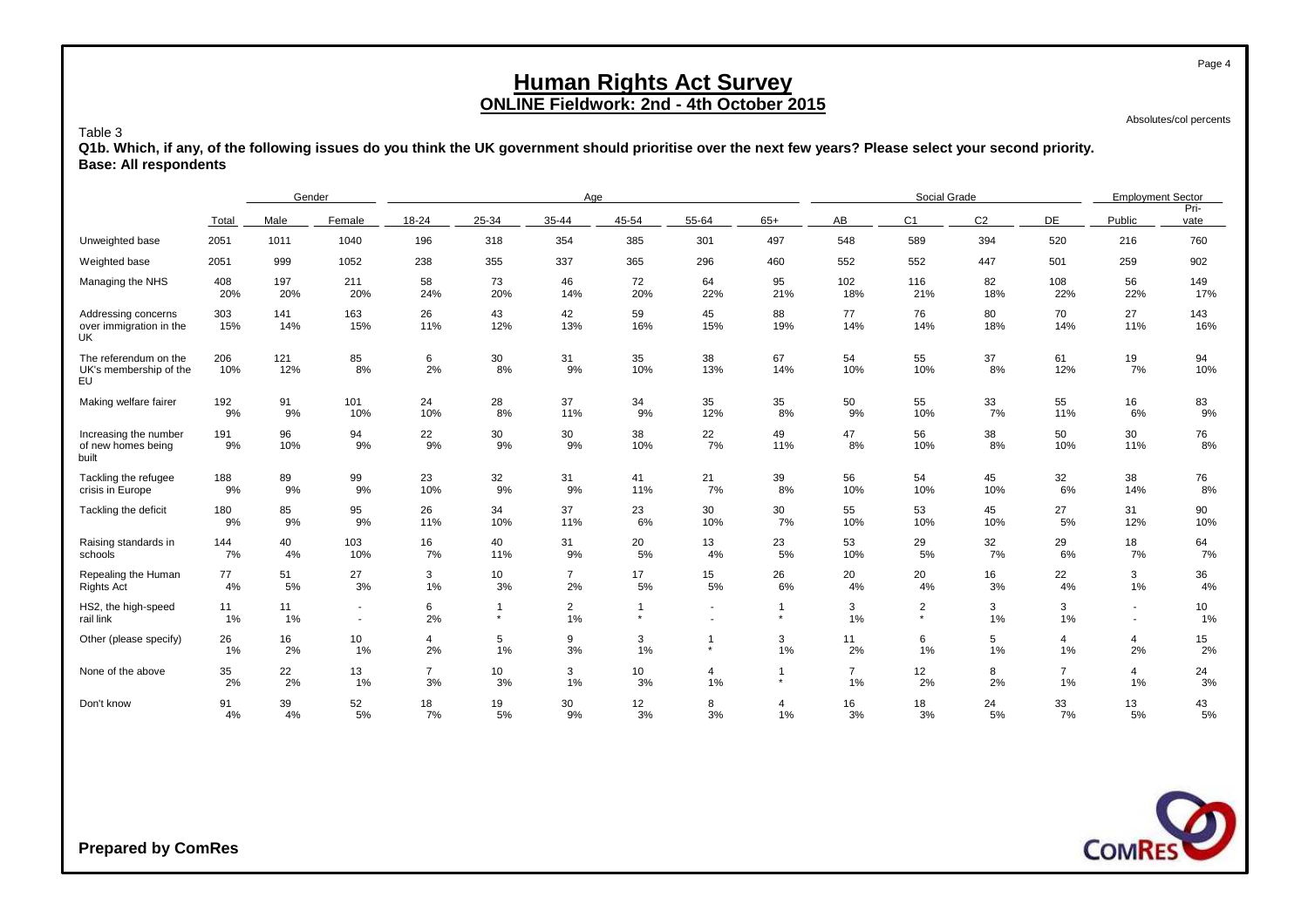Absolutes/col percents

Page 5

#### Table 3

**Q1b. Which, if any, of the following issues do you think the UK government should prioritise over the next few years? Please select your second priority. Base: All respondents**

|                                                             |            |            |                       |                      |               |                                     | Region                |                         |                      |                      |           |                      |                      |                      |                              | Which of the following best describes your current working status? |                             |                                   |                                              |                                             |                                         |                 |
|-------------------------------------------------------------|------------|------------|-----------------------|----------------------|---------------|-------------------------------------|-----------------------|-------------------------|----------------------|----------------------|-----------|----------------------|----------------------|----------------------|------------------------------|--------------------------------------------------------------------|-----------------------------|-----------------------------------|----------------------------------------------|---------------------------------------------|-----------------------------------------|-----------------|
|                                                             | Total      | England    | Scot-<br>land         | North<br>East        | North<br>West | York-<br>shire &<br>Humb-<br>erside | West<br>Mid-<br>lands | East<br>Mid-<br>lands   | Wales                | East-<br>ern         | London    | South<br>East        | South<br>West        | NET:<br>Work-<br>ing | Work-<br>ing<br>full<br>time | Work-<br>ing<br>part<br>time                                       | NET:<br>Not<br>work-<br>ina | Not<br>working<br>seeking<br>work | Not<br>working<br>and not<br>seeking<br>work | Retired<br>on a<br>state<br>pension<br>only | Retired<br>with a<br>private<br>pension | House<br>person |
| Unweighted base                                             | 2051       | 1769       | 172                   | 89                   | 229           | 189                                 | 181                   | 147                     | 110                  | 201                  | 236       | 298                  | 199                  | 976                  | 687                          | 289                                                                | 1075                        | 120                               | 184                                          | 173                                         | 407                                     | 191             |
| Weighted base                                               | 2051       | 1768       | 178                   | 86                   | 236           | 174                                 | 184                   | 152                     | 104                  | 199                  | 270       | 287                  | 180                  | 1161                 | 919                          | 242                                                                | 890                         | 89                                | 150                                          | 173                                         | 334                                     | 144             |
| Managing the NHS                                            | 408<br>20% | 354<br>20% | 30<br>17%             | 21<br>25%            | 44<br>19%     | 35<br>20%                           | 35<br>19%             | 33<br>22%               | 24<br>23%            | 36<br>18%            | 58<br>21% | 64<br>22%            | 28<br>15%            | 206<br>18%           | 163<br>18%                   | 43<br>18%                                                          | 202<br>23%                  | 23<br>26%                         | 36<br>24%                                    | 37<br>22%                                   | 77<br>23%                               | 30<br>21%       |
| Addressing concerns<br>over immigration in the<br><b>UK</b> | 303<br>15% | 263<br>15% | 26<br>15%             | 13<br>15%            | 33<br>14%     | 24<br>14%                           | 26<br>14%             | 25<br>16%               | 14<br>13%            | 34<br>17%            | 31<br>11% | 41<br>14%            | 37<br>20%            | 170<br>15%           | 133<br>15%                   | 37<br>15%                                                          | 133<br>15%                  | 8<br>9%                           | 14<br>9%                                     | 23<br>14%                                   | 62<br>19%                               | 26<br>18%       |
| The referendum on the<br>UK's membership of the<br>EU       | 206<br>10% | 185<br>10% | 10 <sup>1</sup><br>5% | 10<br>12%            | 27<br>11%     | 19<br>11%                           | 13<br>7%              | 17<br>11%               | 11<br>11%            | 20<br>10%            | 29<br>11% | 36<br>12%            | 15<br>8%             | 113<br>10%           | 85<br>9%                     | 28<br>11%                                                          | 93<br>10%                   | $\overline{7}$<br>7%              | 9<br>6%                                      | 23<br>13%                                   | 43<br>13%                               | 12<br>8%        |
| Making welfare fairer                                       | 192<br>9%  | 161<br>9%  | 24<br>13%             | 6<br>7%              | 27<br>11%     | 14<br>8%                            | 21<br>11%             | 8<br>5%                 | $\overline{7}$<br>7% | 19<br>9%             | 24<br>9%  | 28<br>10%            | 14<br>8%             | 100<br>9%            | 83<br>9%                     | 17<br>7%                                                           | 92<br>10%                   | 13<br>15%                         | 21<br>14%                                    | 19<br>11%                                   | 23<br>7%                                | 16<br>11%       |
| Increasing the number<br>of new homes being<br>built        | 191<br>9%  | 167<br>9%  | 19<br>11%             | 5<br>6%              | 17<br>7%      | 16<br>9%                            | 6<br>3%               | 17<br>11%               | $\overline{4}$<br>4% | 22<br>11%            | 33<br>12% | 34<br>12%            | 17<br>10%            | 105<br>9%            | 83<br>9%                     | 22<br>9%                                                           | 85<br>10%                   | 8<br>9%                           | 12<br>8%                                     | 17<br>10%                                   | 37<br>11%                               | 11<br>8%        |
| Tackling the refugee<br>crisis in Europe                    | 188<br>9%  | 154<br>9%  | 14<br>8%              | 8<br>9%              | 19<br>8%      | 16<br>9%                            | 18<br>10%             | 11<br>8%                | 20<br>19%            | 20<br>10%            | 27<br>10% | 24<br>8%             | 12<br>6%             | 114<br>10%           | 86<br>9%                     | 28<br>11%                                                          | 74<br>8%                    | 3<br>3%                           | 19<br>12%                                    | 16<br>9%                                    | 26<br>8%                                | 11<br>7%        |
| Tackling the deficit                                        | 180<br>9%  | 153<br>9%  | 19<br>11%             | $\overline{7}$<br>8% | 22<br>9%      | $\overline{7}$<br>4%                | 23<br>12%             | 13<br>8%                | 9<br>9%              | 20<br>10%            | 27<br>10% | 21<br>7%             | 14<br>8%             | 121<br>10%           | 101<br>11%                   | 20<br>8%                                                           | 59<br>7%                    | 4<br>4%                           | 8<br>5%                                      | 11<br>6%                                    | 28<br>8%                                | 9<br>6%         |
| Raising standards in<br>schools                             | 144<br>7%  | 124<br>7%  | 14<br>8%              | $\overline{4}$<br>4% | 20<br>8%      | 16<br>9%                            | 20<br>11%             | 9<br>6%                 | 6<br>5%              | 11<br>6%             | 13<br>5%  | 16<br>6%             | 15<br>8%             | 82<br>7%             | 61<br>7%                     | 21<br>9%                                                           | 62<br>7%                    | 4<br>5%                           | 12<br>8%                                     | 10<br>6%                                    | 18<br>5%                                | 18<br>12%       |
| Repealing the Human<br>Rights Act                           | 77<br>4%   | 68<br>4%   | $\overline{7}$<br>4%  | 8<br>10%             | 9<br>4%       | $\overline{7}$<br>4%                | 8<br>4%               | 4<br>3%                 | $\overline{2}$<br>2% | 8<br>4%              | 9<br>3%   | 6<br>2%              | 8<br>4%              | 38<br>3%             | 33<br>4%                     | 5<br>2%                                                            | 39<br>4%                    | 6<br>6%                           | 3<br>2%                                      | 10<br>6%                                    | 17<br>5%                                | 3<br>2%         |
| HS2, the high-speed<br>rail link                            | 11<br>1%   | 9<br>1%    | $\mathbf{1}$<br>1%    |                      | 2<br>1%       | $\overline{2}$<br>1%                |                       | $\overline{1}$<br>1%    |                      |                      |           |                      | 3<br>2%              | 10<br>1%             | 10<br>1%                     |                                                                    |                             |                                   |                                              |                                             |                                         |                 |
| Other (please specify)                                      | 26<br>1%   | 22<br>1%   | $\overline{4}$<br>2%  |                      | 3<br>1%       | 4<br>2%                             | 4<br>2%               | $\overline{\mathbf{1}}$ |                      | 1%                   | 3<br>1%   | 5<br>2%              | $\overline{2}$<br>1% | 19<br>2%             | 14<br>2%                     | 5<br>2%                                                            | $\overline{7}$<br>1%        | 3<br>3%                           | $\overline{2}$<br>1%                         | $\mathbf{1}$<br>1%                          | 1                                       |                 |
| None of the above                                           | 35<br>2%   | 26<br>1%   | $\overline{7}$<br>4%  | 1<br>1%              | 3<br>1%       | 8<br>4%                             | $\overline{2}$<br>1%  | -1<br>$\star$           | $\overline{2}$<br>2% | $\overline{4}$<br>2% | 3<br>1%   | $\overline{2}$<br>1% | $\overline{2}$<br>1% | 27<br>2%             | 22<br>2%                     | 5<br>2%                                                            | $\overline{7}$<br>1%        | $\overline{2}$<br>2%              | 3<br>2%                                      |                                             |                                         | 1<br>1%         |
| Don't know                                                  | 91<br>4%   | 82<br>5%   | 4<br>2%               | 3<br>4%              | 10<br>4%      | $\overline{7}$<br>4%                | 10<br>6%              | 12<br>8%                | 6<br>5%              | 2%                   | 13<br>5%  | 8<br>3%              | 13<br>7%             | 56<br>5%             | 45<br>5%                     | 12<br>5%                                                           | 35<br>4%                    | 9<br>10%                          | 11<br>7%                                     | 6<br>3%                                     |                                         | 8<br>5%         |

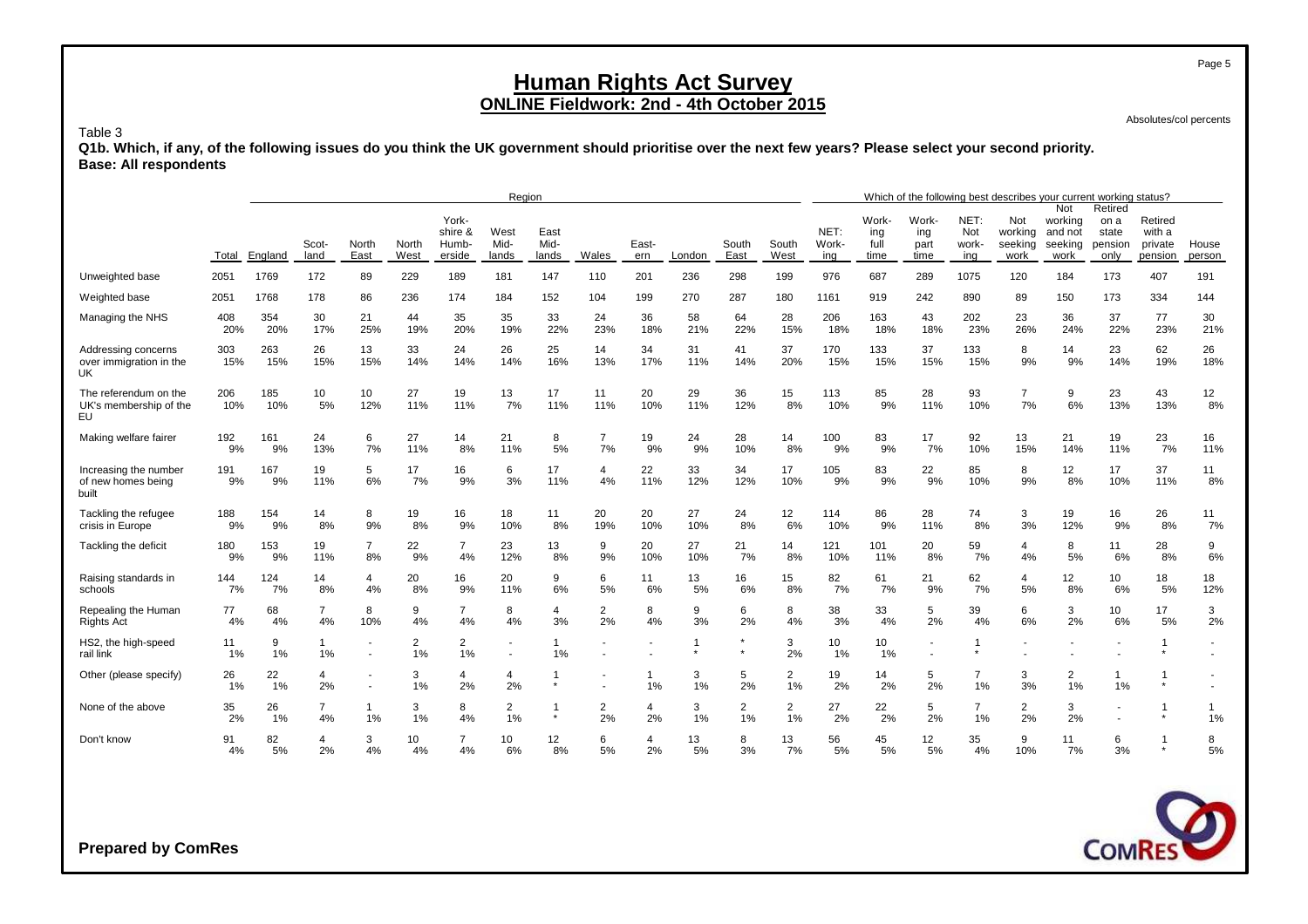Absolutes/col percents

Page 6

#### Table 4

**Q1c. Which, if any, of the following issues do you think the UK government should prioritise over the next few years? Please select your third priority. Base: All respondents**

|                                                       |            | Gender     |            |                |                      | Age       |                |                      |                |                      | Social Grade   |                |                      | <b>Employment Sector</b> |              |
|-------------------------------------------------------|------------|------------|------------|----------------|----------------------|-----------|----------------|----------------------|----------------|----------------------|----------------|----------------|----------------------|--------------------------|--------------|
|                                                       | Total      | Male       | Female     | 18-24          | 25-34                | 35-44     | 45-54          | 55-64                | $65+$          | AB                   | C <sub>1</sub> | C <sub>2</sub> | DE                   | Public                   | Pri-<br>vate |
| Unweighted base                                       | 2051       | 1011       | 1040       | 196            | 318                  | 354       | 385            | 301                  | 497            | 548                  | 589            | 394            | 520                  | 216                      | 760          |
| Weighted base                                         | 2051       | 999        | 1052       | 238            | 355                  | 337       | 365            | 296                  | 460            | 552                  | 552            | 447            | 501                  | 259                      | 902          |
| Managing the NHS                                      | 322        | 152        | 170        | 42             | 50                   | 61        | 61             | 48                   | 59             | 83                   | 97             | 73             | 69                   | 44                       | 149          |
|                                                       | 16%        | 15%        | 16%        | 18%            | 14%                  | 18%       | 17%            | 16%                  | 13%            | 15%                  | 18%            | 16%            | 14%                  | 17%                      | 17%          |
| Making welfare fairer                                 | 253        | 102        | 151        | 28             | 43                   | 41        | 56             | 37                   | 48             | 54                   | 64             | 78             | 57                   | 30                       | 125          |
|                                                       | 12%        | 10%        | 14%        | 12%            | 12%                  | 12%       | 15%            | 12%                  | 10%            | 10%                  | 12%            | 17%            | 11%                  | 12%                      | 14%          |
| Addressing concerns<br>over immigration in the<br>UK. | 233<br>11% | 103<br>10% | 130<br>12% | 13<br>5%       | 40<br>11%            | 39<br>12% | 40<br>11%      | 45<br>15%            | 57<br>12%      | 53<br>10%            | 60<br>11%      | 47<br>11%      | 73<br>15%            | 27<br>10%                | 86<br>9%     |
| Tackling the deficit                                  | 227        | 108        | 119        | 19             | 41                   | 41        | 33             | 28                   | 65             | 72                   | 65             | 52             | 39                   | 24                       | 103          |
|                                                       | 11%        | 11%        | 11%        | 8%             | 11%                  | 12%       | 9%             | 9%                   | 14%            | 13%                  | 12%            | 12%            | 8%                   | 9%                       | 11%          |
| Raising standards in                                  | 201        | 111        | 89         | 30             | 36                   | 44        | 33             | 19                   | 38             | 74                   | 43             | 41             | 43                   | 24                       | 103          |
| schools                                               | 10%        | 11%        | 8%         | 13%            | 10%                  | 13%       | 9%             | 7%                   | 8%             | 13%                  | 8%             | 9%             | 9%                   | 9%                       | 11%          |
| Increasing the number<br>of new homes being<br>built  | 179<br>9%  | 83<br>8%   | 96<br>9%   | 24<br>10%      | 38<br>11%            | 14<br>4%  | 22<br>6%       | 36<br>12%            | 45<br>10%      | 51<br>9%             | 52<br>9%       | 30<br>7%       | 46<br>9%             | 22<br>9%                 | 67<br>7%     |
| The referendum on the<br>UK's membership of the<br>EU | 175<br>9%  | 86<br>9%   | 89<br>8%   | 11<br>4%       | 18<br>5%             | 21<br>6%  | 52<br>14%      | 27<br>9%             | 47<br>10%      | 40<br>7%             | 54<br>10%      | 24<br>5%       | 56<br>11%            | 24<br>9%                 | 65<br>7%     |
| Tackling the refugee                                  | 169        | 77         | 92         | 30             | 26                   | 24        | 24             | 20                   | 45             | 55                   | 41             | 31             | 43                   | 27                       | 67           |
| crisis in Europe                                      | 8%         | 8%         | 9%         | 12%            | 7%                   | 7%        | 6%             | 7%                   | 10%            | 10%                  | 7%             | 7%             | 8%                   | 11%                      | 7%           |
| Repealing the Human                                   | 99         | 70         | 30         | $\overline{4}$ | 13                   | 9         | 11             | 18                   | 45             | 23                   | 28             | 27             | 22                   | 5                        | 39           |
| <b>Rights Act</b>                                     | 5%         | 7%         | 3%         | 2%             | 4%                   | 3%        | 3%             | 6%                   | 10%            | 4%                   | 5%             | 6%             | 4%                   | 2%                       | 4%           |
| HS2, the high-speed                                   | 25         | 19         | 6          | 5              | 8                    | 3         | $\overline{2}$ | $\overline{4}$       | 3              | 13                   | 6              | $\overline{4}$ | 3                    | $\overline{\phantom{a}}$ | 16           |
| rail link                                             | 1%         | 2%         | 1%         | 2%             | 2%                   | 1%        | 1%             | 1%                   | 1%             | 2%                   | 1%             | 1%             | 1%                   | $\star$                  | 2%           |
| Other (please specify)                                | 28<br>1%   | 16<br>2%   | 12<br>1%   | 5<br>2%        | $\overline{7}$<br>2% | 4<br>1%   | 8<br>2%        | $\overline{2}$<br>1% | $\star$        | $\overline{7}$<br>1% | 9<br>2%        | 5<br>1%        | $\overline{7}$<br>1% | 9<br>3%                  | 9<br>1%      |
| None of the above                                     | 40         | 27         | 13         | 8              | 12                   | 3         | 10             | $\overline{4}$       | $\overline{2}$ | 10                   | 12             | 10             | 8                    | 6                        | 25           |
|                                                       | 2%         | 3%         | $1\%$      | 4%             | 3%                   | 1%        | 3%             | 1%                   | 1%             | 2%                   | 2%             | 2%             | 2%                   | 2%                       | 3%           |
| Don't know                                            | 101        | 44         | 57         | 19             | 22                   | 32        | 15             | 8                    | 4              | 19                   | 21             | 25             | 36                   | 16                       | 48           |
|                                                       | 5%         | 4%         | 5%         | 8%             | 6%                   | 10%       | 4%             | 3%                   | 1%             | 3%                   | 4%             | 6%             | 7%                   | 6%                       | 5%           |

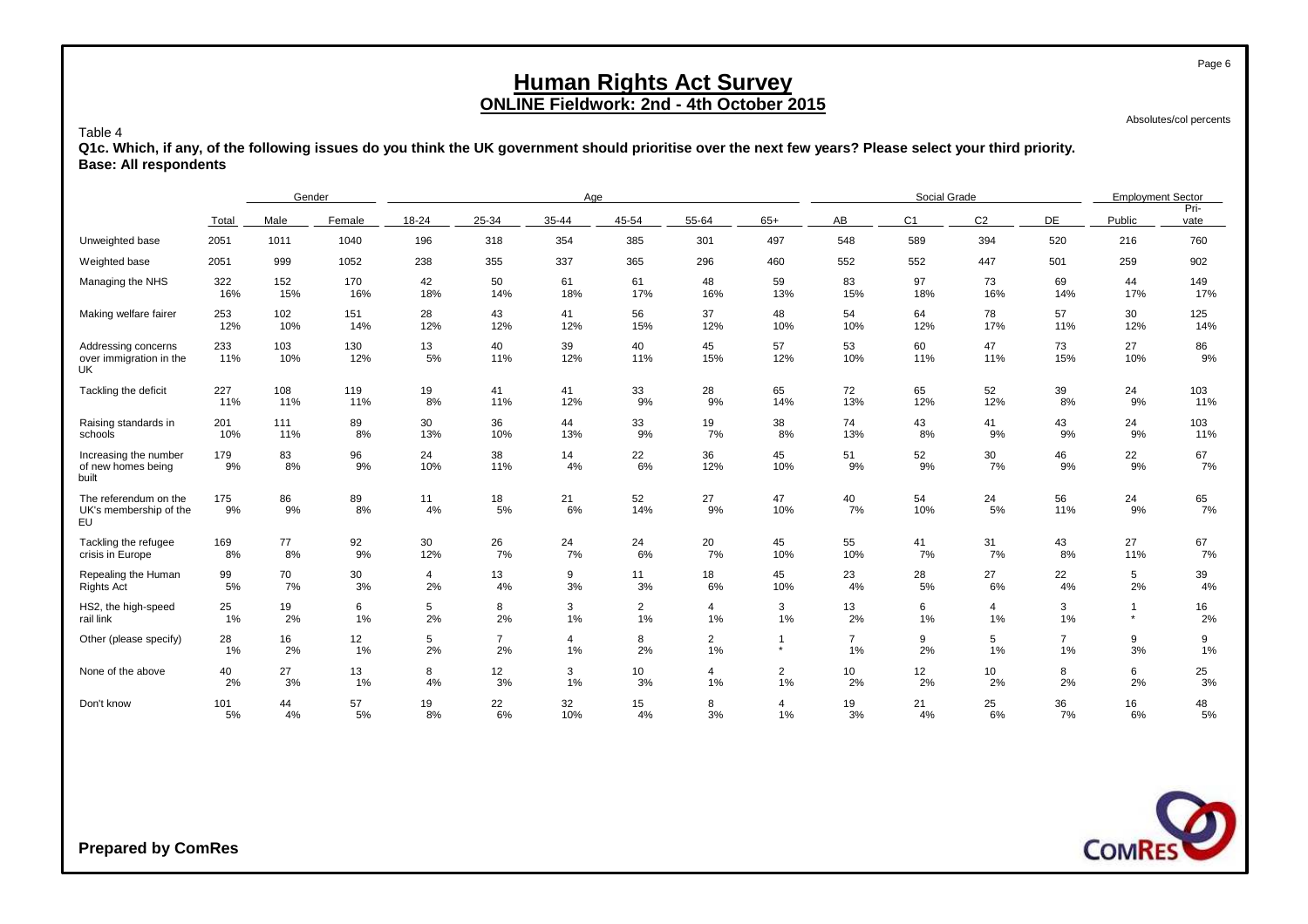Absolutes/col percents

#### Table 4

**Q1c. Which, if any, of the following issues do you think the UK government should prioritise over the next few years? Please select your third priority. Base: All respondents**

|                                                       |            |            |                    |                        |                         |                                     | Region                |                       |                      |                      |           |               |                      |                      |                              |                              |                             | Which of the following best describes your current working status? |                                              |                                             |                                         |                               |
|-------------------------------------------------------|------------|------------|--------------------|------------------------|-------------------------|-------------------------------------|-----------------------|-----------------------|----------------------|----------------------|-----------|---------------|----------------------|----------------------|------------------------------|------------------------------|-----------------------------|--------------------------------------------------------------------|----------------------------------------------|---------------------------------------------|-----------------------------------------|-------------------------------|
|                                                       | Total      | England    | Scot-<br>land      | North<br>East          | North<br>West           | York-<br>shire &<br>Humb-<br>erside | West<br>Mid-<br>lands | East<br>Mid-<br>lands | Wales                | East-<br>ern         | London    | South<br>East | South<br>West        | NET:<br>Work-<br>ing | Work-<br>ing<br>full<br>time | Work-<br>ing<br>part<br>time | NET:<br>Not<br>work-<br>ing | Not<br>working<br>seeking<br>work                                  | Not<br>working<br>and not<br>seeking<br>work | Retired<br>on a<br>state<br>pension<br>only | Retired<br>with a<br>private<br>pension | House<br>person               |
| Unweighted base                                       | 2051       | 1769       | 172                | 89                     | 229                     | 189                                 | 181                   | 147                   | 110                  | 201                  | 236       | 298           | 199                  | 976                  | 687                          | 289                          | 1075                        | 120                                                                | 184                                          | 173                                         | 407                                     | 191                           |
| Weighted base                                         | 2051       | 1768       | 178                | 86                     | 236                     | 174                                 | 184                   | 152                   | 104                  | 199                  | 270       | 287           | 180                  | 1161                 | 919                          | 242                          | 890                         | 89                                                                 | 150                                          | 173                                         | 334                                     | 144                           |
| Managing the NHS                                      | 322<br>16% | 284<br>16% | 23<br>13%          | 9<br>10%               | 44<br>19%               | 23<br>13%                           | 27<br>15%             | 24<br>16%             | 15<br>14%            | 36<br>18%            | 48<br>18% | 42<br>15%     | 32<br>18%            | 194<br>17%           | 161<br>18%                   | 32<br>13%                    | 128<br>14%                  | 18<br>20%                                                          | 16<br>10%                                    | 21<br>12%                                   | 48<br>14%                               | 25<br>18%                     |
| Making welfare fairer                                 | 253<br>12% | 212<br>12% | 28<br>15%          | 9<br>10%               | 30<br>13%               | 22<br>13%                           | 33<br>18%             | 20<br>13%             | 13<br>13%            | 27<br>13%            | 24<br>9%  | 32<br>11%     | 16<br>9%             | 156<br>13%           | 118<br>13%                   | 38<br>16%                    | 97<br>11%                   | 8<br>10%                                                           | 16<br>11%                                    | 17<br>10%                                   | 31<br>9%                                | 24<br>17%                     |
| Addressing concerns<br>over immigration in the<br>UK. | 233<br>11% | 197<br>11% | 21<br>12%          | 16<br>19%              | 27<br>12%               | 26<br>15%                           | 14<br>8%              | 17<br>11%             | 15<br>14%            | 23<br>12%            | 21<br>8%  | 33<br>12%     | 19<br>11%            | 112<br>10%           | 80<br>9%                     | 32<br>13%                    | 121<br>14%                  | $\overline{7}$<br>8%                                               | 16<br>10%                                    | 25<br>15%                                   | 41<br>12%                               | 32<br>22%                     |
| Tackling the deficit                                  | 227<br>11% | 197<br>11% | 22<br>12%          | 6<br>7%                | 22<br>9%                | 30<br>17%                           | 15<br>8%              | 14<br>9%              | 8<br>8%              | 23<br>12%            | 23<br>9%  | 34<br>12%     | 28<br>15%            | 127<br>11%           | 105<br>11%                   | 22<br>9%                     | 100<br>11%                  | $\overline{7}$<br>8%                                               | 14<br>9%                                     | 18<br>11%                                   | 51<br>15%                               | 10<br>7%                      |
| Raising standards in<br>schools                       | 201<br>10% | 188<br>11% | 8<br>5%            | 10 <sup>1</sup><br>11% | 21<br>9%                | 12<br>7%                            | 13<br>7%              | 22<br>14%             | 4<br>4%              | 17<br>8%             | 33<br>12% | 40<br>14%     | 21<br>12%            | 126<br>11%           | 102<br>11%                   | 24<br>10%                    | 74<br>8%                    | 10<br>11%                                                          | 14<br>9%                                     | 11<br>7%                                    | 28<br>9%                                | 11<br>7%                      |
| Increasing the number<br>of new homes being<br>built  | 179<br>9%  | 143<br>8%  | 24<br>13%          | 11<br>13%              | 15<br>6%                | 11<br>6%                            | 13<br>7%              | 11<br>7%              | 13<br>13%            | 14<br>7%             | 30<br>11% | 25<br>9%      | 13<br>7%             | 89<br>8%             | 65<br>7%                     | 25<br>10%                    | 90<br>10%                   | 9<br>10%                                                           | 20<br>13%                                    | 13<br>7%                                    | 42<br>13%                               | $\overline{7}$<br>5%          |
| The referendum on the<br>UK's membership of the<br>EU | 175<br>9%  | 148<br>8%  | 15<br>9%           | $\overline{7}$<br>8%   | 10<br>4%                | 17<br>10%                           | 22<br>12%             | 11<br>7%              | 11<br>11%            | 22<br>11%            | 21<br>8%  | 23<br>8%      | 15<br>8%             | 89<br>8%             | 75<br>8%                     | 13<br>6%                     | 86<br>10%                   | 11<br>12%                                                          | 8<br>5%                                      | 23<br>13%                                   | 31<br>9%                                | 14<br>9%                      |
| Tackling the refugee<br>crisis in Europe              | 169<br>8%  | 151<br>9%  | 12<br>7%           | 5<br>6%                | 30<br>13%               | 9<br>5%                             | 16<br>9%              | 11<br>7%              | 6<br>6%              | 12<br>6%             | 33<br>12% | 23<br>8%      | 12<br>7%             | 94<br>8%             | 74<br>8%                     | 20<br>8%                     | 75<br>8%                    | 4<br>4%                                                            | 18<br>12%                                    | 22<br>13%                                   | 22<br>7%                                | 9<br>6%                       |
| Repealing the Human<br>Rights Act                     | 99<br>5%   | 88<br>5%   | 5<br>3%            | 5<br>6%                | 18<br>8%                | $\overline{7}$<br>4%                | 5<br>3%               | 9<br>6%               | 6<br>6%              | 13<br>7%             | 9<br>3%   | 16<br>5%      | 6<br>4%              | 44<br>4%             | 36<br>4%                     | 8<br>3%                      | 55<br>6%                    | $\overline{2}$<br>2%                                               | 5<br>3%                                      | 14<br>8%                                    | 31<br>9%                                | $\overline{\mathbf{4}}$<br>2% |
| HS2, the high-speed<br>rail link                      | 25<br>1%   | 23<br>1%   | $\mathbf{1}$<br>1% | $\mathbf{1}$<br>1%     | $\mathbf{1}$<br>$\star$ | -1<br>1%                            | 8<br>4%               |                       | $\mathbf{1}$<br>1%   | $\overline{2}$<br>1% | 6<br>2%   | 4<br>1%       | $\blacksquare$<br>٠  | 17<br>1%             | 15<br>2%                     | $\overline{2}$<br>1%         | 8<br>1%                     |                                                                    | 4<br>2%                                      | -1<br>$\star$                               | $\overline{4}$<br>1%                    |                               |
| Other (please specify)                                | 28<br>1%   | 19<br>1%   | 6<br>3%            |                        | $\overline{1}$<br>1%    |                                     | $\overline{4}$<br>2%  |                       | 3<br>3%              | $\overline{2}$<br>1% | 5<br>2%   | 3<br>1%       | $\overline{2}$<br>1% | 18<br>2%             | 14<br>2%                     | 4<br>2%                      | 10<br>1%                    | 3<br>3%                                                            | 5<br>3%                                      | ٠                                           | $\overline{2}$<br>1%                    |                               |
| None of the above                                     | 40<br>2%   | 30<br>2%   | 8<br>4%            | 2<br>3%                | 3<br>1%                 | 8<br>4%                             | 3<br>2%               | $\star$               | $\overline{2}$<br>2% | 4<br>2%              | 5<br>2%   | 3<br>1%       | $\overline{2}$<br>1% | 31<br>3%             | 25<br>3%                     | 5<br>2%                      | 9<br>1%                     | $\overline{2}$<br>2%                                               | 3<br>2%                                      | $\mathbf 1$<br>1%                           | -1<br>$\star$                           | -1<br>1%                      |
| Don't know                                            | 101<br>5%  | 89<br>5%   | 5<br>3%            | 5<br>5%                | 12<br>5%                | 8<br>5%                             | 12<br>6%              | 12<br>8%              | $\overline{7}$<br>6% | 5<br>2%              | 13<br>5%  | 8<br>3%       | 14<br>8%             | 64<br>5%             | 49<br>5%                     | 15<br>6%                     | 37<br>4%                    | 9<br>11%                                                           | 13<br>9%                                     | 6<br>3%                                     |                                         | 8<br>5%                       |



**Prepared by ComRes**

Page 7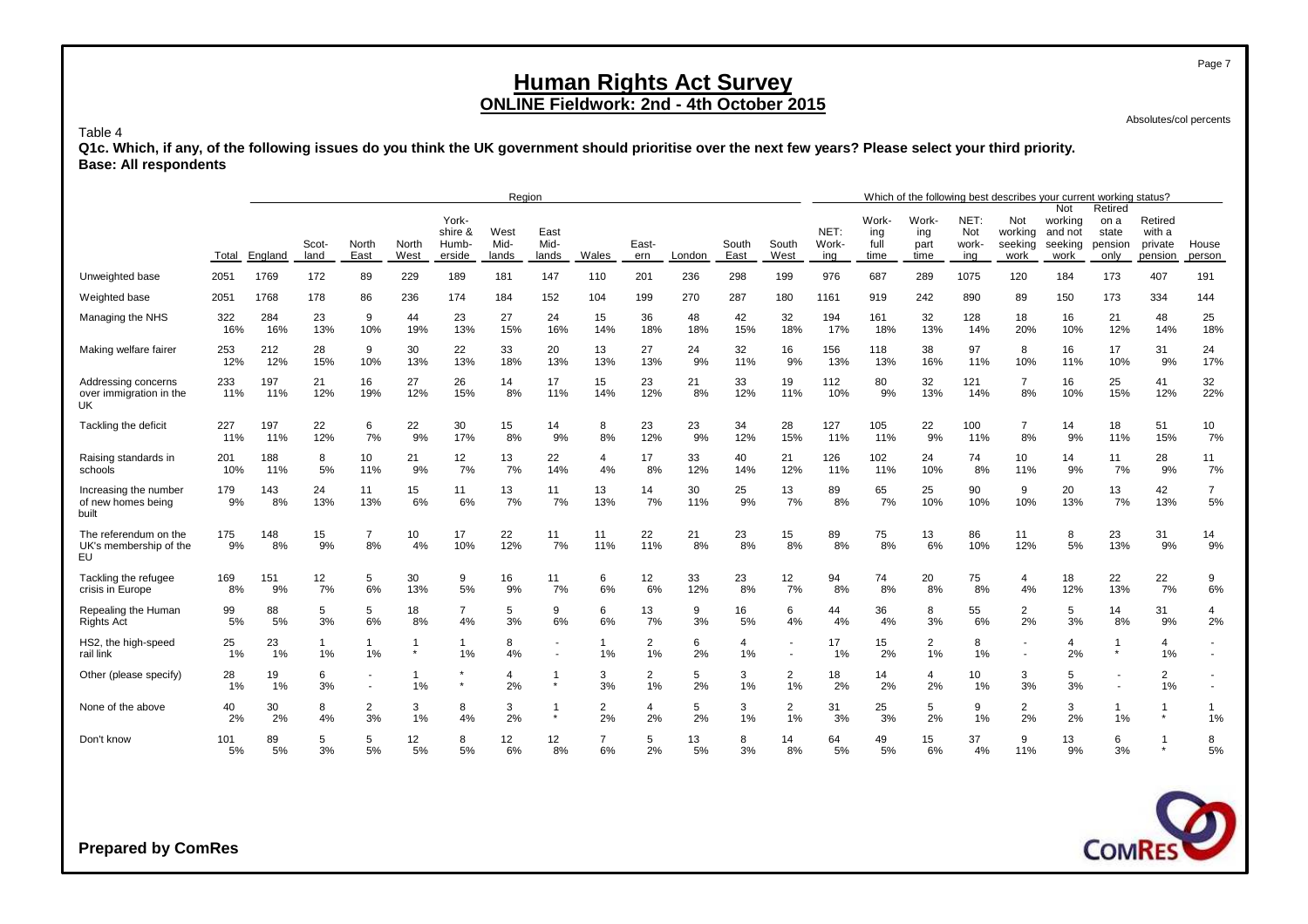Absolutes/col percents

Page 8

#### Table 5 **Q1a-c Top 3 Mentions Base: All respondents**

|                                                              |             | Gender     |            |           |            | Age            |            |                |            |            | Social Grade          |                |                      | <b>Employment Sector</b> |              |
|--------------------------------------------------------------|-------------|------------|------------|-----------|------------|----------------|------------|----------------|------------|------------|-----------------------|----------------|----------------------|--------------------------|--------------|
|                                                              | Total       | Male       | Female     |           | 25-34      | 35-44          | 45-54      | 55-64          | $65+$      | AB         | C <sub>1</sub>        | C <sub>2</sub> | DE                   | Public                   | Pri-<br>vate |
| Unweighted base                                              | 2051        | 1011       | 1040       | 196       | 318        | 354            | 385        | 301            | 497        | 548        | 589                   | 394            | 520                  | 216                      | 760          |
| Weighted base                                                | 2051        | 999        | 1052       | 238       | 355        | 337            | 365        | 296            | 460        | 552        | 552                   | 447            | 501                  | 259                      | 902          |
| Managing the NHS                                             | 1182        | 509        | 672        | 155       | 205        | 183            | 212        | 171            | 256        | 332        | 314                   | 257            | 279                  | 158                      | 491          |
|                                                              | 58%         | 51%        | 64%        | 65%       | 58%        | 54%            | 58%        | 58%            | 56%        | 60%        | 57%                   | 57%            | 56%                  | 61%                      | 54%          |
| Addressing concerns<br>over immigration in the<br>UK         | 1026<br>50% | 492<br>49% | 534<br>51% | 71<br>30% | 132<br>37% | 163<br>48%     | 206<br>56% | 184<br>62%     | 270<br>59% | 227<br>41% | 253<br>46%            | 246<br>55%     | 301<br>60%           | 110<br>42%               | 434<br>48%   |
| Making welfare fairer                                        | 603         | 247        | 356        | 82        | 102        | 108            | 118        | 89             | 104        | 142        | 174                   | 143            | 144                  | 71                       | 285          |
|                                                              | 29%         | 25%        | 34%        | 35%       | 29%        | 32%            | 32%        | 30%            | 23%        | 26%        | 32%                   | 32%            | 29%                  | 27%                      | 32%          |
| Tackling the deficit                                         | 565         | 308        | 257        | 58        | 112        | 101            | 85         | 76             | 133        | 186        | 165                   | 126            | 88                   | 71                       | 278          |
|                                                              | 28%         | 31%        | 24%        | 24%       | 31%        | 30%            | 23%        | 26%            | 29%        | 34%        | 30%                   | 28%            | 17%                  | 27%                      | 31%          |
| The referendum on the<br>UK's membership of the<br><b>EU</b> | 545<br>27%  | 322<br>32% | 223<br>21% | 28<br>12% | 71<br>20%  | 65<br>19%      | 109<br>30% | 97<br>33%      | 175<br>38% | 127<br>23% | 149<br>27%            | 105<br>23%     | 165<br>33%           | 60<br>23%                | 219<br>24%   |
| Tackling the refugee                                         | 539         | 239        | 300        | 81        | 96         | 85             | 96         | 69             | 111        | 153        | 158                   | 117            | 110                  | 92                       | 229          |
| crisis in Europe                                             | 26%         | 24%        | 28%        | 34%       | 27%        | 25%            | 26%        | 23%            | 24%        | 28%        | 29%                   | 26%            | 22%                  | 35%                      | 25%          |
| Increasing the number<br>of new homes being<br>built         | 525<br>26%  | 271<br>27% | 254<br>24% | 63<br>26% | 103<br>29% | 67<br>20%      | 82<br>23%  | 79<br>27%      | 130<br>28% | 144<br>26% | 151<br>27%            | 97<br>22%      | 132<br>26%           | 71<br>27%                | 210<br>23%   |
| Raising standards in                                         | 418         | 185        | 233        | 61        | 90         | 94             | 64         | 39             | 70         | 158        | 94                    | 80             | 85                   | 56                       | 197          |
| schools                                                      | 20%         | 18%        | 22%        | 26%       | 25%        | 28%            | 17%        | 13%            | 15%        | 29%        | 17%                   | 18%            | 17%                  | 22%                      | 22%          |
| Repealing the Human                                          | 229         | 145        | 84         | 9         | 31         | 18             | 35         | 37             | 99         | 63         | 62                    | 52             | 52                   | 12                       | 93           |
| <b>Rights Act</b>                                            | 11%         | 14%        | 8%         | 4%        | 9%         | 5%             | 10%        | 13%            | 21%        | 11%        | 11%                   | 12%            | 10%                  | 4%                       | 10%          |
| HS2, the high-speed                                          | 48          | 36         | 12         | 12        | 17         | $\overline{7}$ | 3          | $\overline{4}$ | 6          | 21         | 11                    | 9              | $\overline{7}$       | 5                        | 32<br>3%     |
| rail link                                                    | 2%          | 4%         | 1%         | 5%        | 5%         | 2%             | 1%         | 1%             | 1%         | 4%         | 2%                    | 2%             | 1%                   | 2%                       |              |
| Other (please specify)                                       | 74          | 43         | 31         | 13        | 14         | 17             | 14         | 5              | 11         | 24         | 24                    | 13             | 15                   | 14                       | 32           |
|                                                              | 4%          | 4%         | 3%         | 6%        | 4%         | 5%             | 4%         | 2%             | 2%         | 4%         | 4%                    | 3%             | 3%                   | 5%                       | 4%           |
| None of the above                                            | 30<br>1%    | 20<br>2%   | 11<br>1%   | 6<br>3%   | 8<br>2%    | 3<br>1%        | 9<br>2%    | 4<br>1%        | ٠          | 5<br>1%    | 10 <sup>1</sup><br>2% | 8<br>2%        | $\overline{7}$<br>1% | $\overline{2}$<br>1%     | 21<br>2%     |
| Don't know                                                   | 79          | 31         | 48         | 15        | 15         | 27             | 11         | 8              | 3          | 15         | 18                    | 19             | 27                   | 13                       | 34           |
|                                                              | 4%          | 3%         | 5%         | 6%        | 4%         | 8%             | 3%         | 3%             | 1%         | 3%         | 3%                    | 4%             | 5%                   | 5%                       | 4%           |

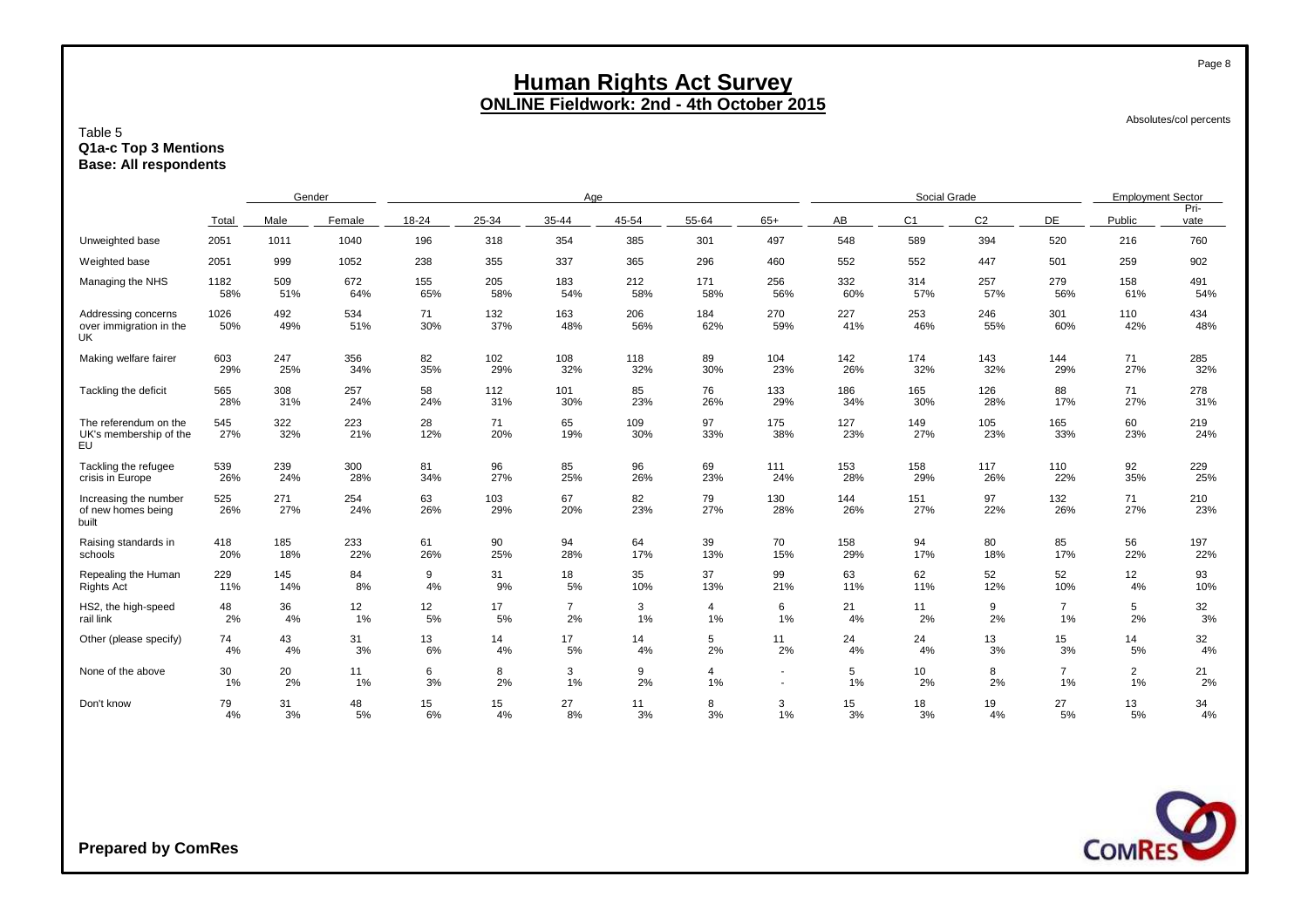#### Absolutes/col percents

#### Table 5 **Q1a-c Top 3 Mentions Base: All respondents**

|                                                       |             |             |           |                    |                      |                           | Region       |              |                      |                      |                      |            |                      |               |                      |                      |                      | Which of the following best describes your current working status? |                                      |                                     |                              |                      |
|-------------------------------------------------------|-------------|-------------|-----------|--------------------|----------------------|---------------------------|--------------|--------------|----------------------|----------------------|----------------------|------------|----------------------|---------------|----------------------|----------------------|----------------------|--------------------------------------------------------------------|--------------------------------------|-------------------------------------|------------------------------|----------------------|
|                                                       |             |             | Scot-     | North              | North                | York-<br>shire &<br>Humb- | West<br>Mid- | East<br>Mid- |                      | East-                |                      | South      | South                | NET:<br>Work- | Work-<br>ing<br>full | Work-<br>ing<br>part | NET:<br>Not<br>work- | Not<br>working<br>seeking                                          | Not<br>working<br>and not<br>seeking | Retired<br>on a<br>state<br>pension | Retired<br>with a<br>private | House                |
|                                                       | Total       | England     | land      | East               | West                 | erside                    | lands        | lands        | Wales                | ern                  | London               | East       | West                 | ina           | time                 | time                 | ina                  | work                                                               | work                                 | only                                | pension                      | person               |
| Unweighted base                                       | 2051        | 1769        | 172       | 89                 | 229                  | 189                       | 181          | 147          | 110                  | 201                  | 236                  | 298        | 199                  | 976           | 687                  | 289                  | 1075                 | 120                                                                | 184                                  | 173                                 | 407                          | 191                  |
| Weighted base                                         | 2051        | 1768        | 178       | 86                 | 236                  | 174                       | 184          | 152          | 104                  | 199                  | 270                  | 287        | 180                  | 1161          | 919                  | 242                  | 890                  | 89                                                                 | 150                                  | 173                                 | 334                          | 144                  |
| Managing the NHS                                      | 1182<br>58% | 1022<br>58% | 94<br>53% | 42<br>49%          | 146<br>62%           | 98<br>57%                 | 105<br>57%   | 79<br>52%    | 66<br>63%            | 130<br>65%           | 151<br>56%           | 172<br>60% | 98<br>54%            | 649<br>56%    | 504<br>55%           | 145<br>60%           | 532<br>60%           | 55<br>62%                                                          | 86<br>57%                            | 93<br>54%                           | 200<br>60%                   | 98<br>68%            |
| Addressing concerns<br>over immigration in the<br>UK  | 1026<br>50% | 897<br>51%  | 77<br>43% | 53<br>61%          | 116<br>49%           | 93<br>53%                 | 85<br>46%    | 88<br>58%    | 53<br>51%            | 111<br>56%           | 99<br>37%            | 154<br>54% | 98<br>54%            | 544<br>47%    | 430<br>47%           | 114<br>47%           | 483<br>54%           | 39<br>44%                                                          | 52<br>34%                            | 103<br>60%                          | 194<br>58%                   | 95<br>66%            |
| Making welfare fairer                                 | 603<br>29%  | 505<br>29%  | 73<br>41% | 27<br>31%          | 76<br>32%            | 43<br>24%                 | 66<br>36%    | 37<br>24%    | 25<br>24%            | 55<br>28%            | 68<br>25%            | 83<br>29%  | 50<br>28%            | 356<br>31%    | 276<br>30%           | 80<br>33%            | 247<br>28%           | 33<br>37%                                                          | 47<br>32%                            | 44<br>25%                           | 68<br>20%                    | 55<br>38%            |
| Tackling the deficit                                  | 565<br>28%  | 484<br>27%  | 58<br>32% | 19<br>22%          | 62<br>26%            | 57<br>33%                 | 45<br>24%    | 38<br>25%    | 22<br>21%            | 57<br>29%            | 77<br>28%            | 76<br>27%  | 53<br>30%            | 349<br>30%    | 289<br>31%           | 60<br>25%            | 216<br>24%           | 13<br>14%                                                          | 34<br>22%                            | 37<br>21%                           | 109<br>33%                   | 23<br>16%            |
| The referendum on the<br>UK's membership of the<br>EU | 545<br>27%  | 475<br>27%  | 36<br>20% | 32<br>37%          | 56<br>24%            | 54<br>31%                 | 51<br>28%    | 38<br>25%    | 34<br>33%            | 54<br>27%            | 68<br>25%            | 72<br>25%  | 49<br>27%            | 279<br>24%    | 224<br>24%           | 55<br>23%            | 266<br>30%           | 25<br>28%                                                          | 24<br>16%                            | 74<br>43%                           | 112<br>34%                   | 31<br>21%            |
| Tackling the refugee<br>crisis in Europe              | 539<br>26%  | 460<br>26%  | 39<br>22% | 16<br>18%          | 72<br>31%            | 38<br>22%                 | 52<br>28%    | 35<br>23%    | 39<br>37%            | 47<br>24%            | 87<br>32%            | 79<br>28%  | 34<br>19%            | 321<br>28%    | 254<br>28%           | 67<br>28%            | 218<br>24%           | 15<br>17%                                                          | 52<br>34%                            | 46<br>27%                           | 72<br>22%                    | 33<br>23%            |
| Increasing the number<br>of new homes being<br>built  | 525<br>26%  | 440<br>25%  | 60<br>34% | 24<br>28%          | 44<br>19%            | 35<br>20%                 | 30<br>16%    | 35<br>23%    | 24<br>23%            | 51<br>26%            | 104<br>38%           | 77<br>27%  | 40<br>22%            | 280<br>24%    | 222<br>24%           | 58<br>24%            | 244<br>27%           | 21<br>24%                                                          | 50<br>34%                            | 45<br>26%                           | 105<br>31%                   | 23<br>16%            |
| Raising standards in<br>schools                       | 418<br>20%  | 378<br>21%  | 27<br>15% | 15<br>17%          | 48<br>20%            | 33<br>19%                 | 39<br>21%    | 42<br>28%    | 12<br>12%            | 36<br>18%            | 58<br>21%            | 64<br>22%  | 43<br>24%            | 253<br>22%    | 197<br>21%           | 56<br>23%            | 164<br>18%           | 18<br>21%                                                          | 31<br>20%                            | 22<br>13%                           | 58<br>17%                    | 36<br>25%            |
| Repealing the Human<br>Rights Act                     | 229<br>11%  | 203<br>11%  | 17<br>10% | 15<br>17%          | 33<br>14%            | 17<br>10%                 | 21<br>11%    | 17<br>11%    | 8<br>8%              | 26<br>13%            | 26<br>10%            | 32<br>11%  | 16<br>9%             | 105<br>9%     | 85<br>9%             | 20<br>8%             | 124<br>14%           | 8<br>9%                                                            | 11<br>7%                             | 30<br>17%                           | 68<br>20%                    | $\overline{7}$<br>5% |
| HS2, the high-speed<br>rail link                      | 48<br>2%    | 44<br>2%    | 4<br>2%   | $\mathbf{1}$<br>1% | 6<br>2%              | 4<br>2%                   | 9<br>5%      | 5<br>3%      | 1<br>1%              | 2<br>1%              | 9<br>3%              | 5<br>2%    | 3<br>2%              | 36<br>3%      | 32<br>3%             | 4<br>2%              | 12<br>1%             | 1%                                                                 | 4<br>3%                              | $\star$                             | $\overline{7}$<br>2%         | $\sim$               |
| Other (please specify)                                | 74<br>4%    | 62<br>3%    | 9<br>5%   | 2<br>2%            | $\overline{4}$<br>2% | 6<br>4%                   | 6<br>3%      | 4<br>3%      | 3<br>3%              | 6<br>3%              | 14<br>5%             | 13<br>4%   | $\overline{7}$<br>4% | 46<br>4%      | 35<br>4%             | 11<br>5%             | 28<br>3%             | $\overline{4}$<br>4%                                               | 12<br>8%                             | 5<br>3%                             | 5<br>1%                      | 2<br>2%              |
| None of the above                                     | 30<br>1%    | 22<br>1%    | 6<br>3%   | $\mathbf{1}$<br>1% | 3<br>1%              | 8<br>4%                   | 2<br>1%      |              | $\overline{2}$<br>2% | $\overline{2}$<br>1% | $\overline{2}$<br>1% | 2<br>1%    | $\overline{2}$<br>1% | 23<br>2%      | 20<br>2%             | $\overline{4}$<br>2% | $\overline{7}$<br>1% | $\overline{2}$<br>2%                                               | 3<br>2%                              |                                     |                              | 1<br>1%              |
| Don't know                                            | 79<br>4%    | 70<br>4%    | 4<br>2%   | 2<br>2%            | 9<br>4%              | 7<br>4%                   | 7<br>4%      | 9<br>6%      | 6<br>5%              | 2%                   | 12<br>4%             | 8<br>3%    | 12<br>7%             | 47<br>4%      | 36<br>4%             | 11<br>5%             | 32<br>4%             | $\overline{7}$<br>8%                                               | 11<br>7%                             | 5<br>3%                             | 1<br>$\star$                 | 8<br>5%              |



**Prepared by ComRes**

Page 9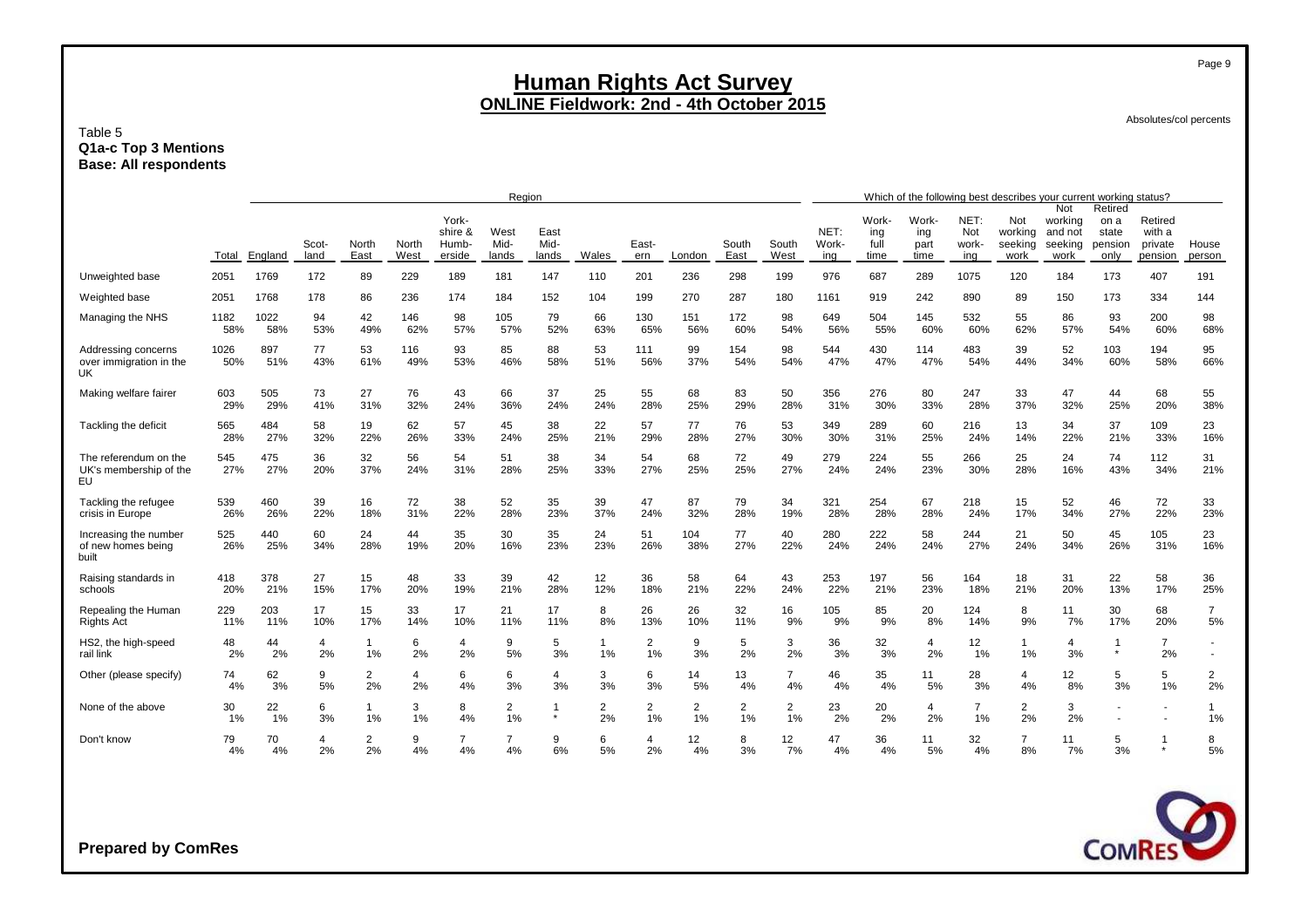Absolutes/col percents

Page 10

#### Table 6

**Q2. The current UK Government is proposing to repeal the Human Rights Act and replace this with a British Bill of Rights. If the UK Government replaced the Human Rights Act with a British Bill of Rights, which of the following rights currently protected by the Human Rights Act, if any, do you think should not be included in the new Bill?**

**Base: All respondents**

|                                                                                              |           | Gender   |          |                |          | Age      |           |          |           |          | Social Grade   |                |          | <b>Employment Sector</b> |              |
|----------------------------------------------------------------------------------------------|-----------|----------|----------|----------------|----------|----------|-----------|----------|-----------|----------|----------------|----------------|----------|--------------------------|--------------|
|                                                                                              | Total     | Male     | Female   | 18-24          | 25-34    | 35-44    | 45-54     | 55-64    | $65+$     | AB       | C <sub>1</sub> | C <sub>2</sub> | DE       | Public                   | Pri-<br>vate |
| Unweighted base                                                                              | 2051      | 1011     | 1040     | 196            | 318      | 354      | 385       | 301      | 497       | 548      | 589            | 394            | 520      | 216                      | 760          |
| Weighted base                                                                                | 2051      | 999      | 1052     | 238            | 355      | 337      | 365       | 296      | 460       | 552      | 552            | 447            | 501      | 259                      | 902          |
| No use of the death                                                                          | 322       | 181      | 141      | 27             | 54       | 46       | 66        | 53       | 76        | 62       | 102            | 83             | 74       | 38                       | 138          |
| penalty                                                                                      | 16%       | 18%      | 13%      | 11%            | 15%      | 14%      | 18%       | 18%      | 17%       | 11%      | 18%            | 19%            | 15%      | 15%                      | 15%          |
| That all rights should<br>apply to everyone<br>without discrimination                        | 174<br>8% | 94<br>9% | 80<br>8% | 8<br>3%        | 25<br>7% | 27<br>8% | 42<br>11% | 26<br>9% | 46<br>10% | 37<br>7% | 52<br>9%       | 44<br>10%      | 41<br>8% | 17<br>6%                 | 75<br>8%     |
| The right to private                                                                         | 151       | 85       | 66       | 10             | 23       | 22       | 33        | 17       | 47        | 45       | 33             | 33             | 40       | 25                       | 59           |
| and family life                                                                              | 7%        | 8%       | 6%       | 4%             | 6%       | 6%       | 9%        | 6%       | 10%       | 8%       | 6%             | 7%             | 8%       | 10%                      | 7%           |
| The right not to be<br>punished by the<br>government for<br>something that is not<br>illegal | 138<br>7% | 74<br>7% | 64<br>6% | 16<br>7%       | 20<br>6% | 12<br>3% | 32<br>9%  | 16<br>6% | 42<br>9%  | 29<br>5% | 50<br>9%       | 22<br>5%       | 36<br>7% | 22<br>8%                 | 54<br>6%     |
| The right to freedom of                                                                      | 132       | 64       | 68       | 4              | 27       | 28       | 31        | 13       | 29        | 31       | 33             | 37             | 31       | 15                       | 66<br>7%     |
| religion and thought                                                                         | 6%        | 6%       | 6%       | 2%             | 8%       | 8%       | 8%        | 4%       | 6%        | 6%       | 6%             | 8%             | 6%       | 6%                       |              |
| Freedom from torture                                                                         | 131       | 74       | 57       | 9              | 19       | 18       | 35        | 16       | 33        | 28       | 37             | 33             | 33       | 24                       | 57           |
|                                                                                              | 6%        | 7%       | 5%       | 4%             | 5%       | 5%       | 10%       | 5%       | 7%        | 5%       | 7%             | 7%             | 7%       | 9%                       | 6%           |
| The right to life                                                                            | 127       | 66       | 61       | 11             | 22       | 24       | 28        | 17       | 25        | 27       | 39             | 31             | 29       | 28                       | 48           |
|                                                                                              | 6%        | 7%       | 6%       | 5%             | 6%       | 7%       | 8%        | 6%       | 5%        | 5%       | 7%             | 7%             | 6%       | 11%                      | 5%           |
| The right to education                                                                       | 113       | 67       | 46       | 9              | 18       | 17       | 29        | 13       | 28        | 22       | 29             | 32             | 31       | 21                       | 42           |
|                                                                                              | 6%        | 7%       | 4%       | 4%             | 5%       | 5%       | 8%        | 4%       | 6%        | 4%       | 5%             | 7%             | 6%       | 8%                       | $5\%$        |
| The right to a fair                                                                          | 112       | 55       | 57       | 8              | 22       | 15       | 30        | 16       | 21        | 27       | 34             | 21             | 30       | 23                       | 52           |
| trial                                                                                        | 5%        | 6%       | 5%       | 3%             | 6%       | 4%       | 8%        | 5%       | 5%        | 5%       | 6%             | 5%             | 6%       | 9%                       | 6%           |
| Freedom from slavery                                                                         | 110       | 60       | 50       | $\overline{7}$ | 16       | 8        | 32        | 12       | 34        | 26       | 24             | 31             | 29       | 17                       | 46           |
|                                                                                              | 5%        | 6%       | 5%       | 3%             | 5%       | 2%       | 9%        | 4%       | 7%        | 5%       | 4%             | 7%             | 6%       | 7%                       | 5%           |
| The right to marry                                                                           | 108       | 52       | 56       | $\overline{7}$ | 11       | 20       | 28        | 17       | 25        | 24       | 35             | 31             | 18       | 15                       | 48           |
|                                                                                              | 5%        | 5%       | 5%       | 3%             | 3%       | 6%       | 8%        | 6%       | 5%        | 4%       | 6%             | 7%             | 4%       | 6%                       | 5%           |
| The right to free and                                                                        | 102       | 62       | 41       | $\overline{7}$ | 18       | 14       | 27        | 11       | 26        | 24       | 35             | 17             | 27       | 20                       | 40           |
| fair elections                                                                               | 5%        | 6%       | 4%       | 3%             | 5%       | 4%       | 7%        | 4%       | 6%        | 4%       | 6%             | 4%             | 5%       | 8%                       | 4%           |
| The right to own                                                                             | 101       | 53       | 48       | $\overline{7}$ | 21       | 8        | 30        | 10       | 25        | 24       | 29             | 22             | 25       | 20                       | 42           |
| possessions                                                                                  | 5%        | 5%       | 5%       | 3%             | 6%       | 2%       | 8%        | 4%       | 6%        | 4%       | 5%             | 5%             | 5%       | 8%                       | 5%           |

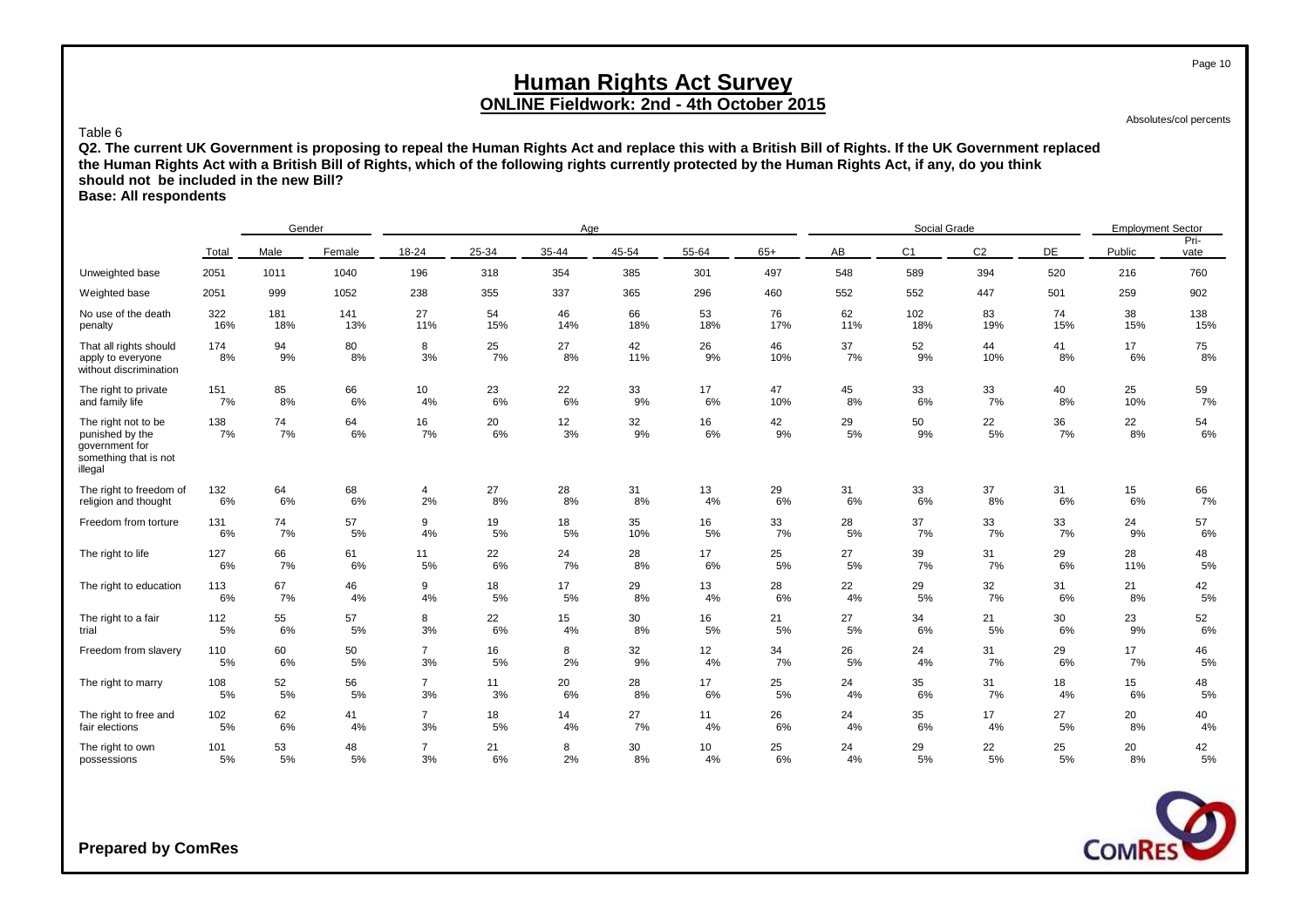Absolutes/col percents

Page 11

#### Table 6

**Q2. The current UK Government is proposing to repeal the Human Rights Act and replace this with a British Bill of Rights. If the UK Government replaced the Human Rights Act with a British Bill of Rights, which of the following rights currently protected by the Human Rights Act, if any, do you think should not be included in the new Bill?**

**Base: All respondents**

|                                                                                                                                                                                                                 |            | Gender     |            |                 |                 | Age        |            |                                          |                  |            | Social Grade   |                |            | <b>Employment Sector</b> |                  |
|-----------------------------------------------------------------------------------------------------------------------------------------------------------------------------------------------------------------|------------|------------|------------|-----------------|-----------------|------------|------------|------------------------------------------|------------------|------------|----------------|----------------|------------|--------------------------|------------------|
|                                                                                                                                                                                                                 | Total      | Male       | Female     | 18-24           | 25-34           | $35 - 44$  | 45-54      | 55-64                                    | $65+$            | AB         | C <sub>1</sub> | C <sub>2</sub> | DE         | Public                   | Pri-<br>vate     |
| Weighted base                                                                                                                                                                                                   | 2051       | 999        | 1052       | 238             | 355             | 337        | 365        | 296                                      | 460              | 552        | 552            | 447            | 501        | 259                      | 902              |
| The right to freedom of<br>expression (the right<br>to free speech, in<br>accordance with the<br>law)                                                                                                           | 98<br>5%   | 56<br>6%   | 42<br>4%   | 5<br>2%         | 14<br>4%        | 19<br>6%   | 23<br>6%   | $\begin{array}{c} 13 \\ 5\% \end{array}$ | 23<br>5%         | 15<br>3%   | 31<br>6%       | 22<br>5%       | 30<br>6%   | 13<br>5%                 | 41<br>5%         |
| The right to freedom of<br>assembly and<br>association (such as<br>the right to protest<br>via meetings and<br>demonstrations with<br>other people as long as<br>there is no violence or<br>threat of violence) | 97<br>5%   | 54<br>5%   | 43<br>4%   | 5<br>2%         | 21<br>6%        | 14<br>4%   | 26<br>7%   | 10<br>3%                                 | 22<br>5%         | 25<br>5%   | 33<br>6%       | 23<br>5%       | 17<br>3%   | 15<br>6%                 | $\frac{46}{5\%}$ |
| The right to liberty<br>and security (this<br>means that a person can<br>only be detained in<br>accordance with the<br>law, for example after<br>being arrested)                                                | 80<br>4%   | 47<br>5%   | 33<br>3%   | $\frac{5}{2\%}$ | $\frac{9}{2\%}$ | 10<br>3%   | 24<br>7%   | 9<br>3%                                  | $\frac{24}{5\%}$ | 17<br>3%   | 20<br>4%       | 18<br>4%       | 25<br>5%   | 11<br>4%                 | $\frac{31}{3\%}$ |
| I would want to keep<br>all the rights listed<br>above                                                                                                                                                          | 949<br>46% | 428<br>43% | 522<br>50% | 144<br>61%      | 150<br>42%      | 141<br>42% | 167<br>46% | 130<br>44%                               | 216<br>47%       | 299<br>54% | 252<br>46%     | 173<br>39%     | 224<br>45% | 118<br>46%               | 390<br>43%       |
| Don't know                                                                                                                                                                                                      | 271<br>13% | 121<br>12% | 151<br>14% | 26<br>11%       | 45<br>13%       | 43<br>13%  | 48<br>13%  | 48<br>16%                                | 61<br>13%        | 45<br>8%   | 77<br>14%      | 68<br>15%      | 81<br>16%  | 28<br>11%                | 125<br>14%       |

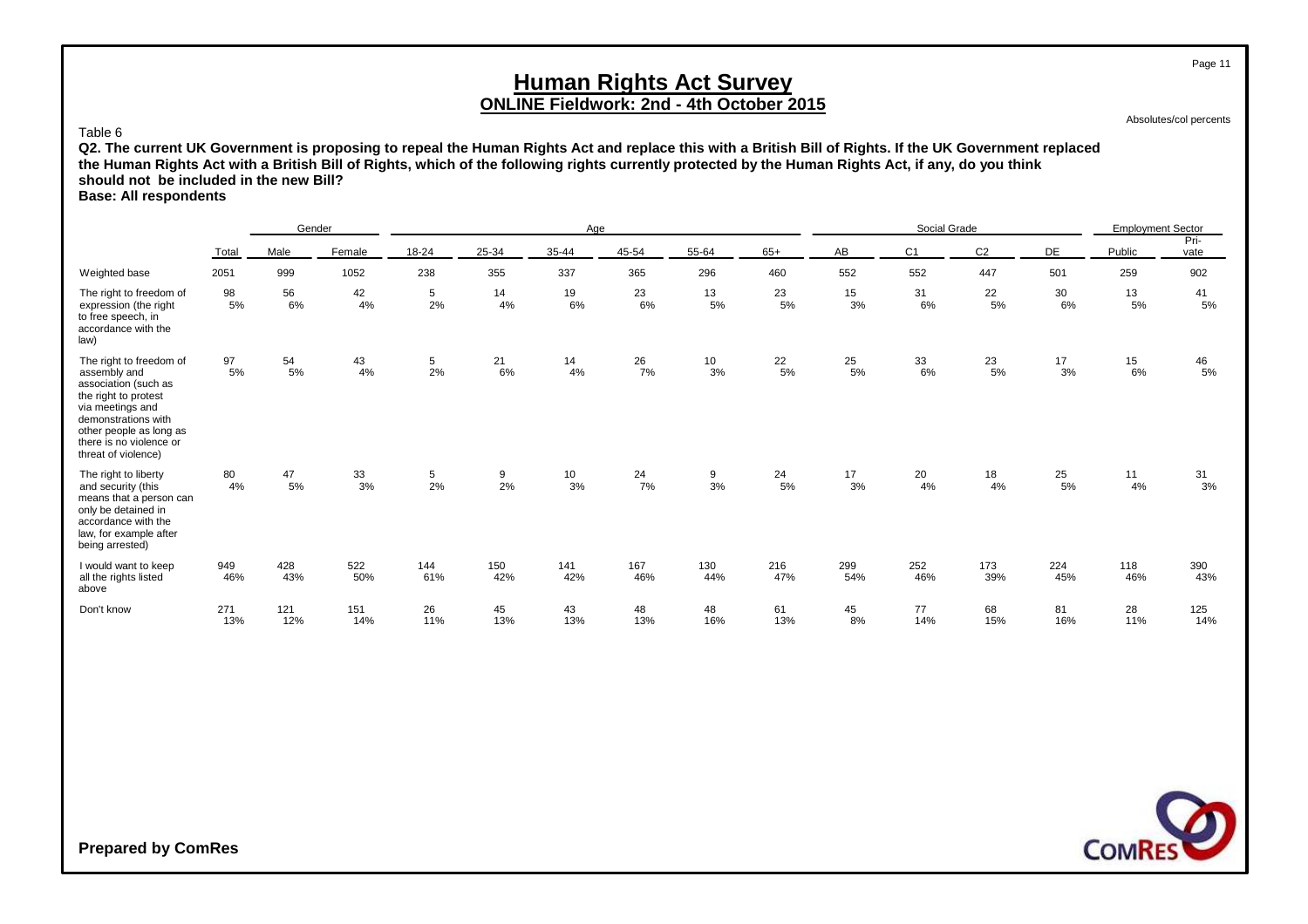Absolutes/col percents

Page 12

#### Table 6

**Q2. The current UK Government is proposing to repeal the Human Rights Act and replace this with a British Bill of Rights. If the UK Government replaced the Human Rights Act with a British Bill of Rights, which of the following rights currently protected by the Human Rights Act, if any, do you think should not be included in the new Bill?**

**Base: All respondents**

|                                                                                              |           |           |               |                      |               |                                     | Region                |                       |                      |                |          |               |               |                      |                              |                              |                             | Which of the following best describes your current working status? |                                              |                                             |                                         |                      |
|----------------------------------------------------------------------------------------------|-----------|-----------|---------------|----------------------|---------------|-------------------------------------|-----------------------|-----------------------|----------------------|----------------|----------|---------------|---------------|----------------------|------------------------------|------------------------------|-----------------------------|--------------------------------------------------------------------|----------------------------------------------|---------------------------------------------|-----------------------------------------|----------------------|
|                                                                                              | Total     | England   | Scot-<br>land | North<br>East        | North<br>West | York-<br>shire &<br>Humb-<br>erside | West<br>Mid-<br>lands | East<br>Mid-<br>lands | Wales                | East-<br>ern   | London   | South<br>East | South<br>West | NET:<br>Work-<br>ing | Work-<br>ing<br>full<br>time | Work-<br>ing<br>part<br>time | NET:<br>Not<br>work-<br>ing | Not<br>working<br>seeking<br>work                                  | Not<br>working<br>and not<br>seeking<br>work | Retired<br>on a<br>state<br>pension<br>only | Retired<br>with a<br>private<br>pension | House<br>person      |
| Unweighted base                                                                              | 2051      | 1769      | 172           | 89                   | 229           | 189                                 | 181                   | 147                   | 110                  | 201            | 236      | 298           | 199           | 976                  | 687                          | 289                          | 1075                        | 120                                                                | 184                                          | 173                                         | 407                                     | 191                  |
| Weighted base                                                                                | 2051      | 1768      | 178           | 86                   | 236           | 174                                 | 184                   | 152                   | 104                  | 199            | 270      | 287           | 180           | 1161                 | 919                          | 242                          | 890                         | 89                                                                 | 150                                          | 173                                         | 334                                     | 144                  |
| No use of the death                                                                          | 322       | 284       | 20            | 17                   | 39            | 26                                  | 30                    | 29                    | 18                   | 38             | 31       | 46            | 28            | 176                  | 145                          | 32                           | 145                         | 12                                                                 | 20                                           | 29                                          | 57                                      | 27                   |
| penalty                                                                                      | 16%       | 16%       | 11%           | 19%                  | 16%           | 15%                                 | 16%                   | 19%                   | 17%                  | 19%            | 11%      | 16%           | 16%           | 15%                  | 16%                          | 13%                          | 16%                         | 14%                                                                | 13%                                          | 17%                                         | 17%                                     | 19%                  |
| That all rights should<br>apply to everyone<br>without discrimination                        | 174<br>8% | 149<br>8% | 16<br>9%      | $\overline{7}$<br>8% | 16<br>7%      | 17<br>10%                           | 16<br>9%              | 13<br>8%              | 9<br>9%              | 18<br>9%       | 13<br>5% | 29<br>10%     | 20<br>11%     | 91<br>8%             | 68<br>7%                     | 23<br>10%                    | 82<br>9%                    | $\overline{7}$<br>8%                                               | 11<br>7%                                     | 18<br>11%                                   | 35<br>11%                               | 11<br>8%             |
| The right to private                                                                         | 151       | 134       | 9             | 13                   | 19            | 14                                  | 10                    | 14                    | 8                    | 14             | 10       | 23            | 16            | 84                   | 63                           | 21                           | 66                          | 6                                                                  | 9                                            | 16                                          | 27                                      | 8                    |
| and family life                                                                              | 7%        | 8%        | 5%            | 15%                  | 8%            | 8%                                  | 6%                    | 9%                    | 8%                   | 7%             | 4%       | 8%            | 9%            | 7%                   | 7%                           | 9%                           | 7%                          | 7%                                                                 | 6%                                           | 9%                                          | 8%                                      | 6%                   |
| The right not to be<br>punished by the<br>government for<br>something that is not<br>illegal | 138<br>7% | 123<br>7% | 8<br>5%       | $\overline{7}$<br>8% | 20<br>8%      | $\overline{7}$<br>4%                | 13<br>7%              | 18<br>12%             | $\overline{7}$<br>7% | 12<br>6%       | 18<br>7% | 21<br>7%      | 8<br>5%       | 75<br>6%             | 55<br>6%                     | 20<br>8%                     | 63<br>7%                    | 3<br>4%                                                            | 10<br>7%                                     | 12<br>7%                                    | 30<br>9%                                | $\overline{7}$<br>5% |
| The right to freedom of                                                                      | 132       | 113       | 11            | $\overline{7}$       | 15            | 8                                   | 15                    | 14                    | 8                    | 10             | 13       | 20            | 10            | 80                   | 63                           | 18                           | 51                          | 8                                                                  | 6                                            | 10                                          | 20                                      | 9                    |
| religion and thought                                                                         | 6%        | 6%        | 6%            | 9%                   | 7%            | 5%                                  | 8%                    | 9%                    | 8%                   | 5%             | 5%       | 7%            | 6%            | 7%                   | 7%                           | 7%                           | 6%                          | 9%                                                                 | 4%                                           | 6%                                          | 6%                                      | 6%                   |
| Freedom from torture                                                                         | 131       | 112       | 11            | $\overline{7}$       | 18            | 14                                  | 10                    | $\overline{4}$        | $\overline{7}$       | 17             | 14       | 16            | 13            | 81                   | 61                           | 20                           | 50                          | 3                                                                  | 6                                            | 12                                          | 20                                      | 9                    |
|                                                                                              | 6%        | 6%        | 6%            | 8%                   | 8%            | 8%                                  | 6%                    | 2%                    | 7%                   | 8%             | 5%       | 6%            | 7%            | 7%                   | 7%                           | 8%                           | 6%                          | 3%                                                                 | 4%                                           | 7%                                          | 6%                                      | 6%                   |
| The right to life                                                                            | 127       | 108       | 12            | 5                    | 15            | 8                                   | 13                    | 9                     | $\overline{7}$       | 14             | 17       | 17            | 11            | 76                   | 63                           | 14                           | 51                          | 8                                                                  | 8                                            | 6                                           | 18                                      | 11                   |
|                                                                                              | 6%        | 6%        | 7%            | 6%                   | 7%            | 5%                                  | 7%                    | 6%                    | 6%                   | 7%             | 6%       | 6%            | 6%            | 7%                   | 7%                           | 6%                           | 6%                          | 8%                                                                 | 6%                                           | 4%                                          | 5%                                      | 7%                   |
| The right to education                                                                       | 113       | 101       | 6             | 11                   | 20            | 14                                  | $\overline{7}$        | 8                     | 6                    | 8              | 13       | 16            | 5             | 63                   | 50                           | 13                           | 50                          | $\overline{7}$                                                     | 6                                            | 12                                          | 18                                      | $\overline{7}$       |
|                                                                                              | 6%        | 6%        | 3%            | 13%                  | 8%            | 8%                                  | 4%                    | 5%                    | 6%                   | 4%             | 5%       | 5%            | 3%            | 5%                   | 5%                           | 5%                           | 6%                          | 7%                                                                 | 4%                                           | 7%                                          | 5%                                      | 5%                   |
| The right to a fair                                                                          | 112       | 93        | 12            | 5                    | 16            | 10                                  | 8                     | 9                     | $\overline{7}$       | 10             | 14       | 16            | 6             | 75                   | 56                           | 19                           | 37                          | 4                                                                  | 5                                            | 9                                           | 13                                      | 6                    |
| trial                                                                                        | 5%        | 5%        | 7%            | 6%                   | 7%            | 6%                                  | 5%                    | 6%                    | 6%                   | 5%             | 5%       | 6%            | 3%            | 6%                   | 6%                           | 8%                           | 4%                          | 4%                                                                 | 4%                                           | 5%                                          | 4%                                      | 4%                   |
| Freedom from slavery                                                                         | 110       | 88        | 11            | 6                    | 19            | 5                                   | 10                    | 6                     | 11                   | 9              | 12       | 14            | 8             | 63                   | 47                           | 16                           | 48                          | 3                                                                  | 6                                            | 14                                          | 18                                      | 6                    |
|                                                                                              | 5%        | 5%        | 6%            | 7%                   | 8%            | 3%                                  | 6%                    | 4%                    | 11%                  | 4%             | 4%       | 5%            | 4%            | 5%                   | 5%                           | 6%                           | 5%                          | 4%                                                                 | 4%                                           | 8%                                          | 5%                                      | 4%                   |
| The right to marry                                                                           | 108       | 88        | 11            | 5                    | 14            | 13                                  | $\overline{7}$        | 6                     | 9                    | 12             | 11       | 15            | 6             | 63                   | 49                           | 14                           | 45                          | 3                                                                  | 8                                            | 6                                           | 19                                      | 9                    |
|                                                                                              | 5%        | 5%        | 6%            | 6%                   | 6%            | 7%                                  | 4%                    | 4%                    | 8%                   | 6%             | 4%       | 5%            | 3%            | 5%                   | 5%                           | 6%                           | 5%                          | 3%                                                                 | 5%                                           | 4%                                          | 6%                                      | 7%                   |
| The right to free and                                                                        | 102       | 89        | 8             | 8                    | 16            | 9                                   | 11                    | 6                     | 5                    | $\overline{7}$ | 12       | 14            | 5             | 60                   | 49                           | 11                           | 43                          | 3                                                                  | 5                                            | 14                                          | 15                                      | 6                    |
| fair elections                                                                               | 5%        | 5%        | 5%            | 10%                  | 7%            | 5%                                  | 6%                    | 4%                    | 5%                   | 4%             | 5%       | 5%            | 3%            | 5%                   | 5%                           | 4%                           | 5%                          | 3%                                                                 | 3%                                           | 8%                                          | 4%                                      | 4%                   |

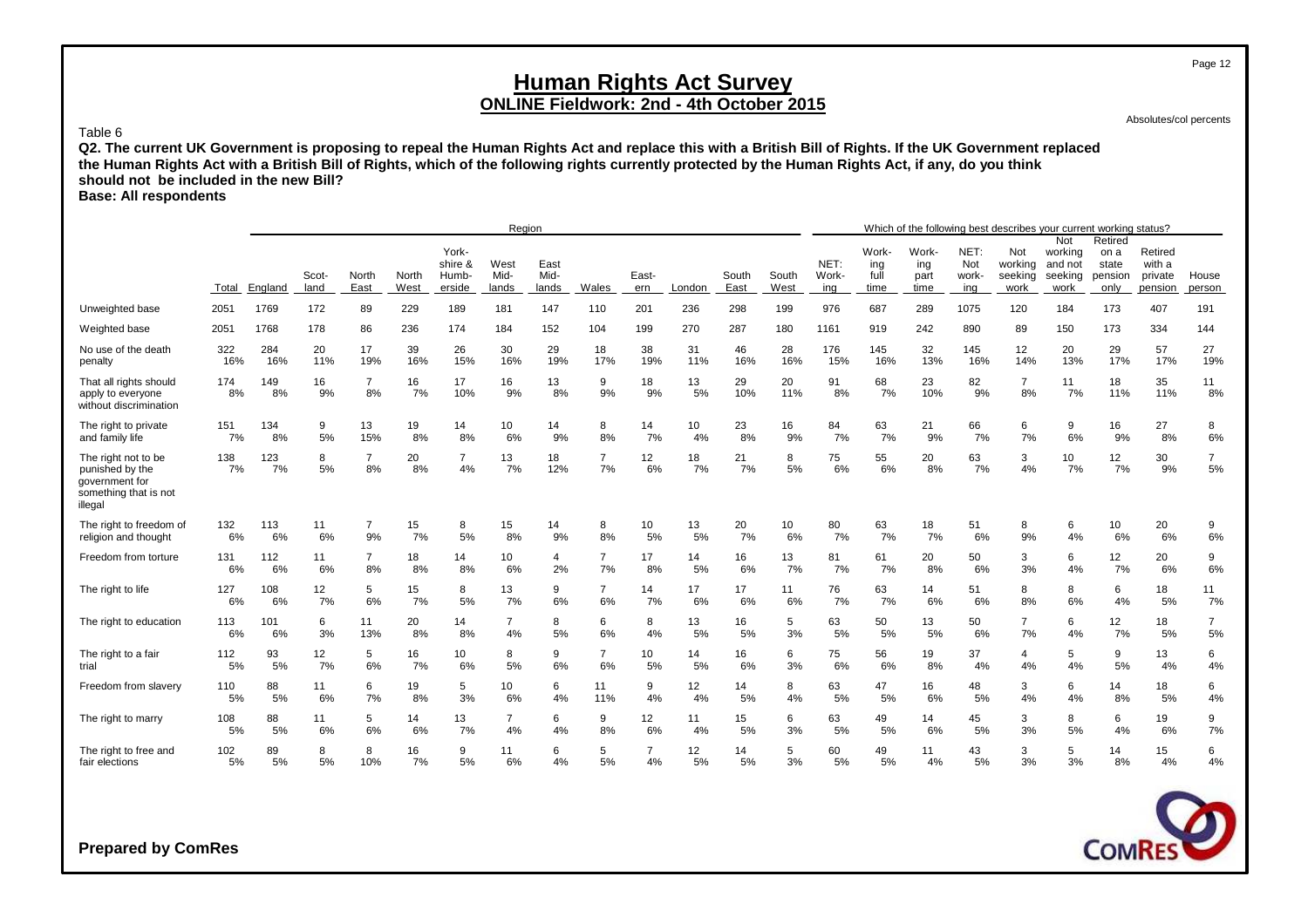Absolutes/col percents

Page 13

#### Table 6

**Q2. The current UK Government is proposing to repeal the Human Rights Act and replace this with a British Bill of Rights. If the UK Government replaced the Human Rights Act with a British Bill of Rights, which of the following rights currently protected by the Human Rights Act, if any, do you think should not be included in the new Bill?**

**Base: All respondents**

|                                                                                                                                                                                                                 |            |            |                      |                      |               |                                     | Region                |                       |                      |              |                      |               |                      |                      |                              |                              |                             | Which of the following best describes your current working status? |                                   |                                             |                                         |                 |
|-----------------------------------------------------------------------------------------------------------------------------------------------------------------------------------------------------------------|------------|------------|----------------------|----------------------|---------------|-------------------------------------|-----------------------|-----------------------|----------------------|--------------|----------------------|---------------|----------------------|----------------------|------------------------------|------------------------------|-----------------------------|--------------------------------------------------------------------|-----------------------------------|---------------------------------------------|-----------------------------------------|-----------------|
|                                                                                                                                                                                                                 | Total      | England    | Scot-<br>land        | North<br>East        | North<br>West | York-<br>shire &<br>Humb-<br>erside | West<br>Mid-<br>lands | East<br>Mid-<br>lands | Wales                | East-<br>ern | London               | South<br>East | South<br>West        | NET:<br>Work-<br>ing | Work-<br>ing<br>full<br>time | Work-<br>ing<br>part<br>time | NET:<br>Not<br>work-<br>ing | Not<br>working and not<br>seeking<br>work                          | Not<br>working<br>seeking<br>work | Retired<br>on a<br>state<br>pension<br>only | Retired<br>with a<br>private<br>pension | House<br>person |
| Weighted base                                                                                                                                                                                                   | 2051       | 1768       | 178                  | 86                   | 236           | 174                                 | 184                   | 152                   | 104                  | 199          | 270                  | 287           | 180                  | 1161                 | 919                          | 242                          | 890                         | 89                                                                 | 150                               | 173                                         | 334                                     | 144             |
| The right to own<br>possessions                                                                                                                                                                                 | 101<br>5%  | 88<br>5%   | 6<br>3%              | 5<br>5%              | 15<br>6%      | 8<br>5%                             | 10<br>5%              | 10<br>7%              | $\overline{7}$<br>7% | 10<br>5%     | 10<br>4%             | 15<br>5%      | 6<br>3%              | 62<br>5%             | 49<br>5%                     | 13<br>5%                     | 39<br>4%                    | 4<br>4%                                                            | 6<br>4%                           | $\overline{7}$<br>4%                        | 18<br>5%                                | 4<br>3%         |
| The right to freedom of<br>expression (the right<br>to free speech, in<br>accordance with the<br>law)                                                                                                           | 98<br>5%   | 87<br>5%   | 3<br>2%              | $\overline{7}$<br>8% | 15<br>6%      | 4<br>2%                             | 8<br>5%               | 8<br>6%               | 8<br>8%              | 10<br>5%     | 9<br>3%              | 17<br>6%      | 8<br>5%              | 54<br>5%             | 41<br>4%                     | 14<br>6%                     | 44<br>5%                    | 4<br>4%                                                            | 8<br>5%                           | 9<br>5%                                     | 17<br>5%                                | 6<br>4%         |
| The right to freedom of<br>assembly and<br>association (such as<br>the right to protest<br>via meetings and<br>demonstrations with<br>other people as long as<br>there is no violence or<br>threat of violence) | 97<br>5%   | 86<br>5%   | $\overline{7}$<br>4% | $\overline{7}$<br>8% | 16<br>7%      | 10<br>5%                            | 11<br>6%              | 9<br>6%               | 5<br>5%              | 8<br>4%      | $\overline{7}$<br>3% | 13<br>4%      | $\overline{7}$<br>4% | 62<br>5%             | 46<br>5%                     | 16<br>7%                     | 36<br>4%                    | 4<br>4%                                                            | 4<br>3%                           | 8<br>5%                                     | 16<br>5%                                | 4<br>3%         |
| The right to liberty<br>and security (this<br>means that a person can<br>only be detained in<br>accordance with the<br>law, for example after<br>being arrested)                                                | 80<br>4%   | 72<br>4%   | $\overline{2}$<br>1% | 8<br>9%              | 16<br>7%      | 5<br>3%                             | 6<br>3%               | 5<br>3%               | 6<br>6%              | 10<br>5%     | $\overline{7}$<br>3% | 10<br>3%      | $\overline{4}$<br>2% | 42<br>4%             | 33<br>4%                     | 9<br>4%                      | 38<br>4%                    | 4<br>4%                                                            | $\overline{7}$<br>4%              | 8<br>5%                                     | 16<br>5%                                | 3<br>2%         |
| I would want to keep<br>all the rights listed<br>above                                                                                                                                                          | 949<br>46% | 816<br>46% | 86<br>48%            | 39<br>45%            | 117<br>50%    | 81<br>47%                           | 82<br>44%             | 61<br>40%             | 47<br>45%            | 87<br>44%    | 128<br>47%           | 143<br>50%    | 78<br>43%            | 508<br>44%           | 401<br>44%                   | 107<br>44%                   | 441<br>50%                  | 42<br>47%                                                          | 90<br>60%                         | 74<br>43%                                   | 161<br>48%                              | 75<br>52%       |
| Don't know                                                                                                                                                                                                      | 271<br>13% | 240<br>14% | 22<br>12%            | 9<br>10%             | 34<br>14%     | 19<br>11%                           | 28<br>15%             | 16<br>10%             | 10<br>10%            | 31<br>16%    | 42<br>15%            | 33<br>12%     | 28<br>16%            | 153<br>13%           | 110<br>12%                   | 43<br>18%                    | 119<br>13%                  | 16<br>18%                                                          | 14<br>9%                          | 31<br>18%                                   | 43<br>13%                               | 15<br>11%       |

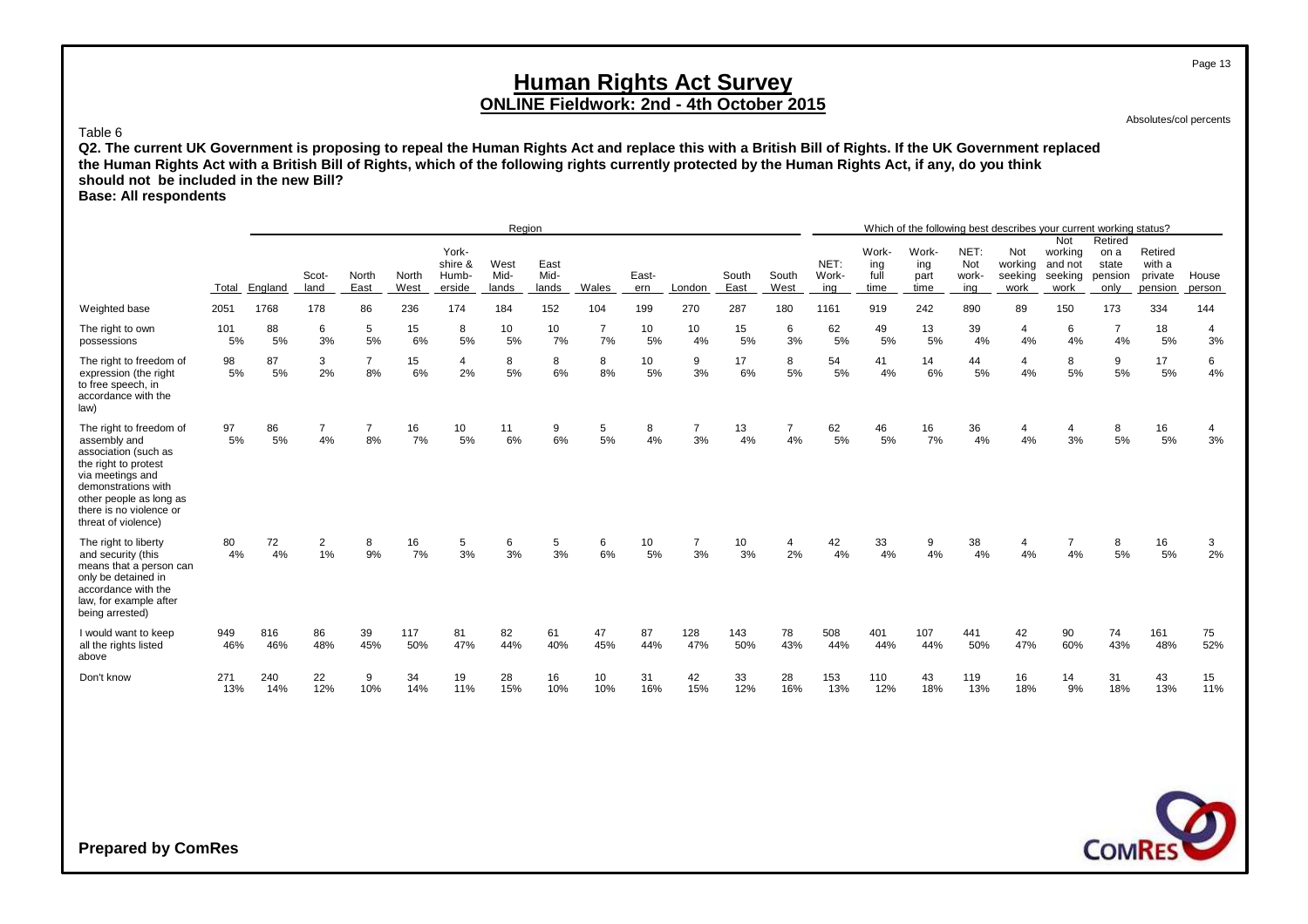Absolutes/col percents

Page 14

Table 7 **Q3. To what extent do you agree or disagree with each of the following statements about human rights? Base: All respondents Summary table**

|                                      |     | In order to be<br>effective,<br>rights, laws<br>and protections<br>must apply to<br>everyone<br>equally | Changing human<br>rights laws in<br>the UK would<br>have a negative<br>impact on the<br>UK's ability to<br>promote human<br>rights<br>internationally | <b>Britain should</b><br>be focusing on<br>improving human<br>rights<br>internationally<br>. not on<br>changing human<br>rights law in<br>the UK | Human rights<br>apply to<br>everyone, so<br>governments<br>should not be<br>able to choose<br>which ones they<br>enforce | I think the<br>Human Rights<br>Act is fairly<br>represented by<br>the UK press |
|--------------------------------------|-----|---------------------------------------------------------------------------------------------------------|-------------------------------------------------------------------------------------------------------------------------------------------------------|--------------------------------------------------------------------------------------------------------------------------------------------------|--------------------------------------------------------------------------------------------------------------------------|--------------------------------------------------------------------------------|
| Unweighted base                      |     | 2051                                                                                                    | 2051                                                                                                                                                  | 2051                                                                                                                                             | 2051                                                                                                                     | 2051                                                                           |
| Weighted base                        |     | 2051                                                                                                    | 2051                                                                                                                                                  | 2051                                                                                                                                             | 2051                                                                                                                     | 2051                                                                           |
| NET: Agree                           |     | 1607<br>78%                                                                                             | 822<br>40%                                                                                                                                            | 924<br>45%                                                                                                                                       | 1382<br>67%                                                                                                              | 763<br>37%                                                                     |
| Strongly agree                       | (4) | 1010<br>49%                                                                                             | 395<br>19%                                                                                                                                            | 450<br>22%                                                                                                                                       | 757<br>37%                                                                                                               | 199<br>10%                                                                     |
| Tend to agree                        | (3) | 597<br>29%                                                                                              | 427<br>21%                                                                                                                                            | 474<br>23%                                                                                                                                       | 626<br>31%                                                                                                               | 565<br>28%                                                                     |
| Tend to disagree                     | (2) | 133<br>6%                                                                                               | 453<br>22%                                                                                                                                            | 500<br>24%                                                                                                                                       | 240<br>12%                                                                                                               | 403<br>20%                                                                     |
| Strongly disagree                    | (1) | 98<br>5%                                                                                                | 246<br>12%                                                                                                                                            | 281<br>14%                                                                                                                                       | 131<br>6%                                                                                                                | 190<br>9%                                                                      |
| NET: Disagree                        |     | 231<br>11%                                                                                              | 699<br>34%                                                                                                                                            | 782<br>38%                                                                                                                                       | 371<br>18%                                                                                                               | 593<br>29%                                                                     |
| Don't know                           |     | 213<br>10%                                                                                              | 530<br>26%                                                                                                                                            | 346<br>17%                                                                                                                                       | 298<br>15%                                                                                                               | 695<br>34%                                                                     |
| Mean                                 |     | 3.37                                                                                                    | 2.64                                                                                                                                                  | 2.64                                                                                                                                             | 3.15                                                                                                                     | 2.57                                                                           |
| Standard deviation<br>Standard error |     | 0.84<br>0.02                                                                                            | 1.04<br>0.03                                                                                                                                          | 1.04<br>0.03                                                                                                                                     | 0.92<br>0.02                                                                                                             | 0.90<br>0.02                                                                   |

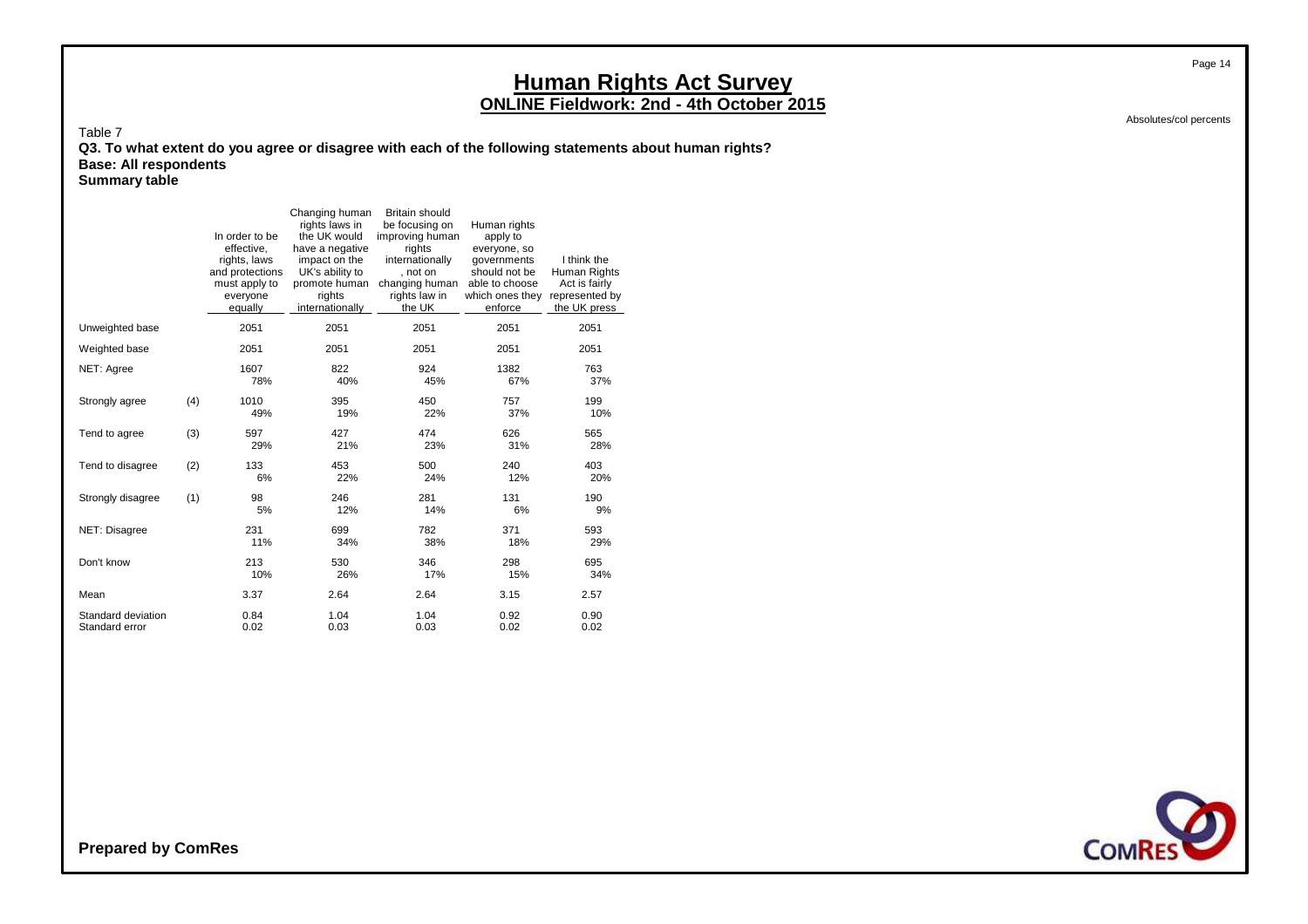Absolutes/col percents

Page 15

#### Table 8

**Q3. To what extent do you agree or disagree with each of the following statements about human rights?**

**Base: All respondents**

**In order to be effective, rights, laws and protections must apply to everyone equally**

|                                      |              |                      | Gender       |                      |              | Age          |              |              |              |              | Social Grade   |                |              | <b>Employment Sector</b> |              |
|--------------------------------------|--------------|----------------------|--------------|----------------------|--------------|--------------|--------------|--------------|--------------|--------------|----------------|----------------|--------------|--------------------------|--------------|
|                                      | Total        | Male                 | Female       | 18-24                | 25-34        | 35-44        | 45-54        | 55-64        | $65+$        | AB           | C <sub>1</sub> | C <sub>2</sub> | DE           | Public                   | Pri-<br>vate |
| Unweighted base                      | 2051         | 1011                 | 1040         | 196                  | 318          | 354          | 385          | 301          | 497          | 548          | 589            | 394            | 520          | 216                      | 760          |
| Weighted base                        | 2051         | 999                  | 1052         | 238                  | 355          | 337          | 365          | 296          | 460          | 552          | 552            | 447            | 501          | 259                      | 902          |
| NET: Agree                           | 1607         | 776<br>78%<br>78%    | 831<br>79%   | 195<br>82%           | 268<br>75%   | 256<br>76%   | 284<br>78%   | 232<br>78%   | 372<br>81%   | 457<br>83%   | 446<br>81%     | 316<br>71%     | 388<br>78%   | 205<br>79%               | 683<br>76%   |
| Strongly agree                       | (4)<br>1010  | 509<br>49%<br>51%    | 501<br>48%   | 137<br>58%           | 167<br>47%   | 158<br>47%   | 168<br>46%   | 154<br>52%   | 227<br>49%   | 292<br>53%   | 278<br>50%     | 202<br>45%     | 239<br>48%   | 127<br>49%               | 435<br>48%   |
| Tend to agree                        | (3)<br>597   | 267<br>29%<br>27%    | 330<br>31%   | 58<br>24%            | 101<br>28%   | 98<br>29%    | 117<br>32%   | 78<br>26%    | 145<br>32%   | 165<br>30%   | 168<br>30%     | 115<br>26%     | 150<br>30%   | 78<br>30%                | 248<br>27%   |
| Tend to disagree                     | (2)<br>133   | 73<br>7%<br>6%       | 60<br>6%     | $\overline{7}$<br>3% | 22<br>6%     | 23<br>7%     | 21<br>6%     | 24<br>8%     | 37<br>8%     | 32<br>6%     | 32<br>6%       | 39<br>9%       | 30<br>6%     | 16<br>6%                 | 62<br>7%     |
| Strongly disagree                    | (1)          | 98<br>56<br>6%<br>5% | 42<br>4%     | 4<br>2%              | 23<br>7%     | 12<br>4%     | 21<br>6%     | 13<br>4%     | 24<br>5%     | 22<br>4%     | 24<br>4%       | 34<br>8%       | 18<br>4%     | 18<br>7%                 | 42<br>5%     |
| NET: Disagree                        | 231          | 129<br>11%<br>13%    | 102<br>10%   | 11<br>5%             | 45<br>13%    | 35<br>11%    | 42<br>11%    | 37<br>12%    | 61<br>13%    | 54<br>10%    | 56<br>10%      | 73<br>16%      | 48<br>10%    | 34<br>13%                | 104<br>11%   |
| Don't know                           | 213          | 94<br>9%<br>10%      | 119<br>11%   | 32<br>13%            | 42<br>12%    | 45<br>13%    | 39<br>11%    | 27<br>9%     | 27<br>6%     | 41<br>7%     | 50<br>9%       | 58<br>13%      | 64<br>13%    | 21<br>8%                 | 116<br>13%   |
| Mean                                 | 3.37         | 3.36                 | 3.38         | 3.59                 | 3.32         | 3.38         | 3.32         | 3.39         | 3.33         | 3.42         | 3.39           | 3.24           | 3.40         | 3.31                     | 3.37         |
| Standard deviation<br>Standard error | 0.84<br>0.02 | 0.87<br>0.03         | 0.80<br>0.03 | 0.66<br>0.05         | 0.90<br>0.05 | 0.80<br>0.05 | 0.86<br>0.05 | 0.84<br>0.05 | 0.85<br>0.04 | 0.79<br>0.04 | 0.81<br>0.04   | 0.95<br>0.05   | 0.79<br>0.04 | 0.90<br>0.06             | 0.84<br>0.03 |

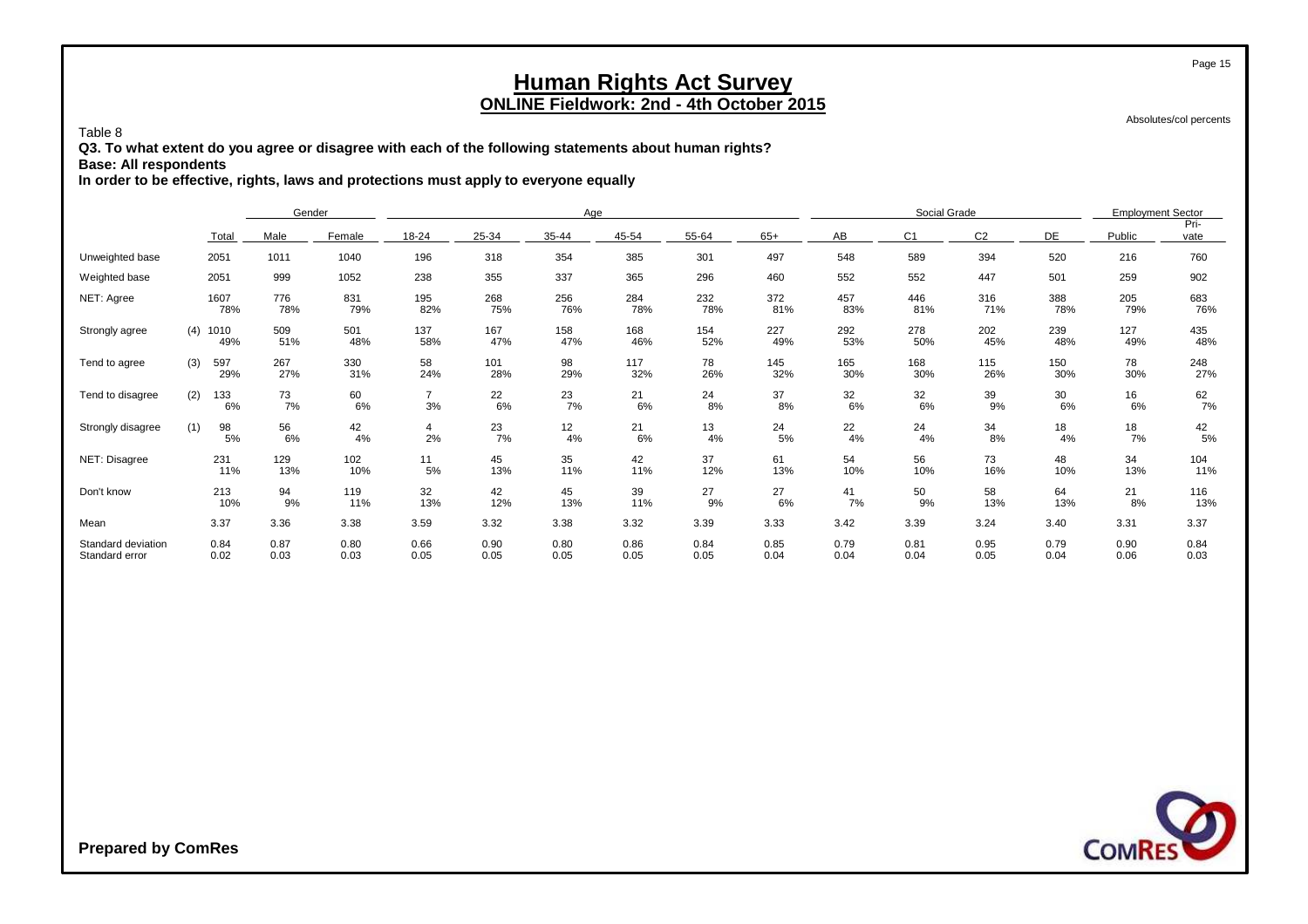Absolutes/col percents

Page 16

#### Table 8

**Q3. To what extent do you agree or disagree with each of the following statements about human rights? Base: All respondents**

**In order to be effective, rights, laws and protections must apply to everyone equally**

|                                      |     |              |              |                      |               |               |                            | Region                |                       |                      |              |              |               |               |               |              |                     |              | Which of the following best describes your current working status? |                      |                  |                   |              |
|--------------------------------------|-----|--------------|--------------|----------------------|---------------|---------------|----------------------------|-----------------------|-----------------------|----------------------|--------------|--------------|---------------|---------------|---------------|--------------|---------------------|--------------|--------------------------------------------------------------------|----------------------|------------------|-------------------|--------------|
|                                      |     |              |              |                      |               |               | York-                      |                       |                       |                      |              |              |               |               |               | Work-        | Work-               | NET:         | Not                                                                | Not<br>working       | Retired<br>on a  | Retired           |              |
|                                      |     |              |              | Scot-                | North<br>East | North<br>West | shire &<br>Humb-<br>erside | West<br>Mid-<br>lands | East<br>Mid-<br>lands | Wales                | East-        |              | South<br>East | South<br>West | NET:<br>Work- | ing<br>full  | ing<br>part<br>time | Not<br>work- | working<br>seeking                                                 | and not<br>seeking   | state<br>pension | with a<br>private | House        |
|                                      |     | Total        | England      | land                 |               |               |                            |                       |                       |                      | ern          | London       |               |               | ing           | time         |                     | ing          | work                                                               | work                 | only             | pension           | person       |
| Unweighted base                      |     | 2051         | 1769         | 172                  | 89            | 229           | 189                        | 181                   | 147                   | 110                  | 201          | 236          | 298           | 199           | 976           | 687          | 289                 | 1075         | 120                                                                | 184                  | 173              | 407               | 191          |
| Weighted base                        |     | 2051         | 1768         | 178                  | 86            | 236           | 174                        | 184                   | 152                   | 104                  | 199          | 270          | 287           | 180           | 1161          | 919          | 242                 | 890          | 89                                                                 | 150                  | 173              | 334               | 144          |
| NET: Agree                           |     | 1607<br>78%  | 1375<br>78%  | 146<br>82%           | 62<br>72%     | 189<br>80%    | 133<br>76%                 | 135<br>73%            | 115<br>76%            | 85<br>82%            | 158<br>80%   | 205<br>76%   | 243<br>85%    | 135<br>75%    | 887<br>76%    | 703<br>76%   | 184<br>76%          | 720<br>81%   | 70<br>79%                                                          | 123<br>82%           | 134<br>77%       | 278<br>83%        | 114<br>79%   |
| Strongly agree                       | (4) | 1010<br>49%  | 859<br>49%   | 100<br>56%           | 41<br>47%     | 114<br>49%    | 76<br>44%                  | 81<br>44%             | 75<br>50%             | 52<br>49%            | 97<br>49%    | 135<br>50%   | 152<br>53%    | 88<br>49%     | 561<br>48%    | 449<br>49%   | 112<br>46%          | 449<br>50%   | 43<br>49%                                                          | 86<br>57%            | 79<br>46%        | 177<br>53%        | 63<br>44%    |
| Tend to agree                        | (3) | 597<br>29%   | 516<br>29%   | 47<br>26%            | 22<br>25%     | 74<br>32%     | 57<br>33%                  | 54<br>29%             | 40<br>26%             | 34<br>32%            | 62<br>31%    | 70<br>26%    | 90<br>31%     | 47<br>26%     | 326<br>28%    | 254<br>28%   | 72<br>30%           | 271<br>30%   | 27<br>30%                                                          | 37<br>25%            | 54<br>32%        | 101<br>30%        | 52<br>36%    |
| Tend to disagree                     | (2) | 133<br>6%    | 122<br>7%    | 6<br>3%              | 12<br>14%     | 11<br>5%      | 8<br>5%                    | 11<br>6%              | 17<br>11%             | 5<br>5%              | 15<br>7%     | 17<br>6%     | 15<br>5%      | 17<br>9%      | 77<br>7%      | 58<br>6%     | 19<br>8%            | 56<br>6%     | 6<br>7%                                                            | 5%                   | 15<br>9%         | 22<br>7%          | 5<br>4%      |
| Strongly disagree                    | (1) | 98<br>5%     | 84<br>5%     | $\overline{7}$<br>4% | 5<br>5%       | 12<br>5%      | 9<br>5%                    | 15<br>8%              | 4<br>3%               | $\overline{7}$<br>7% | 10<br>5%     | 14<br>5%     | 9<br>3%       | 6<br>3%       | 60<br>5%      | 55<br>6%     | 5<br>2%             | 38<br>4%     | 3<br>3%                                                            | $\overline{2}$<br>2% | 9<br>5%          | 20<br>6%          | 4<br>3%      |
| NET: Disagree                        |     | 231<br>11%   | 205<br>12%   | 13<br>7%             | 17<br>20%     | 24<br>10%     | 17<br>10%                  | 25<br>14%             | 21<br>14%             | 12<br>12%            | 24<br>12%    | 30<br>11%    | 24<br>8%      | 23<br>13%     | 138<br>12%    | 113<br>12%   | 25<br>10%           | 93<br>10%    | 9<br>10%                                                           | 9<br>6%              | 24<br>14%        | 42<br>13%         | 9<br>7%      |
| Don't know                           |     | 213<br>10%   | 188<br>11%   | 19<br>10%            | 8%            | 23<br>10%     | 24<br>14%                  | 24<br>13%             | 15<br>10%             | $\overline{7}$<br>6% | 16<br>8%     | 35<br>13%    | 20<br>7%      | 22<br>12%     | 136<br>12%    | 103<br>11%   | 33<br>14%           | 77<br>9%     | 10<br>11%                                                          | 18<br>12%            | 15<br>9%         | 14<br>4%          | 20<br>14%    |
| Mean                                 |     | 3.37         | 3.36         | 3.50                 | 3.24          | 3.37          | 3.34                       | 3.25                  | 3.37                  | 3.33                 | 3.34         | 3.39         | 3.45          | 3.37          | 3.35          | 3.35         | 3.39                | 3.39         | 3.39                                                               | 3.56                 | 3.30             | 3.36              | 3.40         |
| Standard deviation<br>Standard error |     | 0.84<br>0.02 | 0.84<br>0.02 | 0.77<br>0.06         | 0.92<br>0.10  | 0.83<br>0.06  | 0.83<br>0.06               | 0.94<br>0.07          | 0.81<br>0.07          | 0.88<br>0.09         | 0.84<br>0.06 | 0.86<br>0.06 | 0.75<br>0.05  | 0.83<br>0.06  | 0.86<br>0.03  | 0.88<br>0.04 | 0.76<br>0.05        | 0.81<br>0.03 | 0.79<br>0.08                                                       | 0.68<br>0.05         | 0.86<br>0.07     | 0.86<br>0.04      | 0.73<br>0.06 |

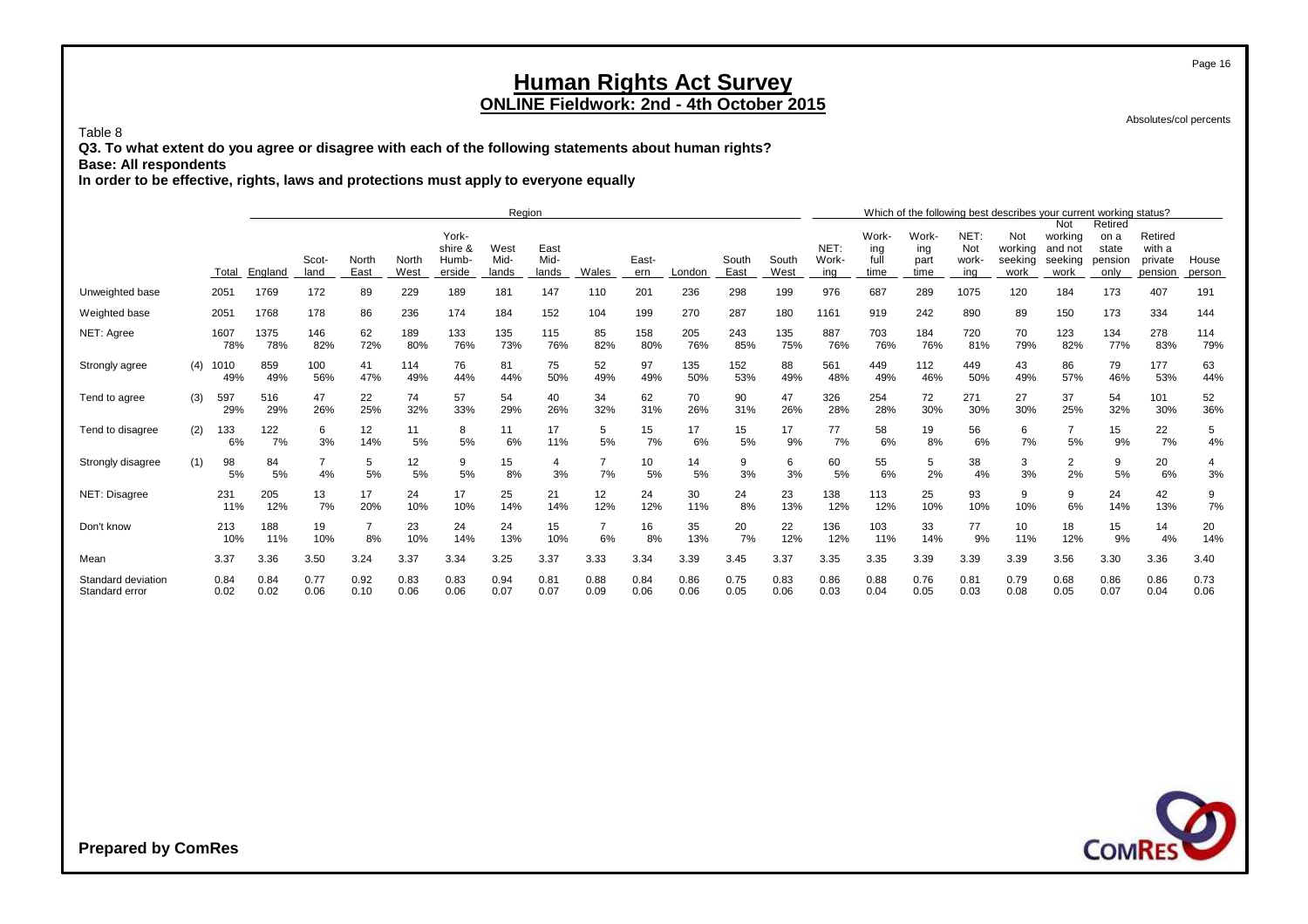Absolutes/col percents

Page 17

Table 9

**Q3. To what extent do you agree or disagree with each of the following statements about human rights?**

**Base: All respondents**

**Changing human rights laws in the UK would have a negative impact on the UK's ability to promote human rights internationally**

|                                      |     |              | Gender       |              |              |              | Age          |              |              |              |              | Social Grade   |                |              | <b>Employment Sector</b> |              |
|--------------------------------------|-----|--------------|--------------|--------------|--------------|--------------|--------------|--------------|--------------|--------------|--------------|----------------|----------------|--------------|--------------------------|--------------|
|                                      |     | Total        | Male         | Female       | 18-24        | 25-34        | 35-44        | 45-54        | 55-64        | $65+$        | AB           | C <sub>1</sub> | C <sub>2</sub> | DE           | Public                   | Pri-<br>vate |
| Unweighted base                      |     | 2051         | 1011         | 1040         | 196          | 318          | 354          | 385          | 301          | 497          | 548          | 589            | 394            | 520          | 216                      | 760          |
| Weighted base                        |     | 2051         | 999          | 1052         | 238          | 355          | 337          | 365          | 296          | 460          | 552          | 552            | 447            | 501          | 259                      | 902          |
| NET: Agree                           |     | 822<br>40%   | 404<br>40%   | 419<br>40%   | 125<br>52%   | 177<br>50%   | 144<br>43%   | 146<br>40%   | 90<br>30%    | 140<br>30%   | 237<br>43%   | 238<br>43%     | 169<br>38%     | 179<br>36%   | 117<br>45%               | 382<br>42%   |
| Strongly agree                       | (4) | 395<br>19%   | 206<br>21%   | 189<br>18%   | 69<br>29%    | 94<br>26%    | 73<br>22%    | 64<br>17%    | 40<br>14%    | 56<br>12%    | 132<br>24%   | 103<br>19%     | 77<br>17%      | 84<br>17%    | 59<br>23%                | 197<br>22%   |
| Tend to agree                        | (3) | 427<br>21%   | 198<br>20%   | 229<br>22%   | 56<br>24%    | 83<br>23%    | 71<br>21%    | 83<br>23%    | 50<br>17%    | 84<br>18%    | 105<br>19%   | 135<br>24%     | 92<br>21%      | 95<br>19%    | 58<br>22%                | 185<br>21%   |
| Tend to disagree                     | (2) | 453<br>22%   | 232<br>23%   | 221<br>21%   | 41<br>17%    | 62<br>17%    | 62<br>18%    | 75<br>21%    | 81<br>27%    | 133<br>29%   | 150<br>27%   | 114<br>21%     | 83<br>19%      | 105<br>21%   | 56<br>22%                | 188<br>21%   |
| Strongly disagree                    | (1) | 246<br>12%   | 166<br>17%   | 80<br>8%     | 13<br>5%     | 33<br>9%     | 32<br>10%    | 41<br>11%    | 46<br>15%    | 81<br>18%    | 53<br>10%    | 71<br>13%      | 61<br>14%      | 61<br>12%    | 30<br>12%                | 95<br>11%    |
| NET: Disagree                        |     | 699<br>34%   | 398<br>40%   | 301<br>29%   | 53<br>22%    | 95<br>27%    | 94<br>28%    | 116<br>32%   | 127<br>43%   | 214<br>47%   | 203<br>37%   | 185<br>34%     | 145<br>32%     | 166<br>33%   | 86<br>33%                | 282<br>31%   |
| Don't know                           |     | 530<br>26%   | 197<br>20%   | 332<br>32%   | 60<br>25%    | 84<br>24%    | 98<br>29%    | 103<br>28%   | 79<br>27%    | 105<br>23%   | 111<br>20%   | 128<br>23%     | 134<br>30%     | 156<br>31%   | 56<br>22%                | 238<br>26%   |
| Mean                                 |     | 2.64         | 2.55         | 2.73         | 3.01         | 2.88         | 2.78         | 2.64         | 2.39         | 2.32         | 2.72         | 2.64           | 2.59           | 2.58         | 2.72                     | 2.73         |
| Standard deviation<br>Standard error |     | 1.04<br>0.03 | 1.08<br>0.04 | 0.97<br>0.04 | 0.95<br>0.08 | 1.02<br>0.07 | 1.03<br>0.07 | 1.02<br>0.06 | 1.02<br>0.07 | 1.00<br>0.05 | 1.02<br>0.05 | 1.03<br>0.05   | 1.06<br>0.06   | 1.04<br>0.06 | 1.04<br>0.08             | 1.04<br>0.04 |

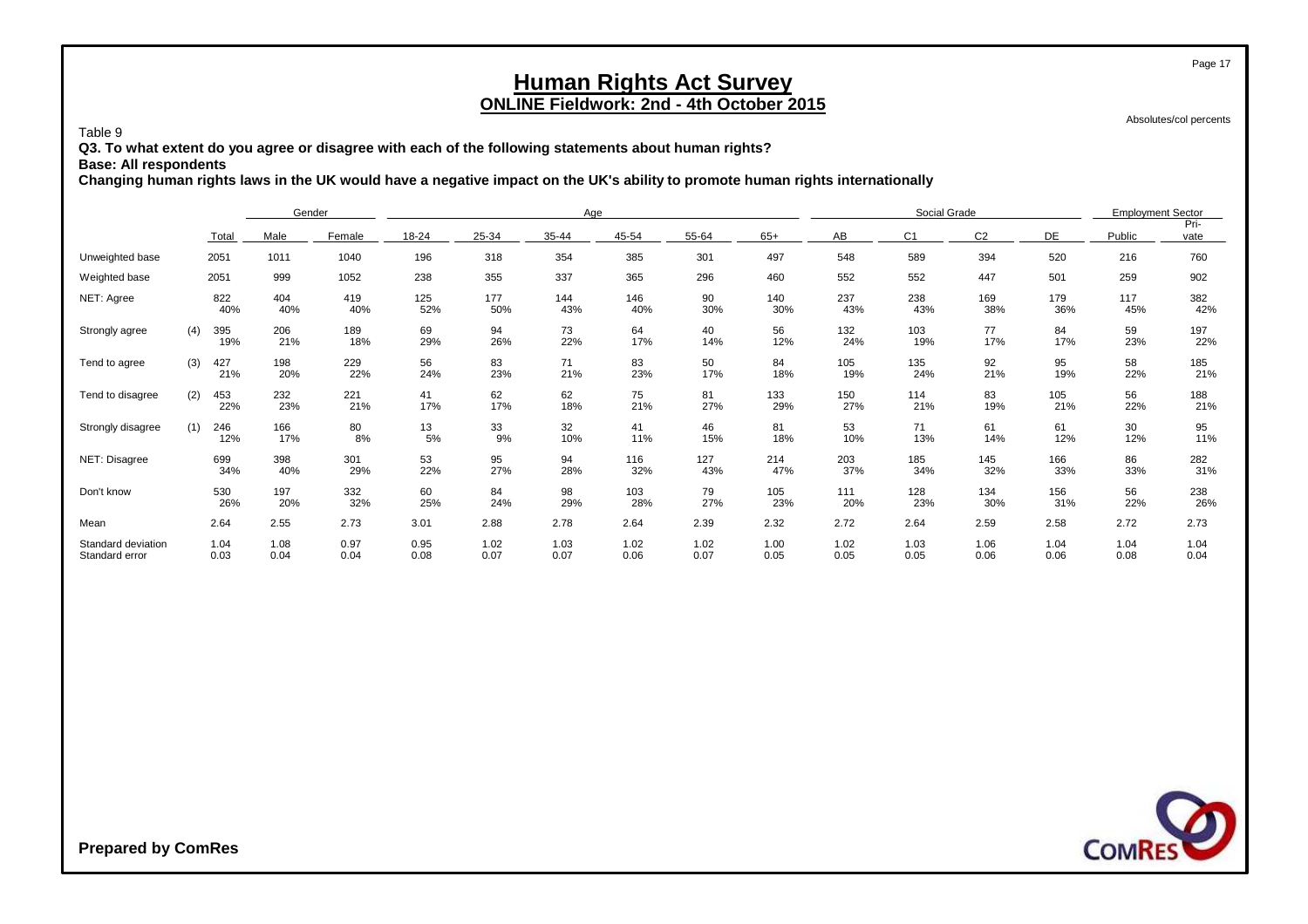Absolutes/col percents

Page 18

Table 9

**Q3. To what extent do you agree or disagree with each of the following statements about human rights?**

**Base: All respondents**

**Changing human rights laws in the UK would have a negative impact on the UK's ability to promote human rights internationally**

|                                      |     |              |              |               |               |               |                                     | Region                |                       |              |              |              |               |               |                      |                              |                              |                            | Which of the following best describes your current working status? |                                              |                                             |                                         |                 |
|--------------------------------------|-----|--------------|--------------|---------------|---------------|---------------|-------------------------------------|-----------------------|-----------------------|--------------|--------------|--------------|---------------|---------------|----------------------|------------------------------|------------------------------|----------------------------|--------------------------------------------------------------------|----------------------------------------------|---------------------------------------------|-----------------------------------------|-----------------|
|                                      |     | Total        | England      | Scot-<br>land | North<br>East | North<br>West | York-<br>shire &<br>Humb-<br>erside | West<br>Mid-<br>lands | East<br>Mid-<br>lands | Wales        | East-<br>ern | London       | South<br>East | South<br>West | NET:<br>Work-<br>ina | Work-<br>ing<br>full<br>time | Work-<br>ing<br>part<br>time | NET:<br>Not<br>work<br>ing | Not<br>working<br>seeking<br>work                                  | Not<br>working<br>and not<br>seeking<br>work | Retired<br>on a<br>state<br>pension<br>only | Retired<br>with a<br>private<br>pension | House<br>person |
| Unweighted base                      |     | 2051         | 1769         | 172           | 89            | 229           | 189                                 | 181                   | 147                   | 110          | 201          | 236          | 298           | 199           | 976                  | 687                          | 289                          | 1075                       | 120                                                                | 184                                          | 173                                         | 407                                     | 191             |
| Weighted base                        |     | 2051         | 1768         | 178           | 86            | 236           | 174                                 | 184                   | 152                   | 104          | 199          | 270          | 287           | 180           | 1161                 | 919                          | 242                          | 890                        | 89                                                                 | 150                                          | 173                                         | 334                                     | 144             |
| NET: Agree                           |     | 822<br>40%   | 688<br>39%   | 93<br>52%     | 31<br>36%     | 100<br>42%    | 57<br>32%                           | 59<br>32%             | 57<br>37%             | 42<br>40%    | 71<br>36%    | 136<br>50%   | 116<br>40%    | 62<br>34%     | 499<br>43%           | 399<br>43%                   | 100<br>41%                   | 324<br>36%                 | 40<br>45%                                                          | 69<br>46%                                    | 48<br>28%                                   | 113<br>34%                              | 53<br>37%       |
| Strongly agree                       | (4) | 395<br>19%   | 331<br>19%   | 55<br>31%     | 18<br>21%     | 39<br>17%     | 20<br>11%                           | 34<br>18%             | 29<br>19%             | 9<br>8%      | 32<br>16%    | 70<br>26%    | 58<br>20%     | 31<br>17%     | 256<br>22%           | 214<br>23%                   | 42<br>17%                    | 139<br>16%                 | 22<br>25%                                                          | 33<br>22%                                    | 18<br>10%                                   | 45<br>13%                               | 21<br>15%       |
| Tend to agree                        | (3) | 427<br>21%   | 356<br>20%   | 37<br>21%     | 13<br>16%     | 60<br>26%     | 37<br>21%                           | 25<br>14%             | 27<br>18%             | 33<br>32%    | 40<br>20%    | 66<br>24%    | 58<br>20%     | 30<br>17%     | 243<br>21%           | 184<br>20%                   | 58<br>24%                    | 184<br>21%                 | 18<br>20%                                                          | 36<br>24%                                    | 30<br>17%                                   | 68<br>20%                               | 32<br>22%       |
| Tend to disagree                     | (2) | 453<br>22%   | 404<br>23%   | 34<br>19%     | 21<br>24%     | 53<br>23%     | 52<br>30%                           | 45<br>24%             | 33<br>22%             | 14<br>14%    | 60<br>30%    | 33<br>12%    | 64<br>22%     | 44<br>24%     | 244<br>21%           | 191<br>21%                   | 53<br>22%                    | 209<br>24%                 | 12<br>13%                                                          | 21<br>14%                                    | 50<br>29%                                   | 96<br>29%                               | 30<br>21%       |
| Strongly disagree                    | (1) | 246<br>12%   | 215<br>12%   | 13<br>7%      | 15<br>17%     | 20<br>9%      | 25<br>14%                           | 25<br>14%             | 24<br>16%             | 17<br>17%    | 26<br>13%    | 20<br>7%     | 36<br>12%     | 25<br>14%     | 125<br>11%           | 103<br>11%                   | 22<br>9%                     | 121<br>14%                 | 8%                                                                 | 16<br>11%                                    | 29<br>17%                                   | 59<br>18%                               | 10<br>7%        |
| NET: Disagree                        |     | 699<br>34%   | 620<br>35%   | 48<br>27%     | 35<br>41%     | 74<br>31%     | 76<br>44%                           | 70<br>38%             | 57<br>38%             | 32<br>30%    | 86<br>43%    | 52<br>19%    | 100<br>35%    | 68<br>38%     | 368<br>32%           | 294<br>32%                   | 74<br>31%                    | 331<br>37%                 | 19<br>21%                                                          | 37<br>25%                                    | 79<br>46%                                   | 155<br>46%                              | 40<br>28%       |
| Don't know                           |     | 530<br>26%   | 461<br>26%   | 38<br>21%     | 19<br>23%     | 62<br>26%     | 41<br>24%                           | 55<br>30%             | 38<br>25%             | 31<br>29%    | 42<br>21%    | 82<br>30%    | 71<br>25%     | 50<br>28%     | 294<br>25%           | 226<br>25%                   | 67<br>28%                    | 236<br>27%                 | 30<br>34%                                                          | 44<br>29%                                    | 46<br>27%                                   | 66<br>20%                               | 51<br>35%       |
| Mean                                 |     | 2.64         | 2.61         | 2.96          | 2.51          | 2.68          | 2.39                                | 2.52                  | 2.54                  | 2.45         | 2.49         | 2.99         | 2.64          | 2.53          | 2.73                 | 2.74                         | 2.69                         | 2.52                       | 2.94                                                               | 2.81                                         | 2.29                                        | 2.37                                    | 2.69            |
| Standard deviation<br>Standard error |     | 1.04<br>0.03 | 1.04<br>0.03 | 1.01<br>0.09  | 1.12<br>0.14  | 0.95<br>0.07  | 0.96<br>0.08                        | 1.08<br>0.10          | 1.10<br>0.10          | 0.99<br>0.11 | 0.99<br>0.08 | 0.98<br>0.08 | 1.05<br>0.07  | 1.06<br>0.09  | 1.04<br>0.04         | 1.05<br>0.05                 | 0.97<br>0.07                 | 1.02<br>0.04               | 1.03<br>0.12                                                       | 1.04<br>0.09                                 | 0.97<br>0.09                                | 1.01<br>0.06                            | 0.95<br>0.08    |

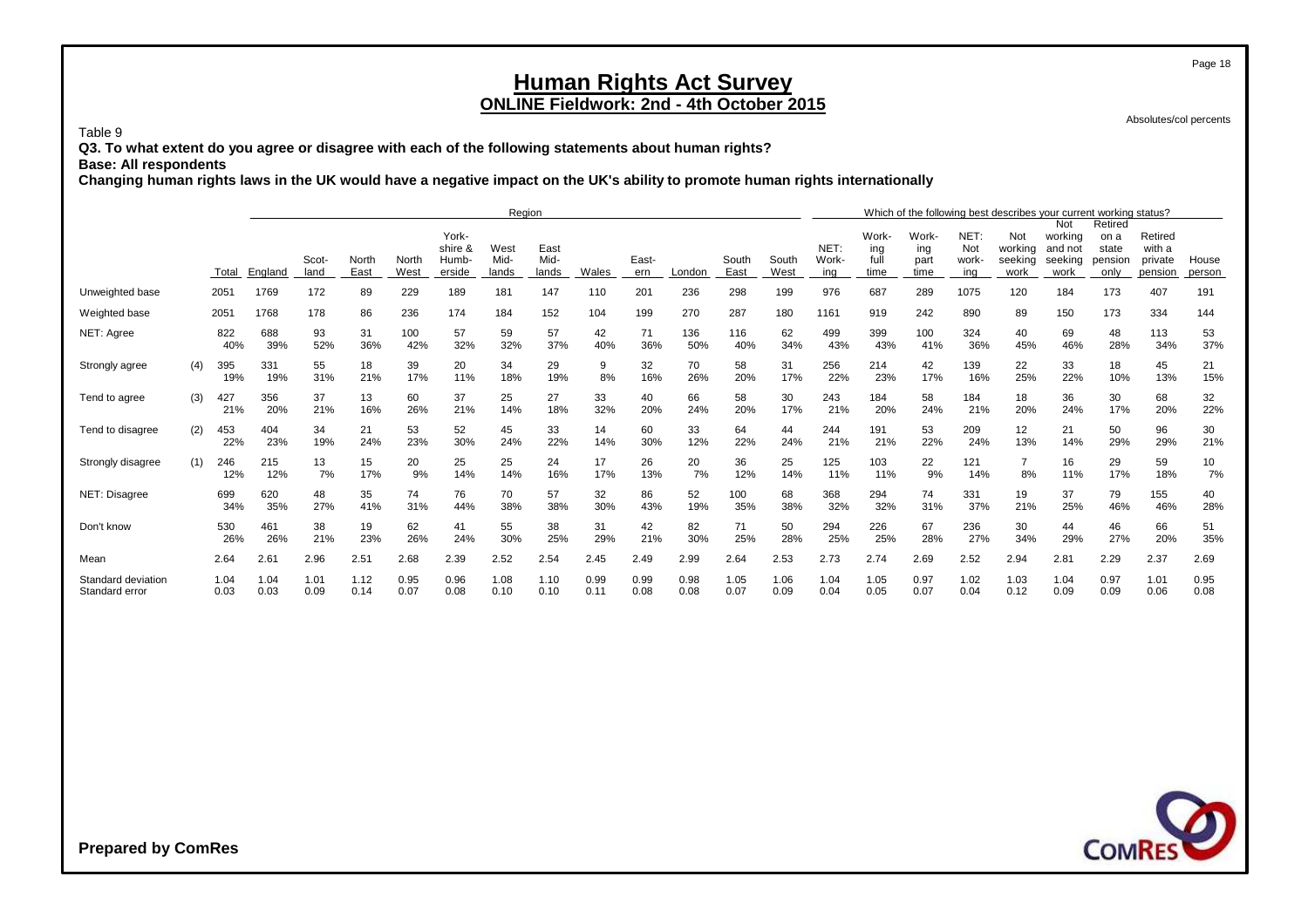Absolutes/col percents

Page 19

Table 10

**Q3. To what extent do you agree or disagree with each of the following statements about human rights?**

**Base: All respondents**

**Britain should be focusing on improving human rights internationally, not on changing human rights law in the UK**

|                                      |     |              | Gender       |              |              |              | Age          |              |              |              |              | Social Grade   |                |              | <b>Employment Sector</b> |              |
|--------------------------------------|-----|--------------|--------------|--------------|--------------|--------------|--------------|--------------|--------------|--------------|--------------|----------------|----------------|--------------|--------------------------|--------------|
|                                      |     | Total        | Male         | Female       | 18-24        | 25-34        | 35-44        | 45-54        | 55-64        | $65+$        | AB           | C <sub>1</sub> | C <sub>2</sub> | DE           | Public                   | Pri-<br>vate |
| Unweighted base                      |     | 2051         | 1011         | 1040         | 196          | 318          | 354          | 385          | 301          | 497          | 548          | 589            | 394            | 520          | 216                      | 760          |
| Weighted base                        |     | 2051         | 999          | 1052         | 238          | 355          | 337          | 365          | 296          | 460          | 552          | 552            | 447            | 501          | 259                      | 902          |
| NET: Agree                           |     | 924<br>45%   | 442<br>44%   | 481<br>46%   | 140<br>59%   | 196<br>55%   | 153<br>45%   | 166<br>46%   | 110<br>37%   | 158<br>34%   | 274<br>50%   | 266<br>48%     | 191<br>43%     | 192<br>38%   | 134<br>52%               | 428<br>47%   |
| Strongly agree                       | (4) | 450<br>22%   | 237<br>24%   | 212<br>20%   | 72<br>30%    | 113<br>32%   | 80<br>24%    | 71<br>19%    | 49<br>17%    | 64<br>14%    | 148<br>27%   | 115<br>21%     | 94<br>21%      | 93<br>19%    | 63<br>25%                | 233<br>26%   |
| Tend to agree                        | (3) | 474<br>23%   | 205<br>20%   | 269<br>26%   | 68<br>29%    | 82<br>23%    | 73<br>22%    | 95<br>26%    | 61<br>21%    | 94<br>20%    | 126<br>23%   | 152<br>27%     | 98<br>22%      | 99<br>20%    | 71<br>27%                | 194<br>22%   |
| Tend to disagree                     | (2) | 500<br>24%   | 252<br>25%   | 248<br>24%   | 39<br>16%    | 55<br>16%    | 71<br>21%    | 83<br>23%    | 100<br>34%   | 152<br>33%   | 138<br>25%   | 138<br>25%     | 94<br>21%      | 130<br>26%   | 53<br>21%                | 204<br>23%   |
| Strongly disagree                    | (1) | 281<br>14%   | 173<br>17%   | 108<br>10%   | 13<br>5%     | 40<br>11%    | 42<br>12%    | 50<br>14%    | 42<br>14%    | 94<br>21%    | 60<br>11%    | 75<br>14%      | 74<br>16%      | 72<br>14%    | 30<br>11%                | 105<br>12%   |
| NET: Disagree                        |     | 782<br>38%   | 425<br>43%   | 356<br>34%   | 52<br>22%    | 95<br>27%    | 113<br>33%   | 133<br>36%   | 142<br>48%   | 247<br>54%   | 198<br>36%   | 213<br>39%     | 168<br>38%     | 202<br>40%   | 83<br>32%                | 309<br>34%   |
| Don't know                           |     | 346<br>17%   | 131<br>13%   | 215<br>20%   | 46<br>19%    | 64<br>18%    | 71<br>21%    | 66<br>18%    | 44<br>15%    | 55<br>12%    | 79<br>14%    | 72<br>13%      | 88<br>20%      | 106<br>21%   | 42<br>16%                | 166<br>18%   |
| Mean                                 |     | 2.64         | 2.58         | 2.70         | 3.04         | 2.92         | 2.72         | 2.63         | 2.47         | 2.32         | 2.77         | 2.64           | 2.59           | 2.54         | 2.77                     | 2.76         |
| Standard deviation<br>Standard error |     | 1.04<br>0.03 | 1.09<br>0.04 | 0.99<br>0.03 | 0.92<br>0.07 | 1.06<br>0.07 | 1.06<br>0.06 | 1.02<br>0.06 | 0.99<br>0.06 | 1.00<br>0.05 | 1.03<br>0.05 | 1.01<br>0.05   | 1.09<br>0.06   | 1.04<br>0.05 | 1.02<br>0.08             | 1.05<br>0.04 |

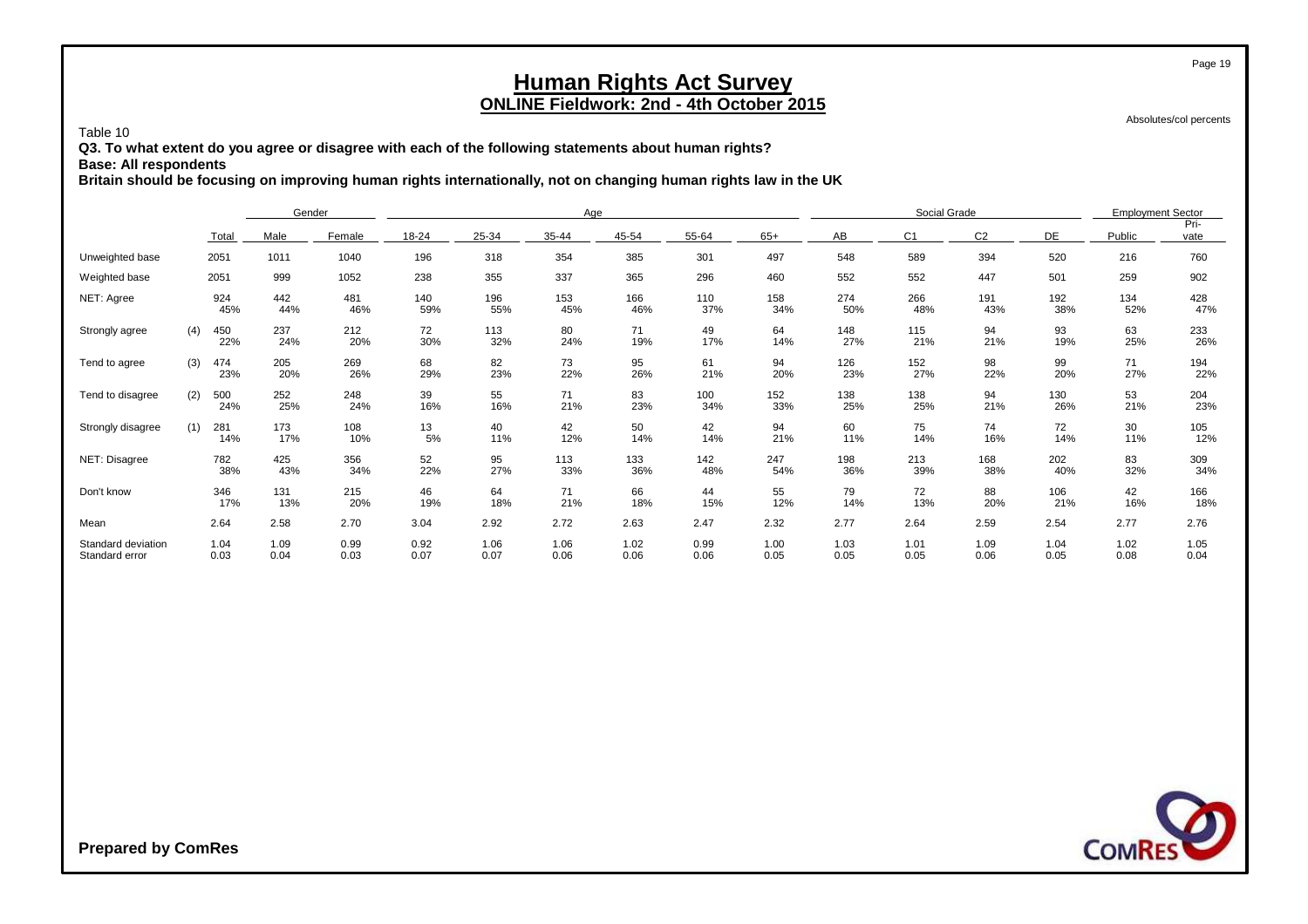Absolutes/col percents

Page 20

Table 10

**Q3. To what extent do you agree or disagree with each of the following statements about human rights? Base: All respondents**

**Britain should be focusing on improving human rights internationally, not on changing human rights law in the UK**

|                                      |     |              |              |               |               |               |                                     | Region                |                       |              |              |              |               |               |                      |                              |                              |                            | Which of the following best describes your current working status? |                                              |                                             |                                         |                 |
|--------------------------------------|-----|--------------|--------------|---------------|---------------|---------------|-------------------------------------|-----------------------|-----------------------|--------------|--------------|--------------|---------------|---------------|----------------------|------------------------------|------------------------------|----------------------------|--------------------------------------------------------------------|----------------------------------------------|---------------------------------------------|-----------------------------------------|-----------------|
|                                      |     | Total        | England      | Scot-<br>land | North<br>East | North<br>West | York-<br>shire &<br>Humb-<br>erside | West<br>Mid-<br>lands | East<br>Mid-<br>lands | Wales        | East-<br>ern | London       | South<br>East | South<br>West | NET:<br>Work-<br>ing | Work-<br>ing<br>full<br>time | Work-<br>ing<br>part<br>time | NET:<br>Not<br>work<br>ing | Not<br>working<br>seeking<br>work                                  | Not<br>working<br>and not<br>seeking<br>work | Retired<br>on a<br>state<br>pensior<br>only | Retired<br>with a<br>private<br>pension | House<br>person |
| Unweighted base                      |     | 2051         | 1769         | 172           | 89            | 229           | 189                                 | 181                   | 147                   | 110          | 201          | 236          | 298           | 199           | 976                  | 687                          | 289                          | 1075                       | 120                                                                | 184                                          | 173                                         | 407                                     | 191             |
| Weighted base                        |     | 2051         | 1768         | 178           | 86            | 236           | 174                                 | 184                   | 152                   | 104          | 199          | 270          | 287           | 180           | 1161                 | 919                          | 242                          | 890                        | 89                                                                 | 150                                          | 173                                         | 334                                     | 144             |
| NET: Agree                           |     | 924<br>45%   | 774<br>44%   | 98<br>55%     | 32<br>37%     | 101<br>43%    | 71<br>41%                           | 76<br>41%             | 68<br>45%             | 51<br>49%    | 92<br>46%    | 131<br>48%   | 130<br>45%    | 73<br>40%     | 562<br>48%           | 444<br>48%                   | 118<br>49%                   | 361<br>41%                 | 40<br>45%                                                          | 76<br>50%                                    | 57<br>33%                                   | 128<br>38%                              | 60<br>42%       |
| Strongly agree                       | (4) | 450<br>22%   | 367<br>21%   | 62<br>35%     | 17<br>20%     | 42<br>18%     | 32<br>19%                           | 35<br>19%             | 40<br>26%             | 21<br>20%    | 40<br>20%    | 72<br>27%    | 59<br>20%     | 30<br>16%     | 297<br>26%           | 249<br>27%                   | 48<br>20%                    | 153<br>17%                 | 20<br>22%                                                          | 35<br>23%                                    | 22<br>13%                                   | 52<br>16%                               | 24<br>17%       |
| Tend to agree                        | (3) | 474<br>23%   | 407<br>23%   | 36<br>20%     | 15<br>18%     | 59<br>25%     | 39<br>22%                           | 41<br>22%             | 28<br>19%             | 30<br>29%    | 52<br>26%    | 59<br>22%    | 71<br>25%     | 43<br>24%     | 265<br>23%           | 195<br>21%                   | 70<br>29%                    | 208<br>23%                 | 21<br>23%                                                          | 40<br>27%                                    | 35<br>20%                                   | 76<br>23%                               | 36<br>25%       |
| Tend to disagree                     | (2) | 500<br>24%   | 449<br>25%   | 30<br>17%     | 25<br>30%     | 63<br>27%     | 50<br>29%                           | 43<br>23%             | 34<br>22%             | 22<br>21%    | 50<br>25%    | 52<br>19%    | 77<br>27%     | 56<br>31%     | 257<br>22%           | 203<br>22%                   | 54<br>22%                    | 243<br>27%                 | 22<br>24%                                                          | 29<br>20%                                    | 51<br>30%                                   | 109<br>32%                              | 32<br>23%       |
| Strongly disagree                    | (1) | 281<br>14%   | 254<br>14%   | 17<br>9%      | 17<br>20%     | 43<br>18%     | 24<br>14%                           | 30<br>16%             | 27<br>18%             | 11<br>10%    | 23<br>12%    | 27<br>10%    | 43<br>15%     | 20<br>11%     | 135<br>12%           | 116<br>13%                   | 19<br>8%                     | 147<br>16%                 | 11<br>12%                                                          | 17<br>11%                                    | 35<br>20%                                   | 67<br>20%                               | 17<br>12%       |
| NET: Disagree                        |     | 782<br>38%   | 702<br>40%   | 47<br>26%     | 42<br>49%     | 106<br>45%    | 74<br>42%                           | 73<br>40%             | 61<br>40%             | 32<br>31%    | 73<br>37%    | 79<br>29%    | 119<br>42%    | 76<br>42%     | 392<br>34%           | 319<br>35%                   | 73<br>30%                    | 390<br>44%                 | 32<br>36%                                                          | 46<br>31%                                    | 86<br>50%                                   | 176<br>53%                              | 49<br>34%       |
| Don't know                           |     | 346<br>17%   | 292<br>17%   | 33<br>19%     | 12<br>13%     | 29<br>12%     | 30<br>17%                           | 36<br>19%             | 22<br>15%             | 21<br>20%    | 34<br>17%    | 61<br>22%    | 38<br>13%     | 32<br>18%     | 207<br>18%           | 156<br>17%                   | 51<br>21%                    | 139<br>16%                 | 17<br>19%                                                          | 28<br>19%                                    | 29<br>17%                                   | 31<br>9%                                | 35<br>24%       |
| Mean                                 |     | 2.64         | 2.60         | 2.99          | 2.43          | 2.49          | 2.55                                | 2.55                  | 2.62                  | 2.74         | 2.66         | 2.84         | 2.59          | 2.55          | 2.76                 | 2.76                         | 2.77                         | 2.49                       | 2.68                                                               | 2.77                                         | 2.31                                        | 2.37                                    | 2.62            |
| Standard deviation<br>Standard error |     | 1.04<br>0.03 | 1.04<br>0.03 | 1.05<br>0.09  | 1.08<br>0.12  | 1.04<br>0.07  | 1.02<br>0.08                        | 1.06<br>0.09          | 1.13<br>0.10          | 0.98<br>0.10 | 1.00<br>0.08 | 1.04<br>0.08 | 1.03<br>0.06  | 0.96<br>0.07  | 1.04<br>0.04         | 1.07<br>0.04                 | 0.94<br>0.06                 | 1.02<br>0.03               | 1.03<br>0.11                                                       | 1.02<br>0.08                                 | 1.01<br>0.08                                | 1.01<br>0.05                            | 0.99<br>0.08    |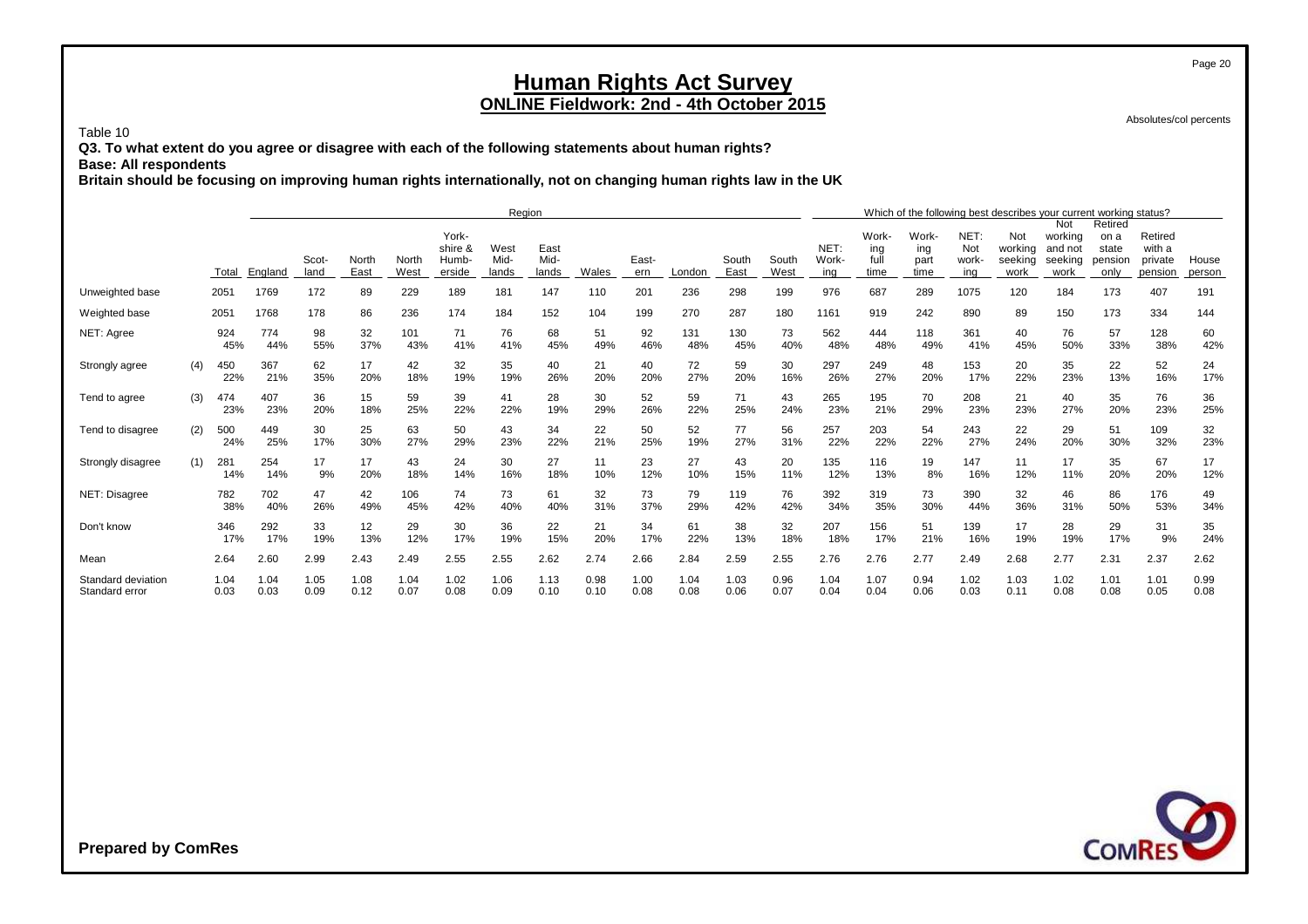Absolutes/col percents

#### Table 11

**Q3. To what extent do you agree or disagree with each of the following statements about human rights? Base: All respondents**

**Human rights apply to everyone, so governments should not be able to choose which ones they enforce**

|                                      |                   |              | Gender       |                      |              | Age          |              |              |              |              | Social Grade   |                |              | <b>Employment Sector</b> |              |
|--------------------------------------|-------------------|--------------|--------------|----------------------|--------------|--------------|--------------|--------------|--------------|--------------|----------------|----------------|--------------|--------------------------|--------------|
|                                      | Total             | Male         | Female       | 18-24                | 25-34        | 35-44        | 45-54        | 55-64        | $65+$        | AB           | C <sub>1</sub> | C <sub>2</sub> | DE           | Public                   | Pri-<br>vate |
| Unweighted base                      | 2051              | 1011         | 1040         | 196                  | 318          | 354          | 385          | 301          | 497          | 548          | 589            | 394            | 520          | 216                      | 760          |
| Weighted base                        | 2051              | 999          | 1052         | 238                  | 355          | 337          | 365          | 296          | 460          | 552          | 552            | 447            | 501          | 259                      | 902          |
| NET: Agree                           | 1382<br>67%       | 673<br>67%   | 710<br>67%   | 174<br>73%           | 250<br>70%   | 222<br>66%   | 239<br>65%   | 195<br>66%   | 302<br>66%   | 390<br>71%   | 383<br>69%     | 286<br>64%     | 323<br>65%   | 182<br>70%               | 598<br>66%   |
| Strongly agree                       | 757<br>(4)<br>37% | 381<br>38%   | 376<br>36%   | 114<br>48%           | 143<br>40%   | 127<br>38%   | 127<br>35%   | 99<br>33%    | 147<br>32%   | 228<br>41%   | 201<br>37%     | 157<br>35%     | 170<br>34%   | 111<br>43%               | 328<br>36%   |
| Tend to agree                        | 626<br>(3)<br>31% | 292<br>29%   | 334<br>32%   | 60<br>25%            | 107<br>30%   | 95<br>28%    | 112<br>31%   | 96<br>32%    | 155<br>34%   | 162<br>29%   | 182<br>33%     | 129<br>29%     | 153<br>31%   | 71<br>28%                | 270<br>30%   |
| Tend to disagree                     | (2)<br>240<br>12% | 126<br>13%   | 114<br>11%   | 17<br>7%             | 35<br>10%    | 36<br>11%    | 39<br>11%    | 38<br>13%    | 76<br>17%    | 70<br>13%    | 63<br>11%      | 50<br>11%      | 57<br>11%    | 25<br>10%                | 101<br>11%   |
| Strongly disagree                    | (1)<br>131<br>6%  | 81<br>8%     | 50<br>5%     | $\overline{7}$<br>3% | 24<br>7%     | 18<br>5%     | 25<br>7%     | 25<br>8%     | 33<br>7%     | 33<br>6%     | 33<br>6%       | 40<br>9%       | 25<br>5%     | 21<br>8%                 | 56<br>6%     |
| NET: Disagree                        | 371<br>18%        | 207<br>21%   | 164<br>16%   | 24<br>10%            | 59<br>17%    | 53<br>16%    | 63<br>17%    | 62<br>21%    | 109<br>24%   | 103<br>19%   | 96<br>17%      | 90<br>20%      | 82<br>16%    | 46<br>18%                | 157<br>17%   |
| Don't know                           | 298<br>15%        | 119<br>12%   | 179<br>17%   | 40<br>17%            | 46<br>13%    | 61<br>18%    | 63<br>17%    | 39<br>13%    | 49<br>11%    | 59<br>11%    | 72<br>13%      | 72<br>16%      | 95<br>19%    | 31<br>12%                | 146<br>16%   |
| Mean                                 | 3.15              | 3.10         | 3.19         | 3.42                 | 3.20         | 3.20         | 3.13         | 3.05         | 3.01         | 3.19         | 3.15           | 3.07           | 3.15         | 3.20                     | 3.15         |
| Standard deviation<br>Standard error | 0.92<br>0.02      | 0.97<br>0.03 | 0.87<br>0.03 | 0.80<br>0.06         | 0.92<br>0.06 | 0.90<br>0.05 | 0.93<br>0.05 | 0.96<br>0.06 | 0.93<br>0.04 | 0.91<br>0.04 | 0.90<br>0.04   | 0.99<br>0.05   | 0.89<br>0.04 | 0.96<br>0.07             | 0.92<br>0.04 |

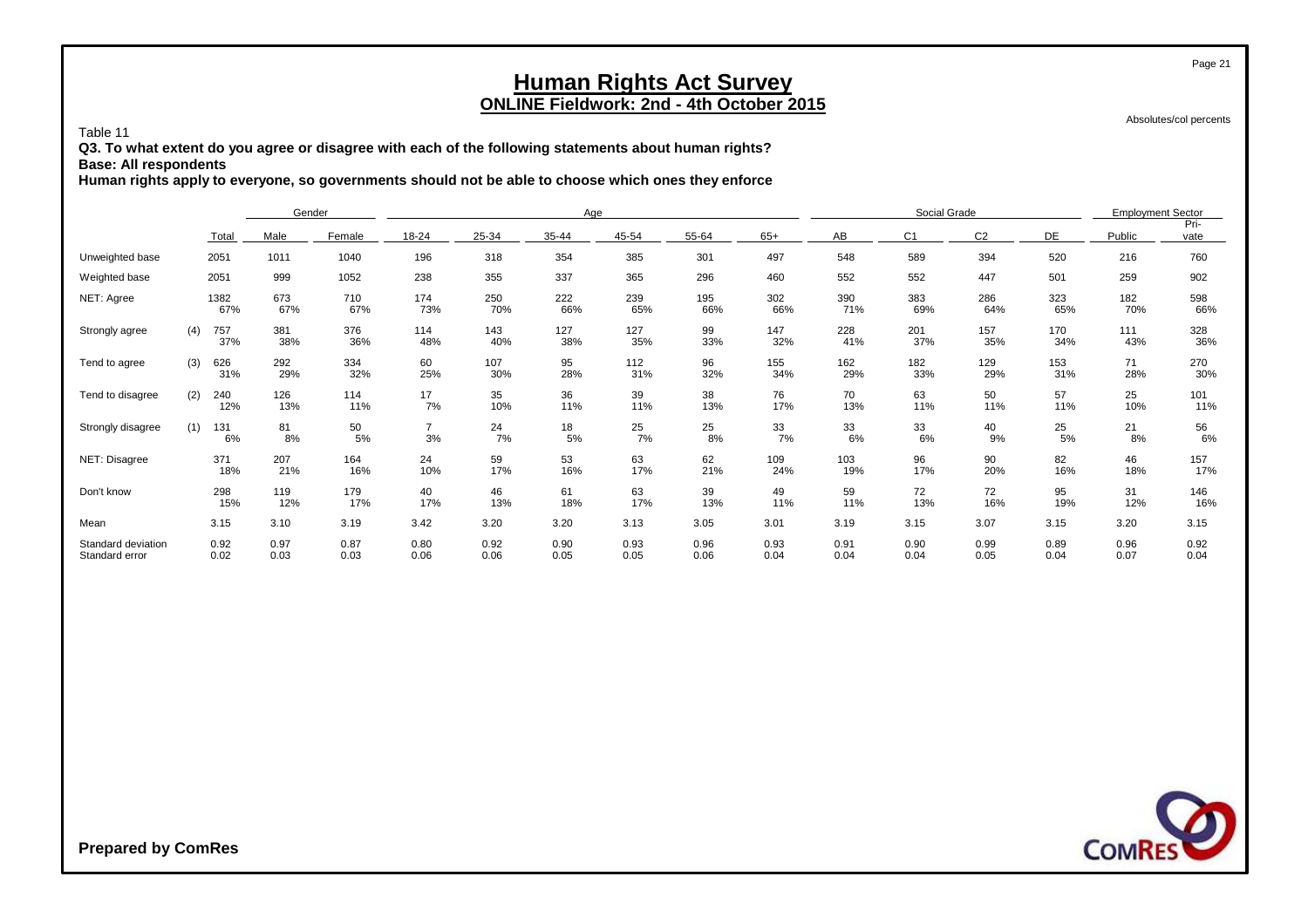Absolutes/col percents

Page 22

#### Table 11

**Q3. To what extent do you agree or disagree with each of the following statements about human rights? Base: All respondents**

**Human rights apply to everyone, so governments should not be able to choose which ones they enforce**

|                                      |     |              |              |                      |              |              |                           | Region       |              |              |              |              |              |              |               |                      |                      |                     | Which of the following best describes your current working status? |                                      |                                     |                              |              |
|--------------------------------------|-----|--------------|--------------|----------------------|--------------|--------------|---------------------------|--------------|--------------|--------------|--------------|--------------|--------------|--------------|---------------|----------------------|----------------------|---------------------|--------------------------------------------------------------------|--------------------------------------|-------------------------------------|------------------------------|--------------|
|                                      |     |              |              | Scot-                | North        | North        | York-<br>shire &<br>Humb- | West<br>Mid- | East<br>Mid- |              | East-        |              | South        | South        | NET:<br>Work- | Work-<br>ing<br>full | Work-<br>ing<br>part | NET:<br>Not<br>work | Not<br>working<br>seeking                                          | Not<br>working<br>and not<br>seeking | Retired<br>on a<br>state<br>pension | Retired<br>with a<br>private | House        |
|                                      |     | Total        | England      | land                 | East         | West         | erside                    | lands        | lands        | Wales        | ern          | London       | East         | West         | ina           | time                 | time                 | ing                 | work                                                               | work                                 | only                                | pension                      | person       |
| Unweighted base                      |     | 2051         | 1769         | 172                  | 89           | 229          | 189                       | 181          | 147          | 110          | 201          | 236          | 298          | 199          | 976           | 687                  | 289                  | 1075                | 120                                                                | 184                                  | 173                                 | 407                          | 191          |
| Weighted base                        |     | 2051         | 1768         | 178                  | 86           | 236          | 174                       | 184          | 152          | 104          | 199          | 270          | 287          | 180          | 1161          | 919                  | 242                  | 890                 | 89                                                                 | 150                                  | 173                                 | 334                          | 144          |
| NET: Agree                           |     | 1382<br>67%  | 1179<br>67%  | 130<br>73%           | 56<br>65%    | 158<br>67%   | 113<br>65%                | 117<br>64%   | 100<br>66%   | 73<br>70%    | 129<br>65%   | 193<br>71%   | 196<br>68%   | 117<br>65%   | 781<br>67%    | 619<br>67%           | 162<br>67%           | 601<br>68%          | 61<br>68%                                                          | 107<br>71%                           | 111<br>64%                          | 231<br>69%                   | 91<br>63%    |
| Strongly agree                       | (4) | 757<br>37%   | 636<br>36%   | 81<br>46%            | 32<br>37%    | 76<br>32%    | 59<br>34%                 | 63<br>34%    | 54<br>36%    | 39<br>38%    | 65<br>33%    | 112<br>41%   | 116<br>40%   | 60<br>33%    | 439<br>38%    | 355<br>39%           | 84<br>35%            | 317<br>36%          | 37<br>41%                                                          | 68<br>45%                            | 46<br>27%                           | 120<br>36%                   | 45<br>32%    |
| Tend to agree                        | (3) | 626<br>31%   | 543<br>31%   | 49<br>27%            | 24<br>28%    | 82<br>35%    | 54<br>31%                 | 54<br>29%    | 46<br>30%    | 34<br>33%    | 64<br>32%    | 81<br>30%    | 81<br>28%    | 57<br>31%    | 342<br>29%    | 264<br>29%           | 77<br>32%            | 284<br>32%          | 24<br>27%                                                          | 39<br>26%                            | 64<br>37%                           | 111<br>33%                   | 46<br>32%    |
| Tend to disagree                     | (2) | 240<br>12%   | 214<br>12%   | 16<br>9%             | 17<br>19%    | 36<br>15%    | 21<br>12%                 | 22<br>12%    | 19<br>12%    | 10<br>10%    | 29<br>14%    | 14<br>5%     | 36<br>13%    | 20<br>11%    | 126<br>11%    | 99<br>11%            | 26<br>11%            | 114<br>13%          | 9<br>10%                                                           | 14<br>9%                             | 25<br>15%                           | 51<br>15%                    | 15<br>10%    |
| Strongly disagree                    | (1) | 131<br>6%    | 117<br>7%    | $\overline{7}$<br>4% | 5<br>6%      | 15<br>6%     | 11<br>6%                  | 17<br>9%     | 9<br>6%      | 8<br>8%      | 12<br>6%     | 16<br>6%     | 21<br>7%     | 12<br>6%     | 77<br>7%      | 67<br>7%             | 10<br>4%             | 54<br>6%            | 7<br>7%                                                            | 6<br>4%                              | 12<br>7%                            | 24<br>7%                     | 5<br>4%      |
| NET: Disagree                        |     | 371<br>18%   | 330<br>19%   | 23<br>13%            | 22<br>25%    | 50<br>21%    | 33<br>19%                 | 39<br>21%    | 27<br>18%    | 18<br>17%    | 41<br>20%    | 29<br>11%    | 57<br>20%    | 32<br>18%    | 203<br>17%    | 167<br>18%           | 36<br>15%            | 168<br>19%          | 15<br>17%                                                          | 20<br>13%                            | 38<br>22%                           | 75<br>22%                    | 20<br>14%    |
| Don't know                           |     | 298<br>15%   | 260<br>15%   | 25<br>14%            | 8<br>9%      | 28<br>12%    | 28<br>16%                 | 28<br>15%    | 25<br>16%    | 13<br>12%    | 29<br>15%    | 48<br>18%    | 33<br>12%    | 32<br>17%    | 177<br>15%    | 133<br>14%           | 44<br>18%            | 121<br>14%          | 13<br>14%                                                          | 23<br>15%                            | 24<br>14%                           | 28<br>8%                     | 32<br>22%    |
| Mean                                 |     | 3.15         | 3.13         | 3.34                 | 3.06         | 3.05         | 3.10                      | 3.05         | 3.14         | 3.14         | 3.07         | 3.30         | 3.15         | 3.11         | 3.16          | 3.15                 | 3.19                 | 3.12                | 3.19                                                               | 3.33                                 | 2.97                                | 3.07                         | 3.18         |
| Standard deviation<br>Standard error |     | 0.92<br>0.02 | 0.93<br>0.02 | 0.84<br>0.07         | 0.95<br>0.11 | 0.91<br>0.06 | 0.92<br>0.07              | 0.99<br>0.08 | 0.91<br>0.08 | 0.94<br>0.10 | 0.91<br>0.07 | 0.87<br>0.06 | 0.96<br>0.06 | 0.92<br>0.07 | 0.93<br>0.03  | 0.95<br>0.04         | 0.85<br>0.06         | 0.91<br>0.03        | 0.96<br>0.10                                                       | 0.86<br>0.07                         | 0.91<br>0.07                        | 0.93<br>0.05                 | 0.84<br>0.07 |

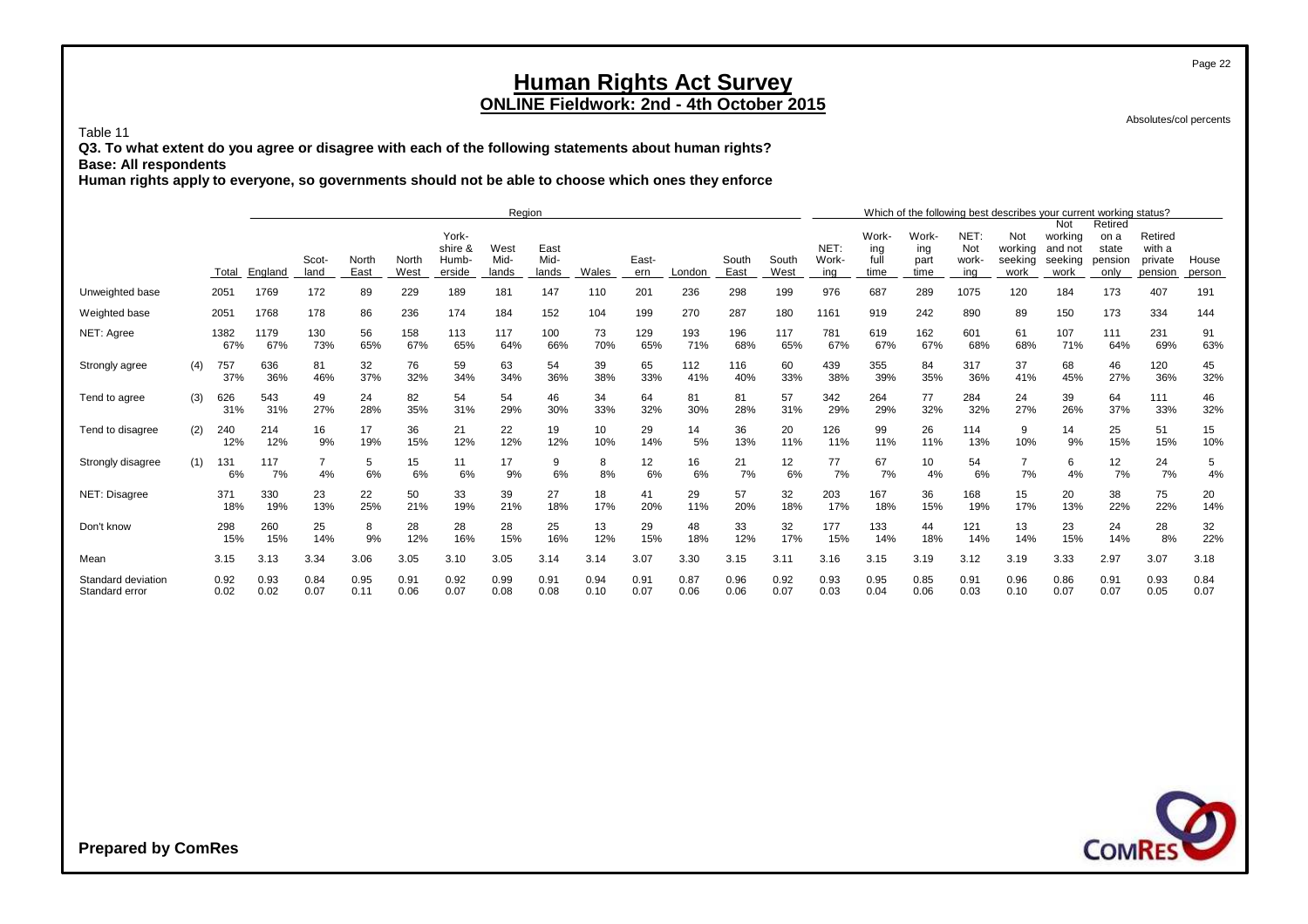Absolutes/col percents

#### Table 12

**Q3. To what extent do you agree or disagree with each of the following statements about human rights?**

**Base: All respondents**

**I think the Human Rights Act is fairly represented by the UK press**

|                                      |     |              | Gender       |              |              |              | Age          |              |              |              |              | Social Grade   |              |              | <b>Employment Sector</b> |              |
|--------------------------------------|-----|--------------|--------------|--------------|--------------|--------------|--------------|--------------|--------------|--------------|--------------|----------------|--------------|--------------|--------------------------|--------------|
|                                      |     | Total        | Male         | Female       | 18-24        | 25-34        | 35-44        | 45-54        | 55-64        | $65+$        | AB           | C <sub>1</sub> | C2           | DE           | Public                   | Pri-<br>vate |
| Unweighted base                      |     | 2051         | 1011         | 1040         | 196          | 318          | 354          | 385          | 301          | 497          | 548          | 589            | 394          | 520          | 216                      | 760          |
| Weighted base                        |     | 2051         | 999          | 1052         | 238          | 355          | 337          | 365          | 296          | 460          | 552          | 552            | 447          | 501          | 259                      | 902          |
| NET: Agree                           |     | 763<br>37%   | 345<br>35%   | 418<br>40%   | 83<br>35%    | 157<br>44%   | 129<br>38%   | 134<br>37%   | 89<br>30%    | 170<br>37%   | 216<br>39%   | 195<br>35%     | 174<br>39%   | 178<br>36%   | 92<br>36%                | 374<br>42%   |
| Strongly agree                       | (4) | 199<br>10%   | 99<br>10%    | 100<br>10%   | 24<br>10%    | 64<br>18%    | 38<br>11%    | 26<br>7%     | 20<br>7%     | 26<br>6%     | 61<br>11%    | 45<br>8%       | 49<br>11%    | 43<br>9%     | 22<br>9%                 | 124<br>14%   |
| Tend to agree                        | (3) | 565<br>28%   | 246<br>25%   | 318<br>30%   | 59<br>25%    | 93<br>26%    | 91<br>27%    | 108<br>30%   | 70<br>24%    | 144<br>31%   | 155<br>28%   | 150<br>27%     | 125<br>28%   | 135<br>27%   | 70<br>27%                | 251<br>28%   |
| Tend to disagree                     | (2) | 403<br>20%   | 222<br>22%   | 181<br>17%   | 49<br>20%    | 55<br>16%    | 50<br>15%    | 83<br>23%    | 68<br>23%    | 98<br>21%    | 108<br>20%   | 115<br>21%     | 80<br>18%    | 100<br>20%   | 59<br>23%                | 149<br>17%   |
| Strongly disagree                    | (1) | 190<br>9%    | 136<br>14%   | 54<br>5%     | 19<br>8%     | 31<br>9%     | 40<br>12%    | 32<br>9%     | 27<br>9%     | 39<br>8%     | 60<br>11%    | 51<br>9%       | 43<br>10%    | 36<br>7%     | 28<br>11%                | 74<br>8%     |
| NET: Disagree                        |     | 593<br>29%   | 358<br>36%   | 235<br>22%   | 68<br>29%    | 87<br>24%    | 90<br>27%    | 115<br>32%   | 96<br>32%    | 137<br>30%   | 168<br>30%   | 166<br>30%     | 123<br>28%   | 136<br>27%   | 87<br>34%                | 223<br>25%   |
| Don't know                           |     | 695<br>34%   | 296<br>30%   | 399<br>38%   | 87<br>37%    | 111<br>31%   | 117<br>35%   | 116<br>32%   | 111<br>37%   | 153<br>33%   | 168<br>30%   | 190<br>34%     | 150<br>34%   | 187<br>37%   | 79<br>31%                | 304<br>34%   |
| Mean                                 |     | 2.57         | 2.44         | 2.71         | 2.58         | 2.78         | 2.58         | 2.51         | 2.44         | 2.51         | 2.57         | 2.52           | 2.61         | 2.59         | 2.48                     | 2.71         |
| Standard deviation<br>Standard error |     | 0.90<br>0.02 | 0.96<br>0.04 | 0.82<br>0.03 | 0.91<br>0.08 | 0.98<br>0.07 | 0.98<br>0.07 | 0.85<br>0.05 | 0.87<br>0.06 | 0.82<br>0.05 | 0.94<br>0.05 | 0.89<br>0.05   | 0.93<br>0.06 | 0.86<br>0.05 | 0.90<br>0.08             | 0.93<br>0.04 |